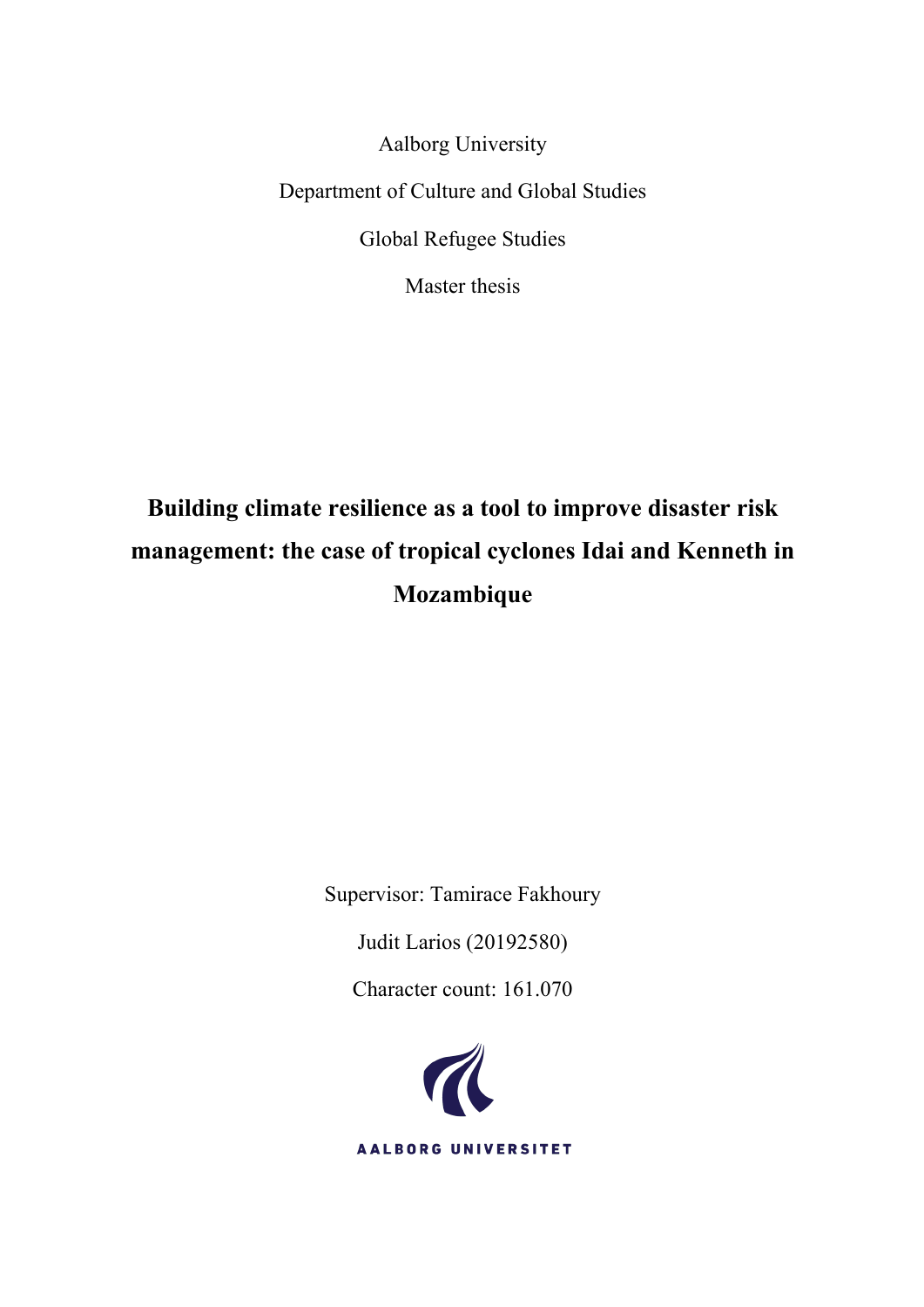# **Abstract**

Natural disasters have devastating effects on the communities where they impact, especially when it comes to developing countries since they have less capacity to cope with their consequences and, moreover, their economies usually rely on climate-sensitive sectors such as agriculture and fisheries. Taking as a case study two tropical cyclones that consecutively struck Mozambique in 2019, this thesis aims to answer the following research question: *How did the disaster risk management of the Government of Mozambique in the face of cyclones Idai and Kenneth contribute to exacerbating the pre-existing vulnerabilities of local communities and how was the aim to build climate resilience included along the preparedness and response process?* To answer this question, the paper examines the response measures taken by the Mozambican government following the cyclones. Concretely, five areas will be analyzed. The first one, which is considered to be part of the preparedness phase for a disaster, refers to the forecast of the cyclones and the dissemination of early warning systems. As regards the response phase, I will look at the capacity of critical infrastructure to resist climate shocks, followed by an analysis of the resettlement options offered to affected communities and the support given to people that stayed in their damaged homes. Later on, the paper will delve into the impact of the cyclones on people's livelihoods and will finish by exploring the provision of Water, Sanitation and Hygiene (WASH) services to the population. The methodology used by this thesis is based on policy analysis and Monitoring & Evaluation (M&E), not only looking at the response to the studied cyclones but also revising the legal framework concerning disaster management in Mozambique. Regarding the conceptual framework, I will draw on the idea of resilience and vulnerability to climate hazards. Therefore, this thesis will argue that resilience needs to be included along all the phases of the disaster management cycle: mitigation and preparedness measures need to build resilience among the population to increase their capacity to withstand the impacts of climate disasters and recover from them, but the actions taken during the response and recovery phases also have the opportunity to create resilience by 'building back better'. Moreover, I will consider the need to include climate adaptation measures within development plans, which is labeled as 'mainstreaming'.

The main findings of this research are the following. Firstly, during the last decades the Government of Mozambique has made relevant steps to move from a reactive disaster management to a proactive one but the pre-existing vulnerabilities of the country together with its limited capacity to respond make those efforts still insufficient. Secondly, in the wake of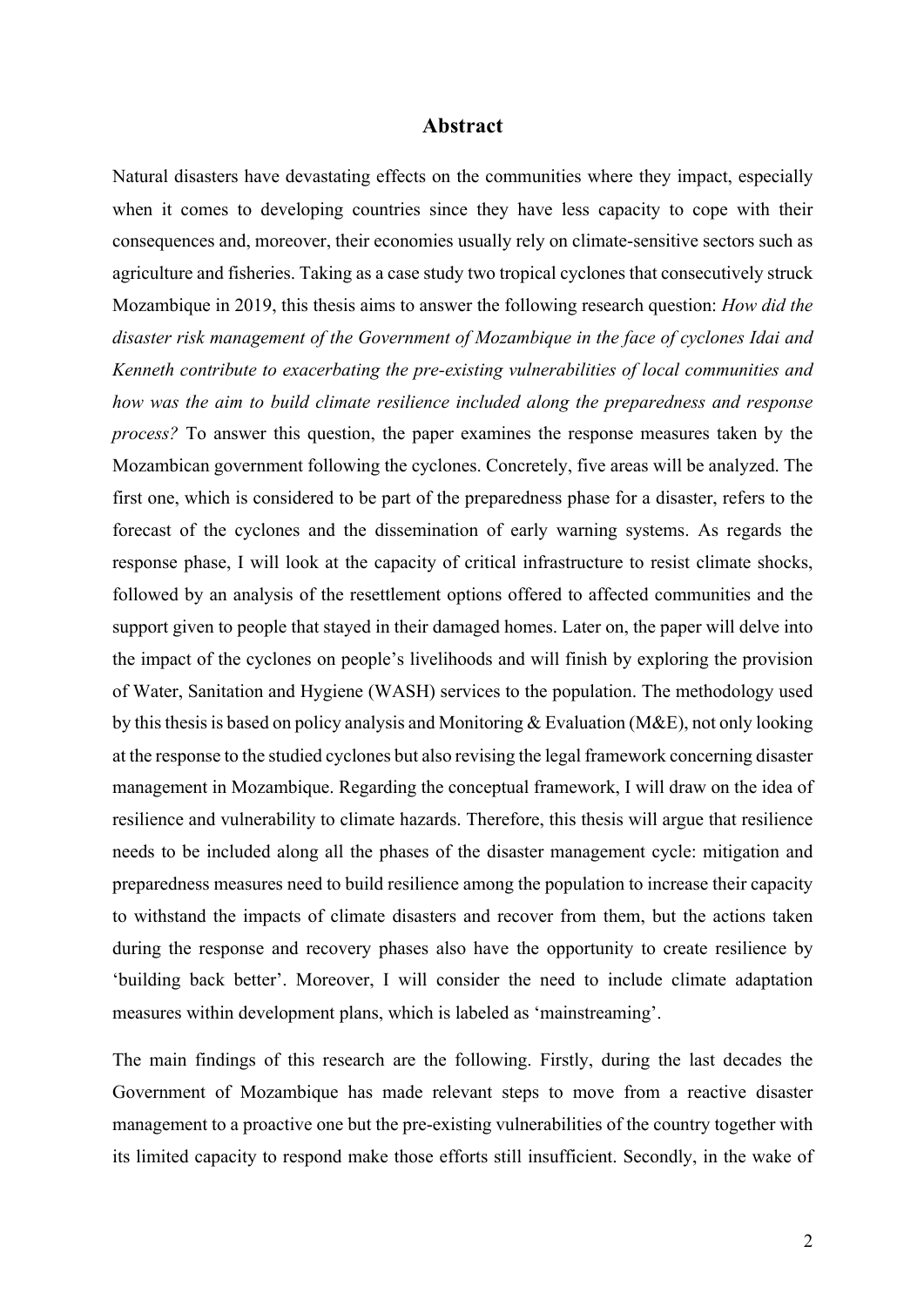cyclones Idai and Kenneth, some of the response measures were successful but many other deficiencies were identified. Thirdly, the proactive stance of the government is not accompanied by adequate measures that build resilience among the population by addressing their main vulnerabilities during the mitigation and preparedness phases.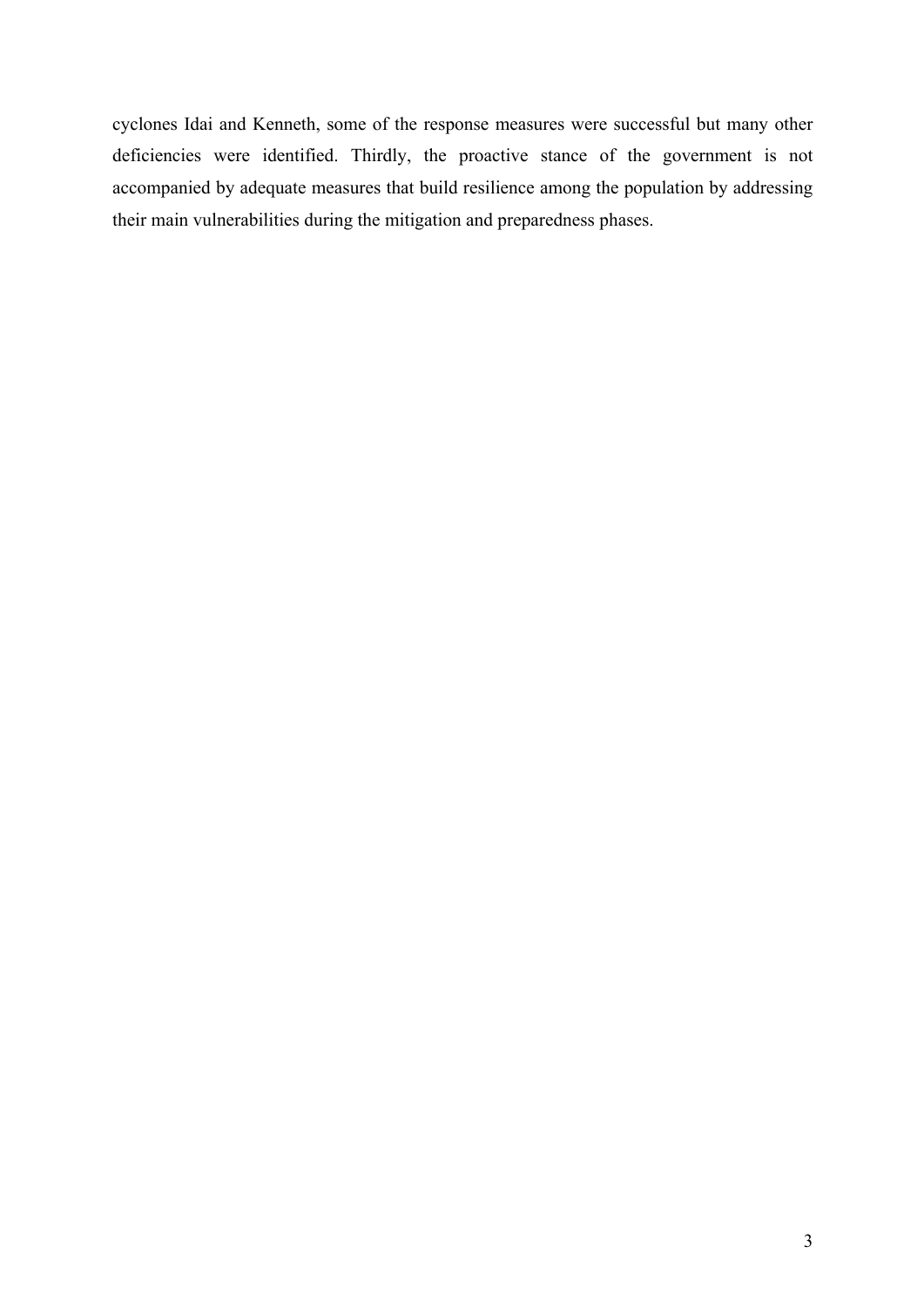# **Table of Contents**

| The challenges of monitoring and evaluating climate change adaptation  9                 |    |
|------------------------------------------------------------------------------------------|----|
|                                                                                          |    |
|                                                                                          |    |
|                                                                                          |    |
|                                                                                          |    |
|                                                                                          |    |
|                                                                                          |    |
| The inclusion of climate change adaptation within development plans  23                  |    |
|                                                                                          |    |
|                                                                                          |    |
|                                                                                          |    |
|                                                                                          |    |
|                                                                                          |    |
|                                                                                          |    |
| The shift from a reactive to a proactive disaster management approach 35                 |    |
|                                                                                          |    |
|                                                                                          |    |
| The predictions of the annual Contingency Plan for the 2019 season 40                    |    |
|                                                                                          | 42 |
| The response of the Government of Mozambique to cyclones Idai and Kenneth: successes and |    |
|                                                                                          |    |
|                                                                                          |    |
| The provision of shelter and resettlement: a lost opportunity to build resilience 53     |    |
|                                                                                          |    |
|                                                                                          |    |
|                                                                                          |    |
|                                                                                          |    |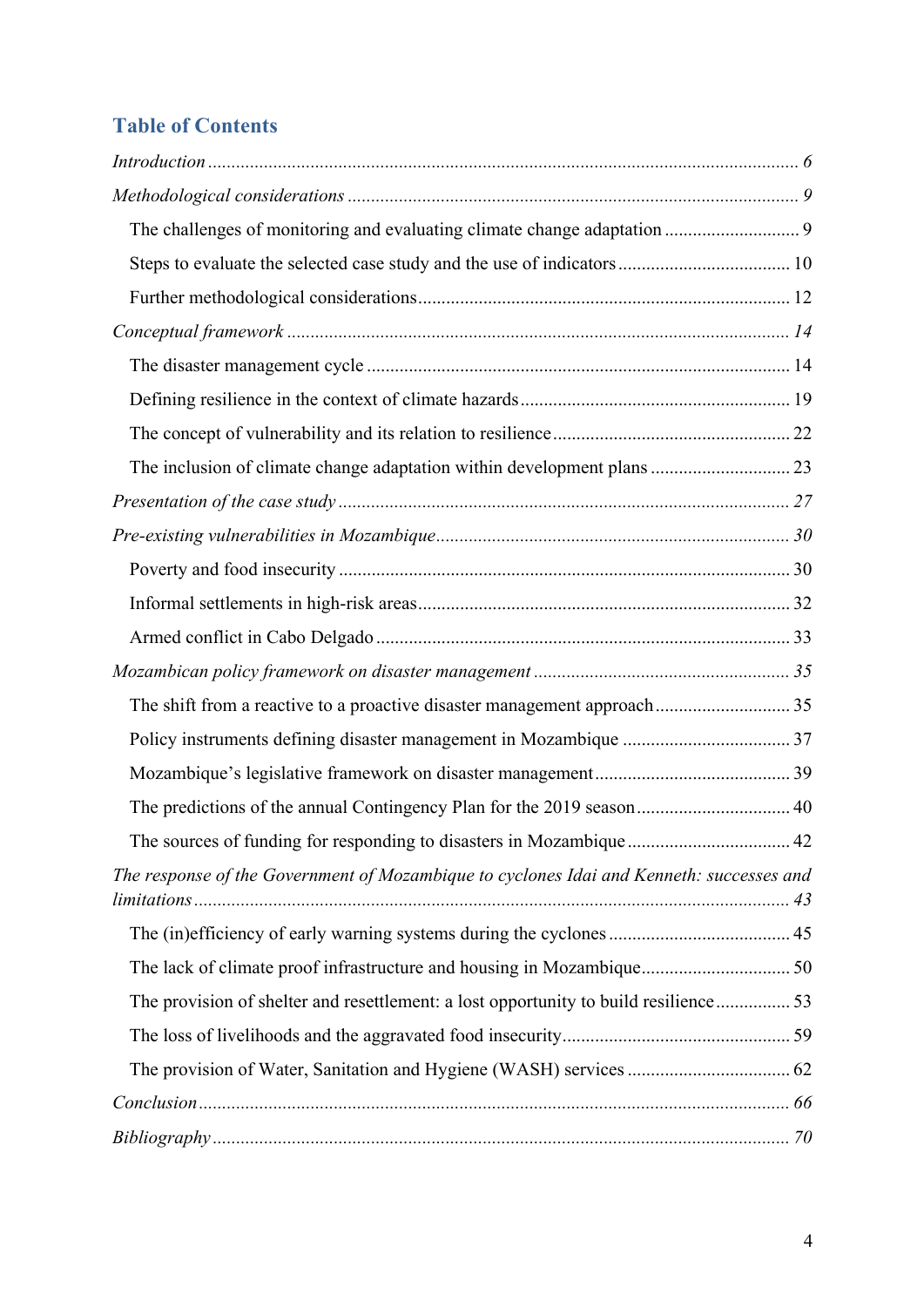# **List of abbreviations**

- ASJ Al-Sunna wa Jama'a (Islamist group in Cabo Delgado)
- DNGRH National Directorate of Water Resources Management
- DRR Disaster Risk Reduction
- DRM Disaster Risk Management
- ENAMMC National Strategy for Adaptation and Mitigation of Climate Change
- FGC Disaster Management Fund
- IDP Internally Displaced People
- INAM National Institute of Meteorology
- INGC National Institute for Disaster Management
- INGD National Institute for Disaster Risk Management and Reduction
- IPCC Intergovernmental Panel on Climate Change
- M&E Monitoring and Evaluation
- MSF Médecins Sans Frontières (Doctors Without Borders)
- NGO Non-governmental organization
- PDNA Post Disaster Needs Assessment
- PNGA National Environmental Management Plan
- PPRR Prevention, Preparedness, Response, Recovery
- UNISDR United Nations International Strategy for Disaster Reduction
- UNOCHA United Nations Office for the Coordination of Humanitarian Affairs
- WASH Water, sanitation and hygiene
- WMO World Meteorological Organization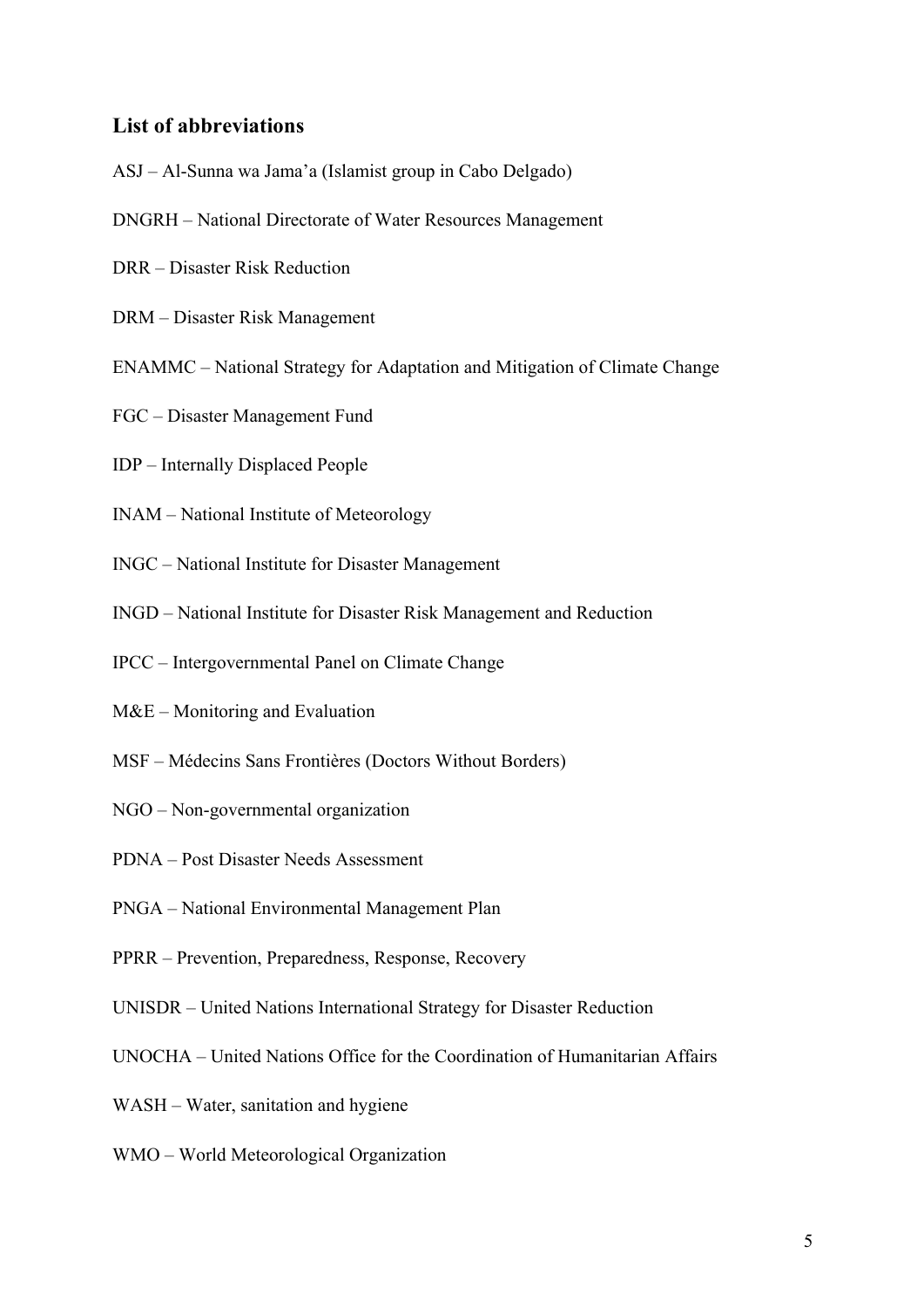# **Introduction**

It is now an established fact that human-caused greenhouse gas emissions "have led to an increased frequency and/or intensity of some weather and climate extremes" since preindustrial times (IPCC, 2021). In other words, according to the latest report of the Intergovernmental Panel on Climate Change (IPCC), human influence is attributed to the strengthening of several types of extreme weather events, including extreme precipitation, droughts, and tropical cyclones (ibid.). Consequently, people's exposure to such disasters will rise as well. After a disaster strikes, the affected communities are faced with circumstances – such as meeting survival needs and adapting to the loss of infrastructure – that are significantly different from any struggle they might experience in their daily life, a situation that usually lasts for prolonged periods of time (Paton & Buergelt, 2019).

This is especially relevant for developing countries, which are likely to be the most affected by climate hazards due to their geographical location but especially given their limited capacity to respond. In this sense, Mozambique is one of the countries most prone to weather-related disasters in the world, ranking fifth when looking at the period from 2000 to 2019 but reaching the first position when considering the year 2019 alone (Eckstein et al., 2021). That year, the country was hit by two category-4 tropical cyclones<sup>1</sup> just a month apart: cyclone Idai made landfall in mid-March while cyclone Kenneth did so six weeks after. Not only was it the first time that two strong cyclones struck the country in the same season but the former is also considered to be one of the most devastating tropical cyclones to ever hit the region. In fact, the frequency of tropical cyclones globally is expected to "decrease or remain unchanged" (IPCC, 2021). However, scientific projections suggest that if global warming continues, the intensity of these kinds of extreme events will increase – that is, higher wind speeds and rain rates –, thus raising the proportion of category 4 and 5 tropical cyclones (McSweeney, 2021; IPCC, 2021).

For this reason, and considering the capacity of weather-extreme events to wreak havoc on developing countries, it becomes necessary to anticipate and mitigate disaster risk to protect

<sup>&</sup>lt;sup>1</sup> The classification of tropical cyclones is based on the maximum sustained wind speed and is divided into five categories. Category 4 refers to 'intense tropical cyclones', characterized by maximum sustained wind speeds ranging between 166 and 212 km/h (WMO, 2021).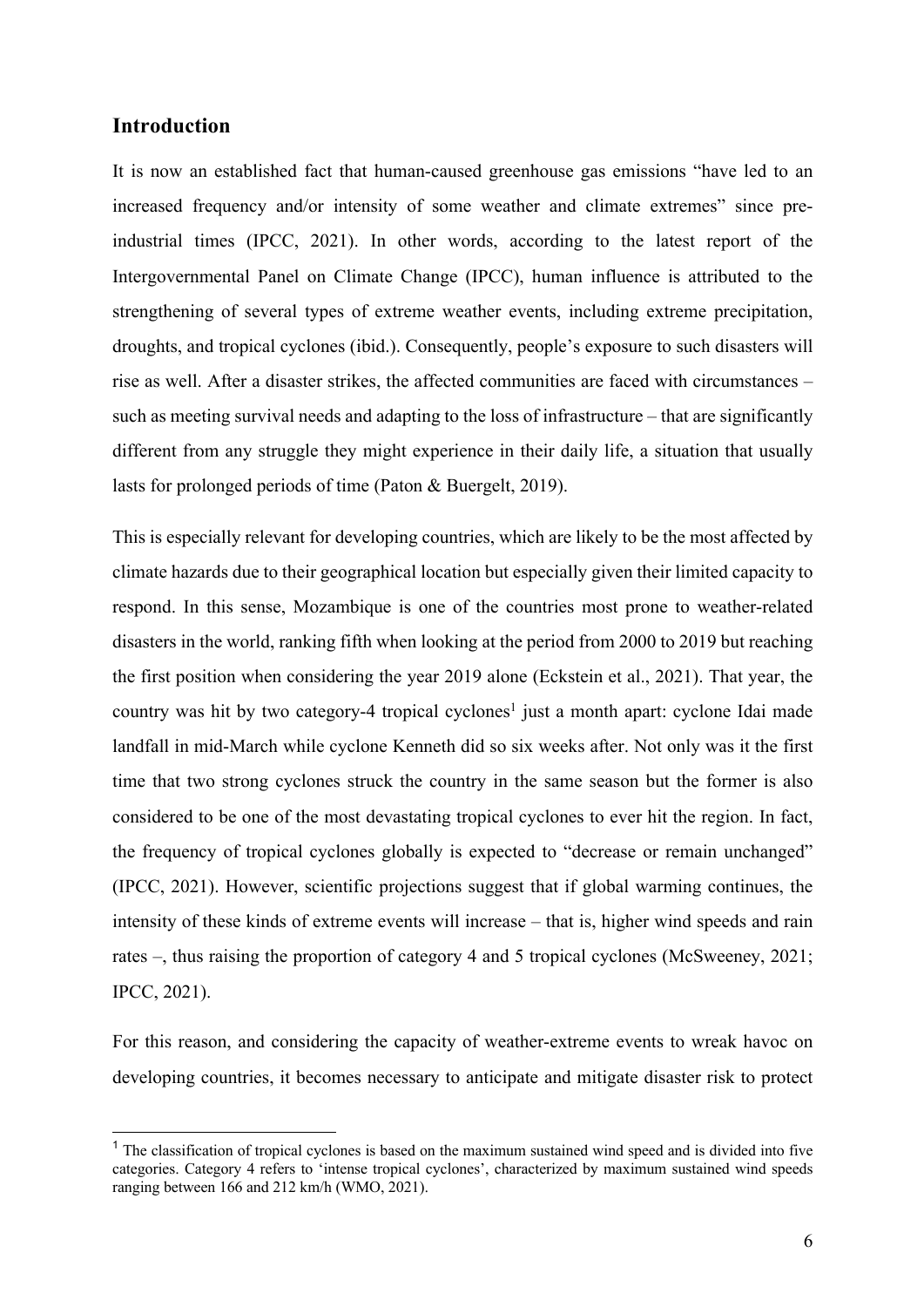the affected communities and their livelihoods and to give them tools to increase their capacity to face such an adverse situation. Indeed, the lack of preparedness exacerbates the losses produced by disasters and extends the recovery period, meaning that taking preparedness measures in the face of prospective hazards by making communities resilient may contribute to lessen its impacts and ease the post-disaster phase.

This paper will take cyclones Idai and Kenneth as a case study to look at the disaster risk management of the Government of Mozambique. During the last decades, the country has implemented an array of policies and frameworks for disaster risk reduction, aiming at moving from a reactive stance to a proactive one. When disasters strike they become an acid test to assess the actual capacity of the country to respond and whether the preparedness measures taken have been effective to build resilience among the population. As for Mozambique, the studied cyclones indicate that even though some improvements have been made in relation to previous disasters, there are still several challenges to be faced. In this sense, the Secretary-General of the World Meteorological Organization (WMO) Petteri Taalas stated that "the two cyclones are a wake-up call that Mozambique needs to build resilience" (WMO, 2019a), highlighting that despite the efforts made to date, there is still a long way off.

In this sense, drawing on the concept of resilience, this paper aims at analyzing the weaknesses of disaster risk management in Mozambique by answering the following research question:

*How did the disaster risk management of the Government of Mozambique in the face of cyclones Idai and Kenneth contribute to exacerbating the pre-existing vulnerabilities of local communities and how was the aim to build climate resilience included along the preparedness and response process?*

To support the findings, two sub-questions will be considered:

- Which pre-existing vulnerabilities characterized Mozambique prior to the impact of cyclones Idai and Kenneth and how did they contribute to aggravating the effects of such disasters?

- Which mechanisms exist in Mozambique to regulate disaster management and to which extent does the government include disaster adaptation within development plans?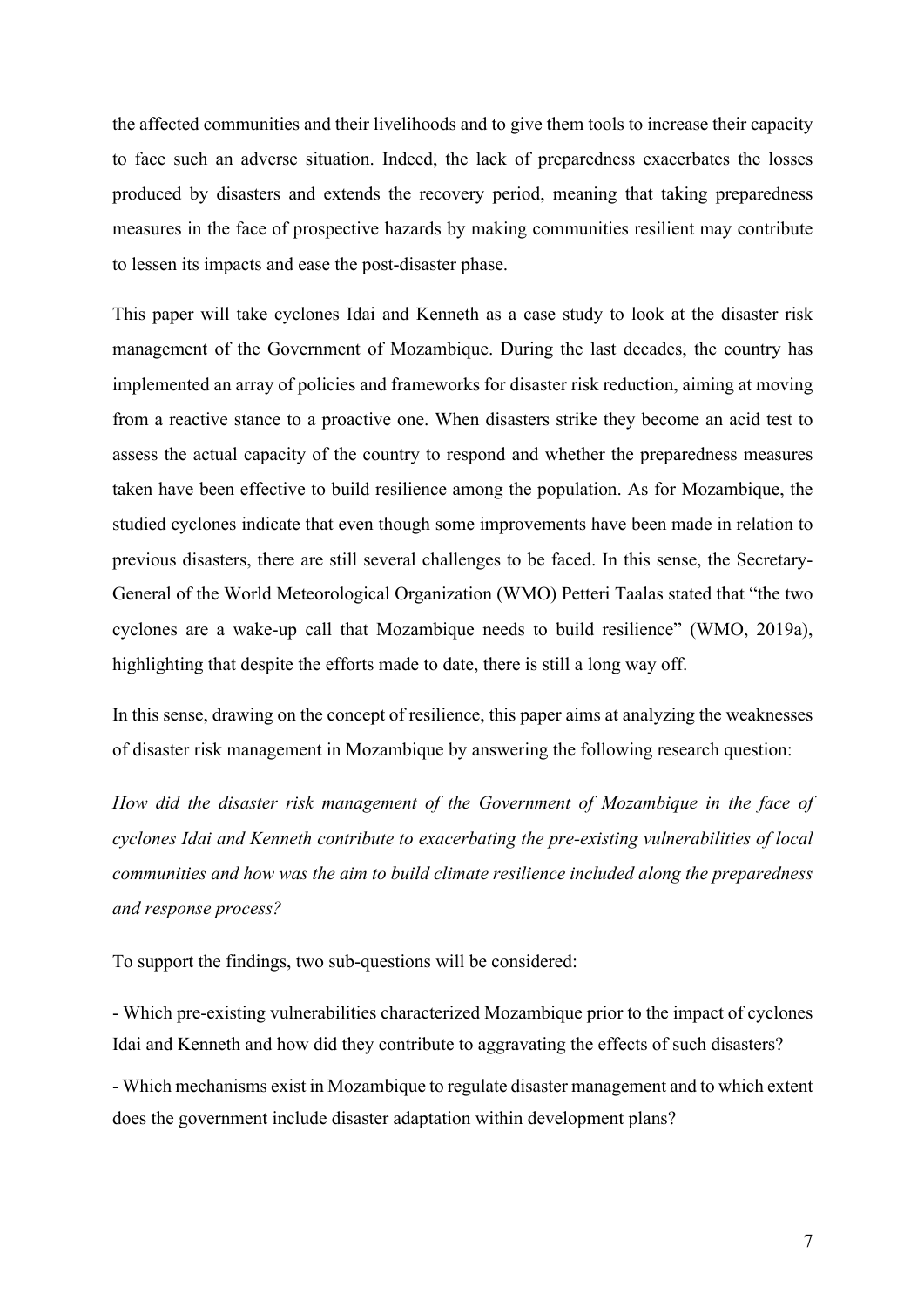For the research, two different bodies of literature will be used. On the one hand, the concepts of resilience and vulnerability are used as the umbrella to analyze how the already existing conditions in the country worsened the extent of the impacts of the cyclones as well as the response of the Government of Mozambique to both Idai and Kenneth. On the other hand, the paper considers the need to include climate change adaptation within development plans considering that they have an influence on each other: that is, disasters jeopardize human development at the same time that development projects can either exacerbate or reduce climate risks.

Even though the case study used for the research encompasses both cyclones Idai and Kenneth, the analysis will focus more on the former since it had more ravaging impacts and the amount of information available on it is considerably higher than on the latter. However, Kenneth is still included due to the already-mentioned particularity of being the second cyclone to hit the country in the same season, significantly influencing the response to Idai. Hence, even if the limited data available on cyclone Kenneth constrains the possibility of deeper assessing the response given to it, it is still interesting to analyze both cyclones as a whole.

In the next chapter, I will describe the Monitoring  $\&$  Evaluation methodology used for the research. Following, I will delve more in-depth into the conceptual approaches outlined above. This will then lead to the analysis, which will start by presenting the case study as well as the legal and policy framework of Mozambique regarding disaster risk reduction. Later on, the response measures implemented in the face of the cyclones will be revised considering the areas most impacted – namely critical infrastructure, housing or livelihoods – and how the populations' needs arisen from the disaster were dealt with.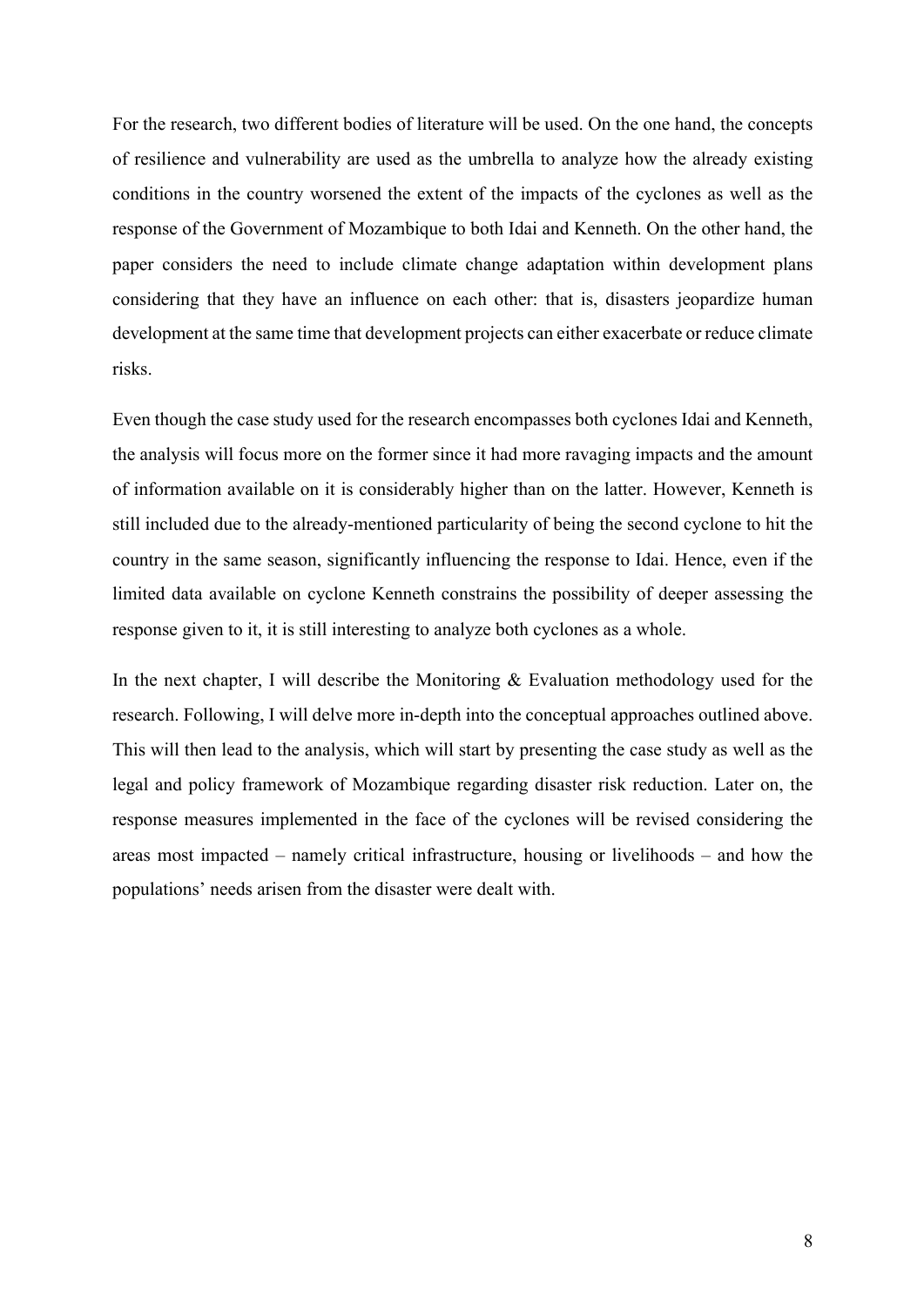# **Methodological considerations**

For the purpose of this thesis, I will employ a Monitoring and Evaluation (M&E) methodology based on qualitative indicators of climate change adaptation to answer the research question. The indicators will constitute the basis to carry out a policy analysis and assess the disaster risk management and climate resilience of the Mozambican government. The data is collected through desk research and consists of different sources of information which will be used with the aim of gathering a varied array of data to be analyzed. This includes reports from NGOs, government publications and documents, academic articles, policy papers, and online news media. This data, which is available online, is mainly centered around the case study that guides this research, which is the tropical cyclones Idai and Kenneth that hit Mozambique in 2019.

#### The challenges of monitoring and evaluating climate change adaptation

Before explaining the methodology chosen for this paper, a preliminary remark needs to be done. Evaluating climate change policies might present more challenges than doing so with other development measures. This is mainly due to two factors: the inherent uncertainty of climate change and its long-term nature (Fisher et al., 2015). Even though development interventions also face the uncertainty of the context – such as funding or political circumstances – and usually need to be implemented in the long-term, it is easier to define which is the desired outcome and what will be considered as a success. However, climate adaptation projects are subject to a double uncertainty because of the unpredictability of which variations will the climate experience, how rapidly they will take place, and whether the climate predictions are reliable or not, as well as what their consequences will be (Fisher et al., 2015; Bours et al. 2013).

Thus, assessment of policies aimed at building climate resilience needs to be done over a long time horizon but "there is no definite point at which evaluators can determine that a system or community has fully adapted while the climate is still changing" (Fisher et al., 2015), which implies that there might not be a final point where the issues being addressed are fully solved. Another challenge for evaluating the results of adaptation policies is the complexity of socioeconomic systems, which makes it difficult to attribute results to specific interventions. The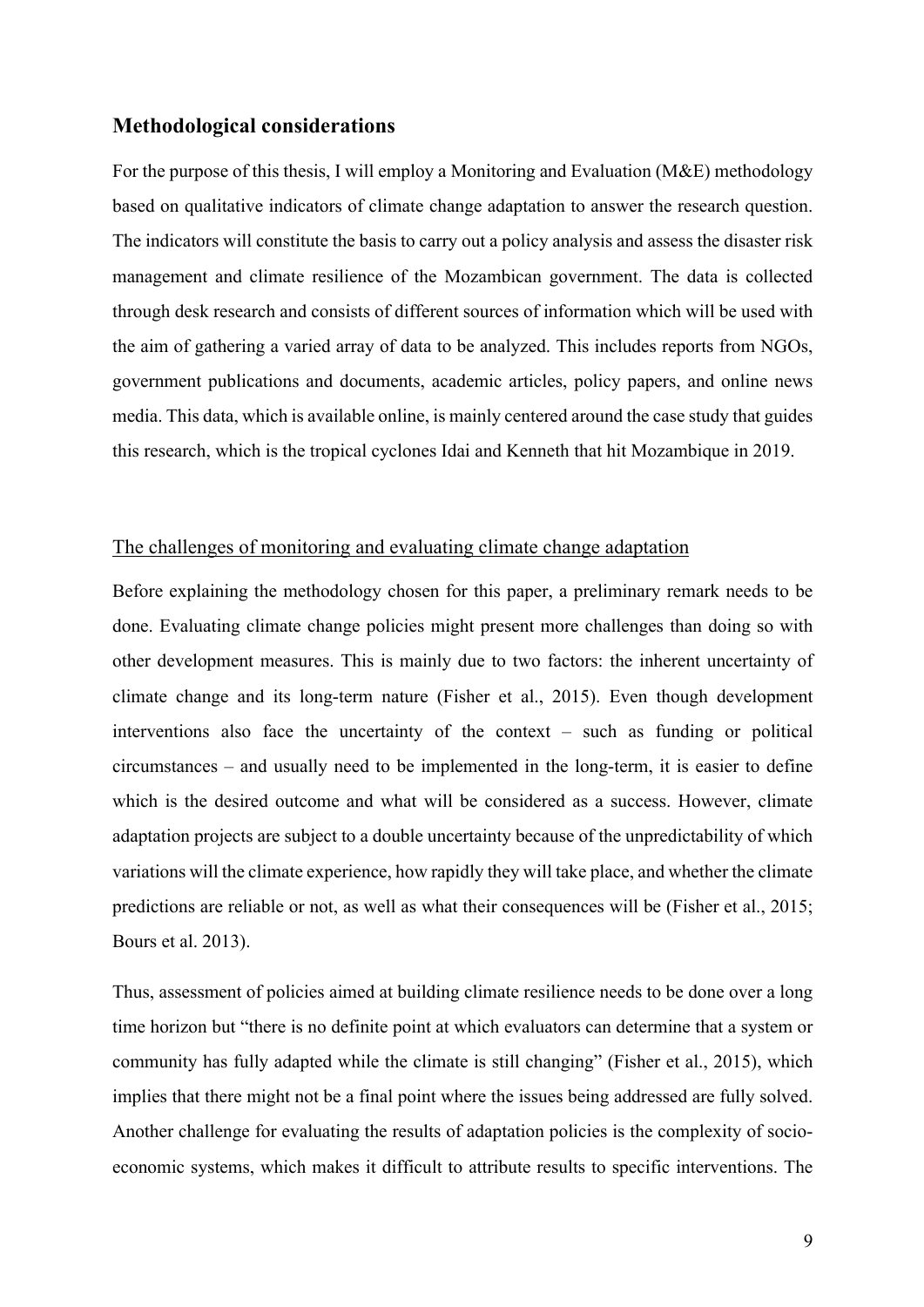existence of other development measures, for instance, may also help to increase resilience to the impacts of climate change (Olivier et al., 2013).

In this sense, the assessment of climate policies requires moving beyond the methods used for policy analysis in other fields and looking for those that take into consideration the mentioned challenges.

#### Steps to evaluate the selected case study and the use of indicators

This research will use a method based on the guidelines for Monitoring and Evaluation (M&E) of climate change adaptation of the Deutsche Gesellschaft für Internationale Zusammenarbeit (GIZ), which is a German agency that works in international development cooperation. The organization proposes five steps to monitoring the results of adaptation projects to climate change. Yet not all the steps will be followed in this paper because, as the authors of the guidelines note themselves, "it may be useful to skip a step or even to focus on a single step" depending on the policies and adaptation projects assessed (Spearman & McGray, 2011).

It has to be noted that the existing M&E frameworks for climate adaptation projects are designed to evaluate concrete interventions. However, the intention of this research is not to analyze a single policy or project but to look at the whole package of measures taken by the Mozambican government to face climate disasters and, in particular, the threat of cyclones Idai and Kenneth. In other words, the research does not aim at monitoring the effects driven by a particular measure but to have a general look at the effectiveness and appropriateness of both the already existing policies in the country before the cyclones took place regarding disaster preparedness and the measures taken specifically to respond to their impact. Therefore, and considering that there is no specific framework on how to assess disaster preparedness policies or disaster response measures, the guidelines designed for evaluating a disaster adaptation project will be adapted to the needs of this research.

To do so, two steps will be followed to move afterwards to a discussion. The first step is to describe the adaptation context. The objective is to explore the climate and non-climate factors that are both likely to aid or constrain the measures taken. In other words, by doing this initial description it is easier to better understand the factors that climate policies both are influenced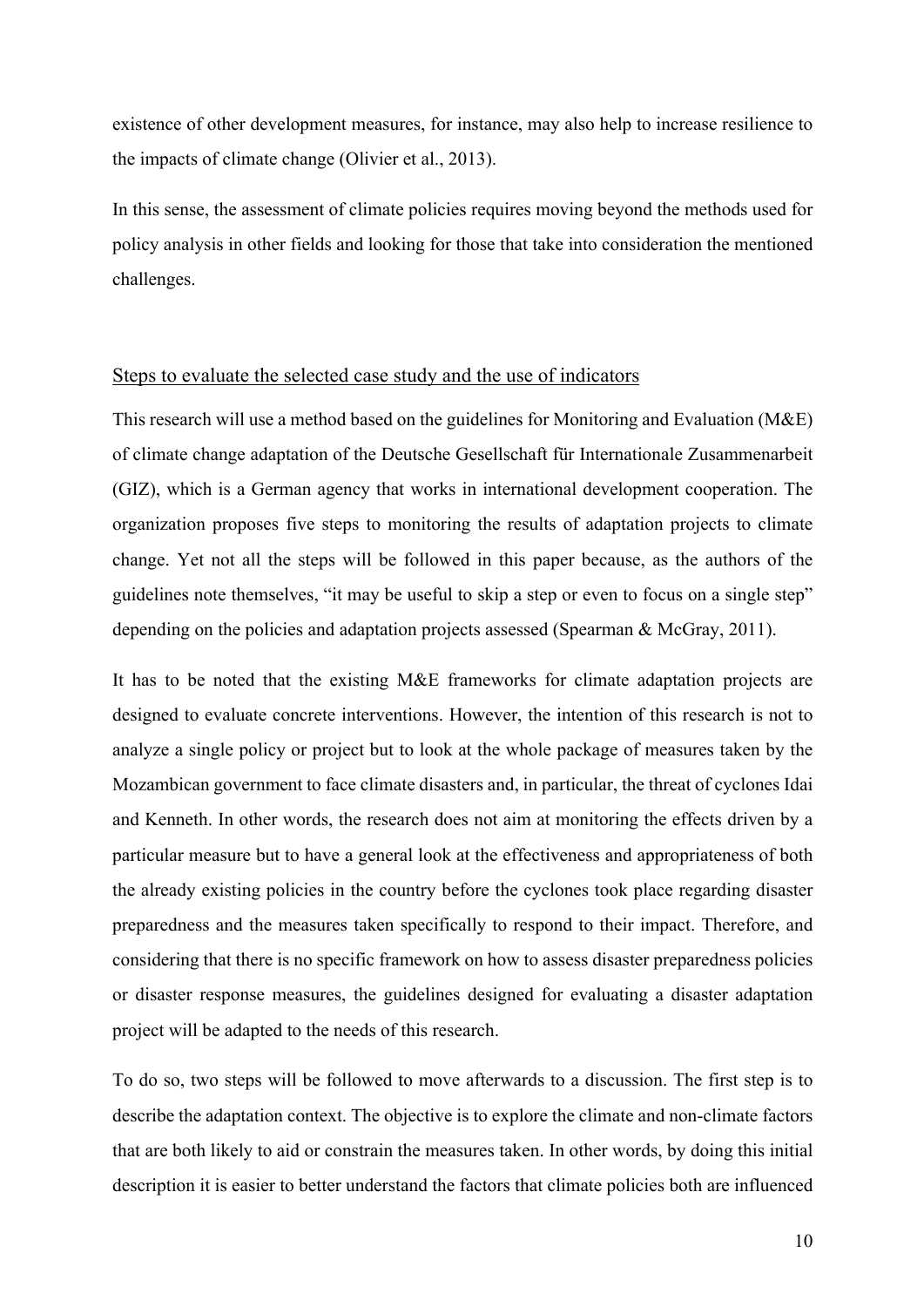by and aim to influence (Spearman & McGray, 2011). The description of the context allows us to define who is exposed to what risks and which non-climate factors are driving vulnerability, for instance. Therefore, this information enables us to set a baseline for the subsequent analysis of the results (ibid.).

The second step is to define the indicators that will support the M&E. The fact that adaptation to climate change faces specific and diverse contexts entails that the measures taken are equally varied. The implemented policies are tailored to each particular context and address factors relevant to those circumstances (ibid.). Hence, there exist no universal indicators that can be used to measure the performance of climate adaptation policies – and, in consequence, there is no reference point for measuring results that allows us to compare how it has been done versus how it should have been done. Furthermore, "vulnerabilities and their causes also vary widely from one location to another, making it difficult to compare adaptation results and identify transferable recommendations" (Olivier et al., 2013). Therefore, qualitative indicators will be used in this paper, which will become a mere guideline for the analysis to be done and will be assessed according to what is observed that should have been conducted in a different manner.

More concretely, climate hazard indicators will be used, which "focus on a physical manifestation of climate change or a hazard that may put people or ecosystems at risk" as well as the severity and frequency of these phenomena (Spearman & McGray, 2011). These indicators are part of the adaptation actions dimension of a given project or set of policies, which encompasses the implementation of activities that address particular climate risks and vulnerabilities (ibid.). In the face of this lack of universal indicators, the ones used for this paper have been selected according to the main areas of intervention referred to by the sources of information used – that is, the operation updates released by different NGOs or the data published by the government or other researchers. The indicators are the following:

1) Early warning systems. Looking at how both cyclones were forecasted and how the warnings were disseminated to the communities.

2) Infrastructure. Describing the impacts of the cyclones on critical infrastructure and reflecting on its capacity to withstand climate shocks.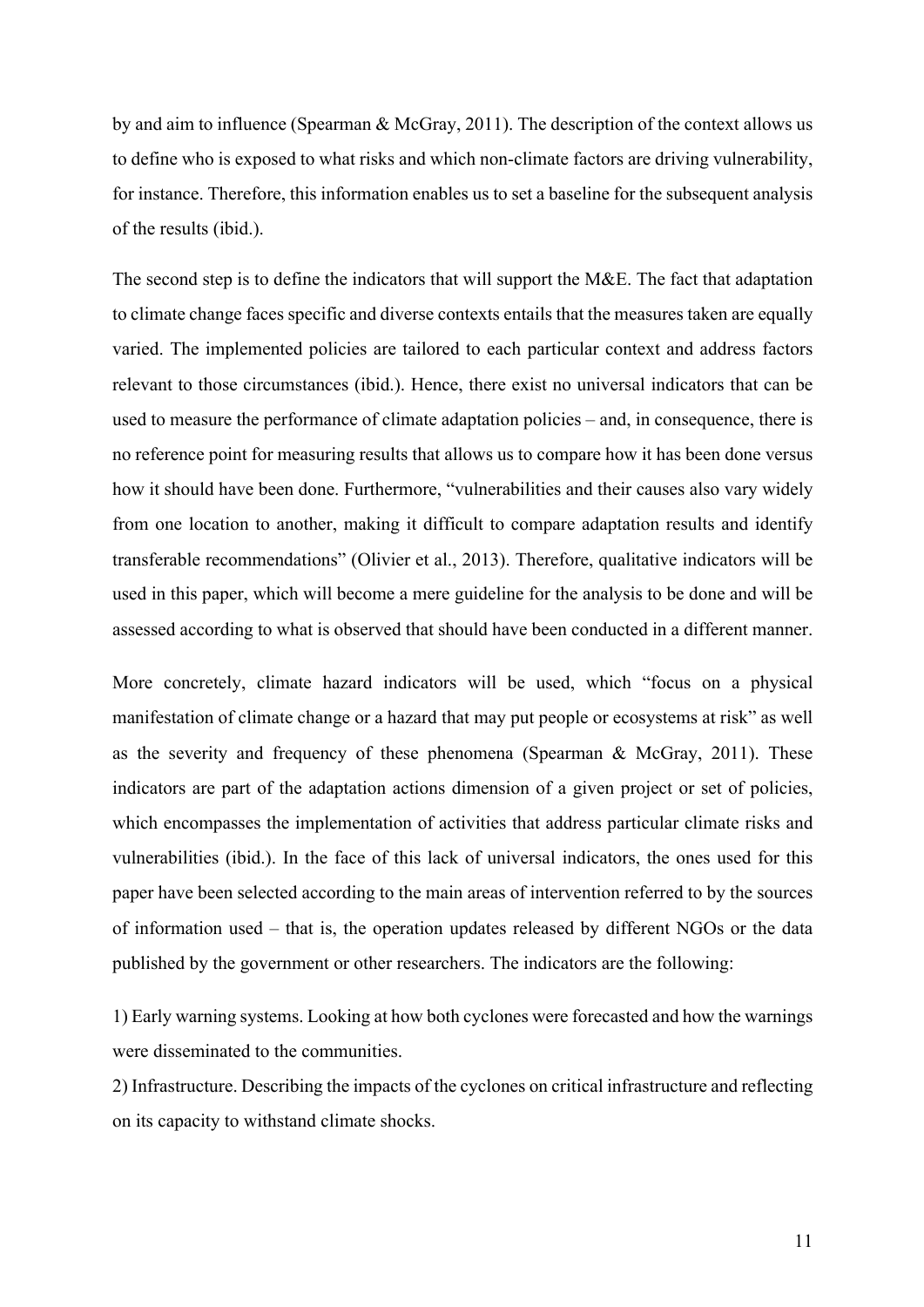3) Shelter and resettlement. Explaining the resettlement options that the government of Mozambique offered to the people affected by Idai and Kenneth as well as the support given to families that stayed in their damaged homes and assessing its effectiveness.

4) Livelihoods and food security. Reflecting on the vulnerability of the livelihoods of the population of Mozambique and looking at how affected they were due to the cyclones. and 5) Water, Sanitation and Hygiene (WASH) services. Observing the actions taken to ensure access to sufficient and safe WASH services for the communities impacted by the cyclones.

Furthermore, the role of international assistance will also be considered by including references to their support actions since the scale of both cyclones exceeded by far the national capacity to address their impacts alone.

#### Further methodological considerations

Some further methodological considerations need to be done. First, notwithstanding that during the paper it is emphasized the importance of taking a proactive approach to disaster management instead of a reactive one – that is, taking prevention and preparedness measures before a disaster strikes rather than focusing on the response and recovery phases –, the information about the actions taken in this sense can be hard to find while data on the measures taken after the cyclones is easily found. For this reason, this research uses the information on the actions taken following cyclones Idai and Kenneth to reflect on the actual level of preparedness and resilience of the communities to such events.

Second, even though the case study of this research encompasses both cyclones Idai and Kenneth, wider information is available on the former. For this reason, cyclone Idai will become the main object of study along the paper while cyclone Kenneth will remain secondary. However, the latter is still included in the research because of the singularity of the case study – being the first time that, one the one hand, two cyclones of such magnitude hit Mozambique in the same season and, on the other hand, that a cyclone strikes as far north in the country –, as will be explained later.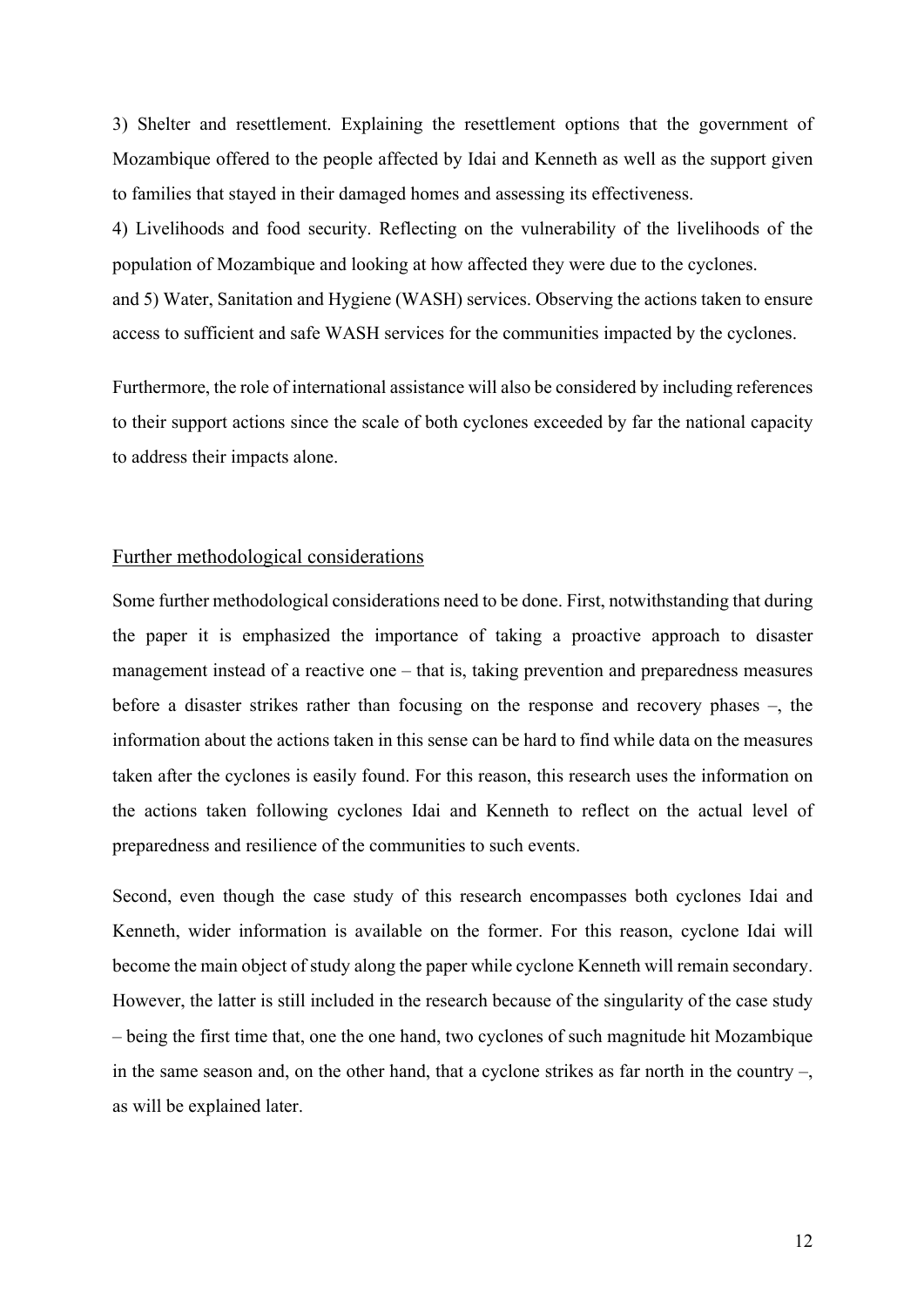Regarding the constraints found during the research, it needs to be noted that the official language in Mozambique is Portuguese, a language I am not proficient in. Nevertheless, to a large extent I do have reading comprehension, which has allowed me to still use not only international sources of data but also local ones. The limitation refers to the fact that my lack of vocabulary in Portuguese has hindered the process of searching for these sources and thus some potential data for this research might have been unintentionally overlooked. Furthermore, the initial idea was to include interviews to experts – especially researchers and NGO workers in the area – or even to someone from the Mozambican National Institute of Disaster Management (INGC) to enrich the research and the analyzed data but the several petitions did not receive any answer, reason why the research is only based on online data.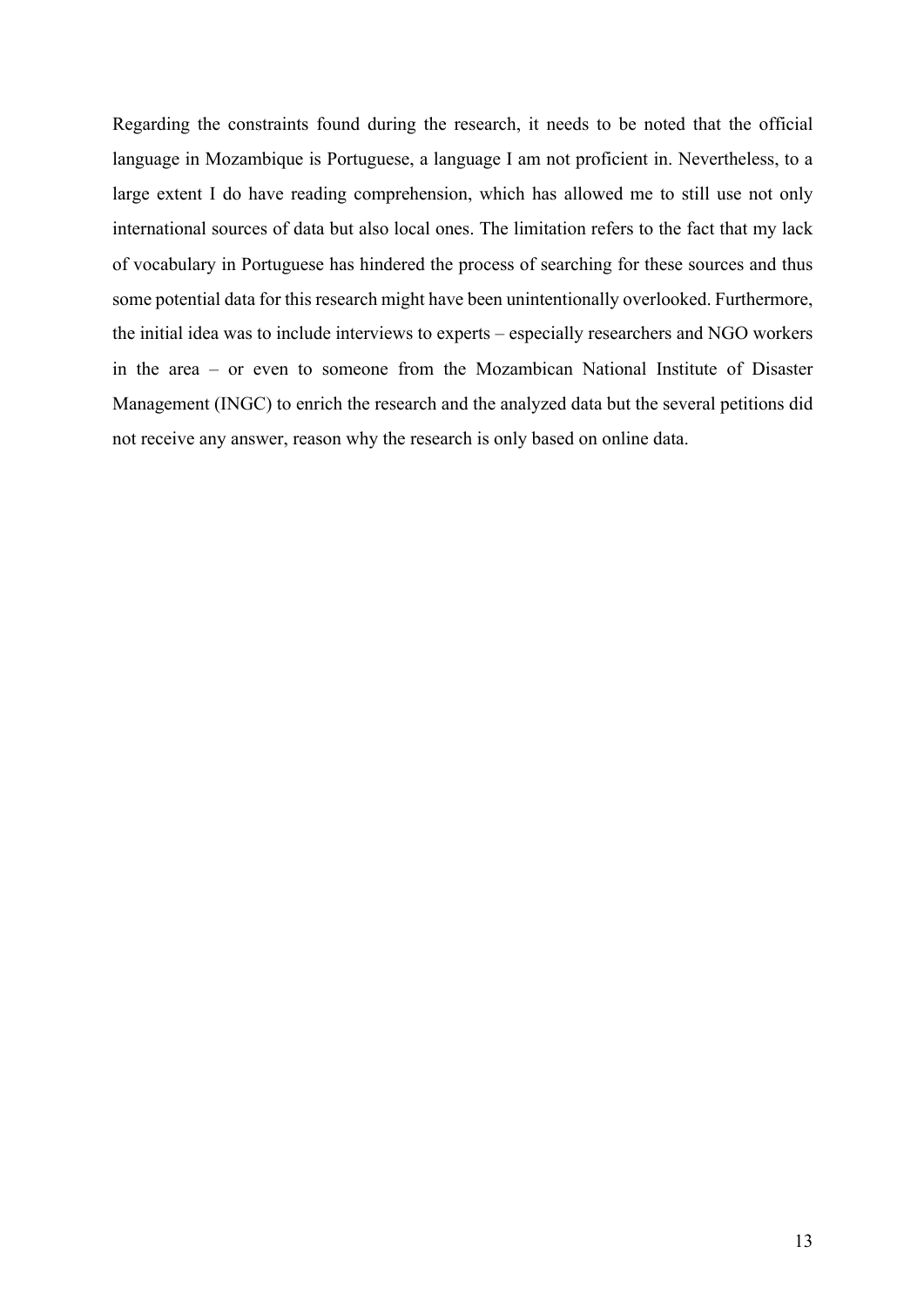# **Conceptual framework**

In the following chapter, the conventional disaster management cycle will be explained to understand the process by which governments face disasters, both before and after they strike. This paper will consider it as a framework since it is the most established and commonly used – even by the Sendai Framework for Disaster Risk Reduction, which is an international agreement adopted by the UN Member States. However, as will be seen, there are some critiques to this model from authors that question whether it is outdated, which will be taken into consideration along the research to connect the framework with the idea of resilience. Later on, the notions of resilience and vulnerability will be explored. These concepts are particularly relevant considering that they are widely used not only by disaster researchers but also by governments in their discourses and even climate programs and policies. The last section of this chapter is about the inclusion of climate change adaptation in development discourses, which is increasingly necessary to guarantee that both fields make steps together rather than undermine each other's efforts.

The aim of this chapter is therefore to shed light on concepts that turn to be crucial in the area of disaster risk reduction (DRR) and which are closely intertwined, being sometimes difficult to separate one from the other. It is beyond the scope of this paper to quantitatively measure both the resilience and vulnerability created by the disaster management of the Mozambican government, so I will not explain the different proposals to do so. Instead, the idea of exploring both resilience and vulnerability is to look at how the Mozambican government incorporates them in their plans later in the analysis.

#### The disaster management cycle

The United Nations International Strategy for Disaster Reduction (UNISDR) points that disaster risk reduction "is aimed at preventing new and reducing existing disaster risk and managing residual risk, all of which contribute to strengthening resilience" (United Nations, 2016). To achieve this goal, disaster risk management applies policies and strategies that are usually guided by the most common framework used in literature: the disaster management cycle, which is composed of four different phases – namely prevention, preparedness, response,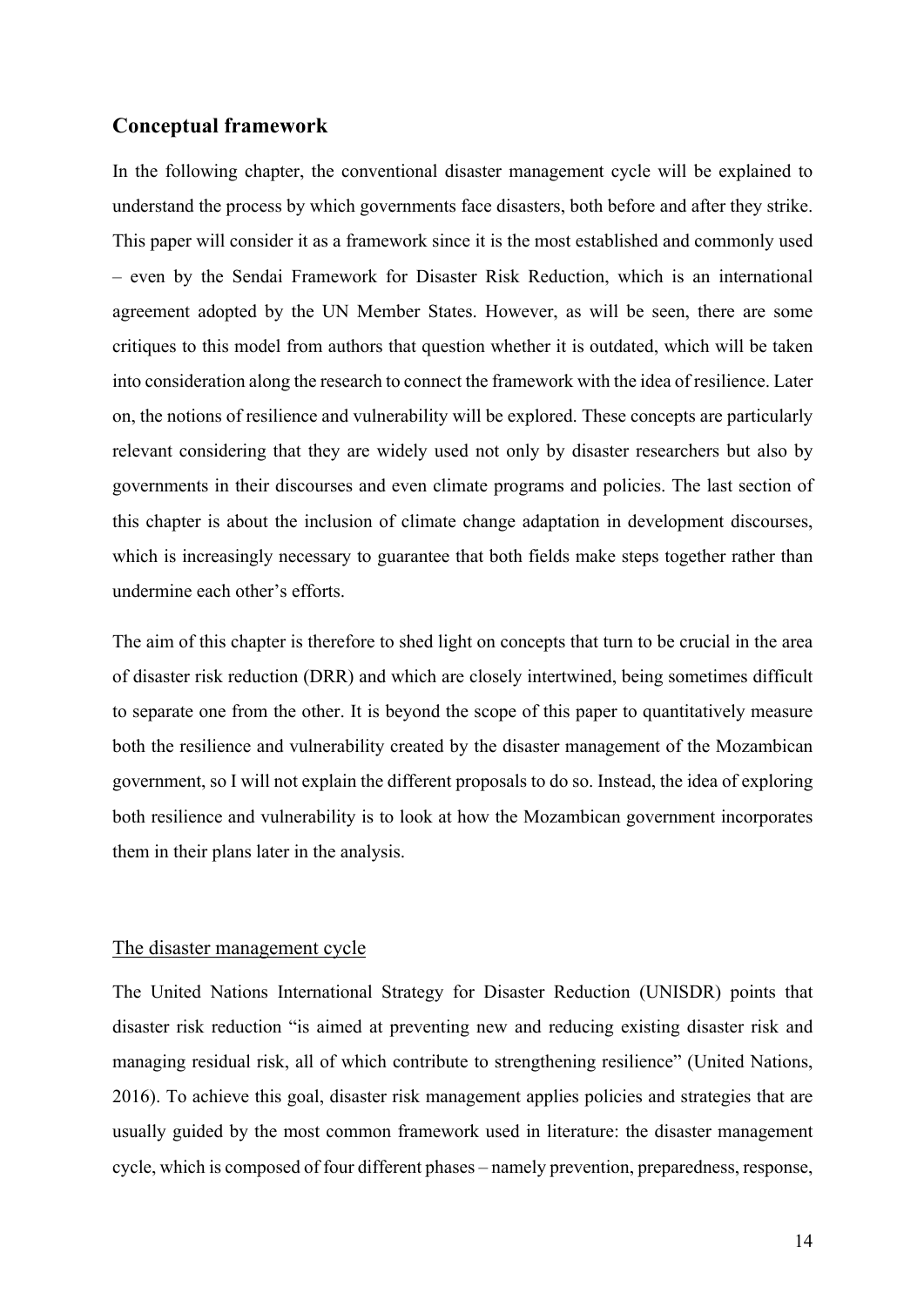and recovery – which is known as the PPRR framework (Sawalha, 2020; Arifah et al., 2019). Each of these stages include multiple procedures that at the same time vary depending on the organization or the governmental agency applying them, or even on the academic authors (Sawalha, 2020). It must be pointed out that the different stages might overlap so that it is difficult to determine when a phase finishes and the following one starts. For this reason, some of the measures taken along the disaster management cycle can be considered to be part of different stages at the same time – mainly in the prevention and preparedness ones. Furthermore, climate disasters take place in a continuum, meaning that a country might be hit by another calamity even before the recovery from the last one is over, thus overlapping the different phases of the cycle. This approach entails a shift from reactionary models of disaster management, where the focus was providing assistance to affected communities, towards a proactive model that anticipates the hazard aiming at minimizing the exposure to hazards and mitigating their impact (Raikes et al., 2019).

The first of the components of this approach to disaster management is prevention, also called mitigation or disaster risk reduction (DRR). Mitigation measures are taken before a prospective disaster occurs and seek to "either make a hazard less likely to occur or reduce the negative effects if it were to occur" (Coppola, 2015: 225). However, for many types of disasters – such as cyclones – it is not possible to reduce the probabilities that they manifest eventually. In these cases, the strategy is not to diminish the risk likelihood but the negative consequences of the hazard on people, infrastructure, the environment, and even on the economy (ibid.). For natural disasters, structural measures – those that involve engineered solutions that alter the physical environment – are more commonly used. In the concrete case of cyclones, some of the options that can contribute to reducing the impacts of the storm are the elevation of structures above storm surge levels as well as their strengthening against strong winds, or the construction of shelters for displaced people (Coppola, 2015: 226). However, there are also nonstructural measures – that is, those that do not imply the usage of engineered solutions – that can be effective to mitigate the impacts of a disaster. It is the case of early warning systems, community awareness and education programs, or the approval of regulations restricting activities in high-risk areas (ibid.).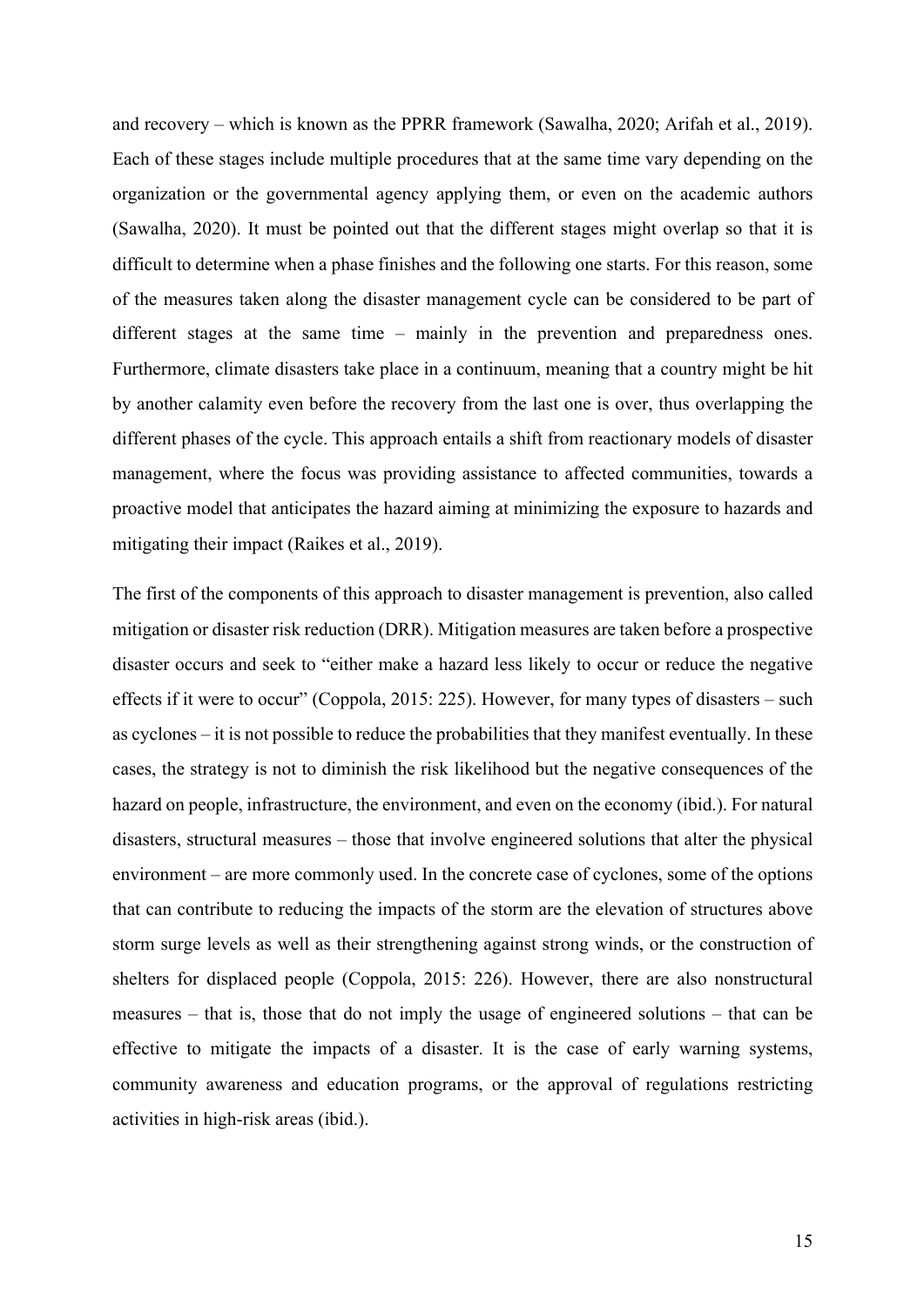According to Coppola (2015: 260), the implementation of mitigation measures faces several obstacles. Considering that mitigation projects can be highly expensive, the main challenge is their cost. It is thus important to educate the involved stakeholders about the expected outcomes of such measures when a disaster strikes so that they do not prioritize investing the necessary resources in other non-disaster programs. Indeed, the benefits of mitigation measures can outweigh the initial economic costs by reducing casualties but also property losses (ibid.). Another obstacle is low levels of political support. Political leaders may prefer launching projects that allow them gaining public support, such as some related to education or health services, rather than disaster mitigation programs (ibid.). If there is no imminent threat it can be considered that hazards might not take place in the end and therefore it might be felt as investing resources in an intangible project.

Mitigation measures are not enough to prevent a community from suffering the impacts of a hazard, so the phase of preparedness serves as a complement to them. This second phase of the disaster management cycle "minimizes hazards' adverse effects through effective precautionary measures that ensure a timely, appropriate, and efficient organization and delivery of response and relief action" (Coppola, 2015: 276). On the one hand, after identifying the hazard that might impact a country, the government needs to take preparedness measures such as planning which actions will be taken in the event of a disaster and which actors will be involved in the response, as well as developing technology and equipment to assist in the response to a disaster. On the other hand, citizens also need to be prepared for the disaster. This is achieved not only by raising their awareness about the risks of a hazard and how it affects them but also by giving them skills that reduce their vulnerability. It is thus important to teach citizens how to react to a hazard: how to recognize warnings but even empower them to provide first-aid to needed people around them (Coppola, 2015). Community preparedness can be done through different channels such as mass media, via the internet, in schools, or with advertisements in the streets, for instance. However, again it becomes necessary to take into consideration several obstacles so that the message reaches its target, namely the levels of illiteracy among the population, their access to technology and the media, or the challenges faced by people living in extreme poverty to take preparedness measures (ibid.).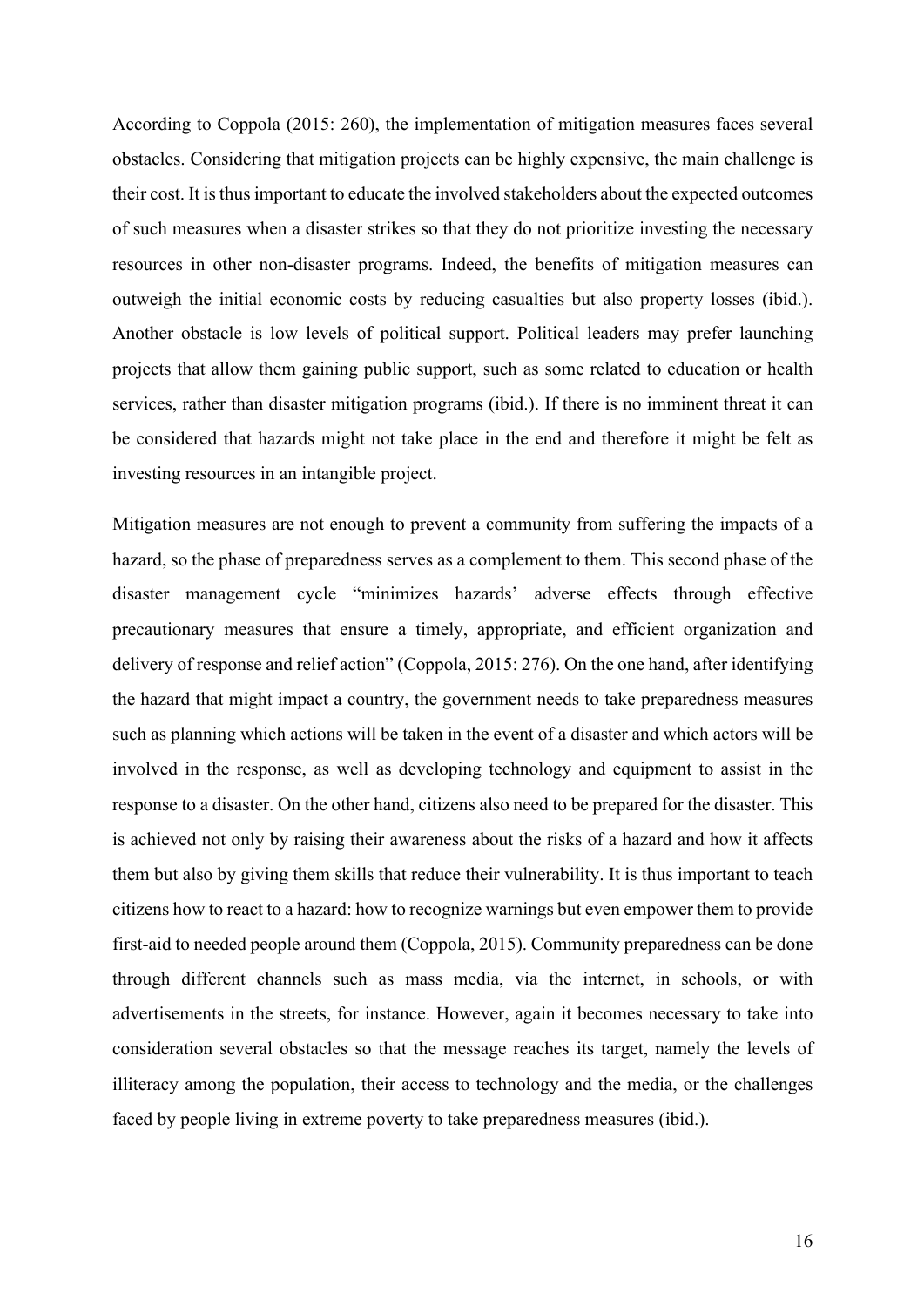Disasters strike around the world despite the previous efforts to mitigate risk and prepare for its consequences. Therefore, the response phase starts as soon as it is manifest that a hazard will hit the country imminently and it is extended until the emergency declared immediately after the event is over (Coppola, 2015: 322). This is the most complex of the phases since "it is conducted during periods of very high stress, in a highly time-constrained environment, and with limited information" (ibid.). Cyclones, unlike other hazards such as earthquakes, may be expected with some advance notice, which allows pre-disaster response measures. This is the case of warning and evacuation or even the positioning of supplies in the affected area so that they are available for the victims immediately after the hazard (ibid.). Once the disaster event begins and is recognized by response officials, actions aiming at saving lives are also set in motion. On the one hand, activities to react to the immediate needs are taken, such as search and rescue, first aid, or evacuation. On the other hand, response requires other measures including the resumption of critical infrastructure – electricity or transportation routes – as well as the provision of food and water and health assistance (ibid.). In this phase it is also necessary to establish coordination mechanisms so that all the stakeholders involved provide the most efficient response possible. International agencies usually participate in disaster management after the hazard has already struck, thus coming into play in the response stage (ibid.).

Despite efforts to mitigate disaster impacts, devastating effects are often unavoidable. After responding to the immediate needs arisen in the aftermath of the hazard, recovery actions are implemented seeking to "repair, reconstruct, or regain what has been lost as a result of a disaster and, ideally, reduce the risk of similar catastrophe in the future" (Coppola, 2015: 405). This process may last for months or even years depending on the magnitude of the catastrophe. Even though some recovery actions may be planned before a disaster occurs, the reality is that such planning usually begins when the hazard has already hit a country (ibid.).

Recovery is the phase of the disaster management cycle where more funds are invested and more actors get involved. Several components of a society may be damaged after a disaster and thus require being rehabilitated or rebuilt: the government, infrastructure, natural environment, housing, and livelihoods, among others. Despite the destruction caused by a disaster, the recovery period can be considered as an opportunity not only to increase community resilience to future hazards but also to carry out development improvements and build better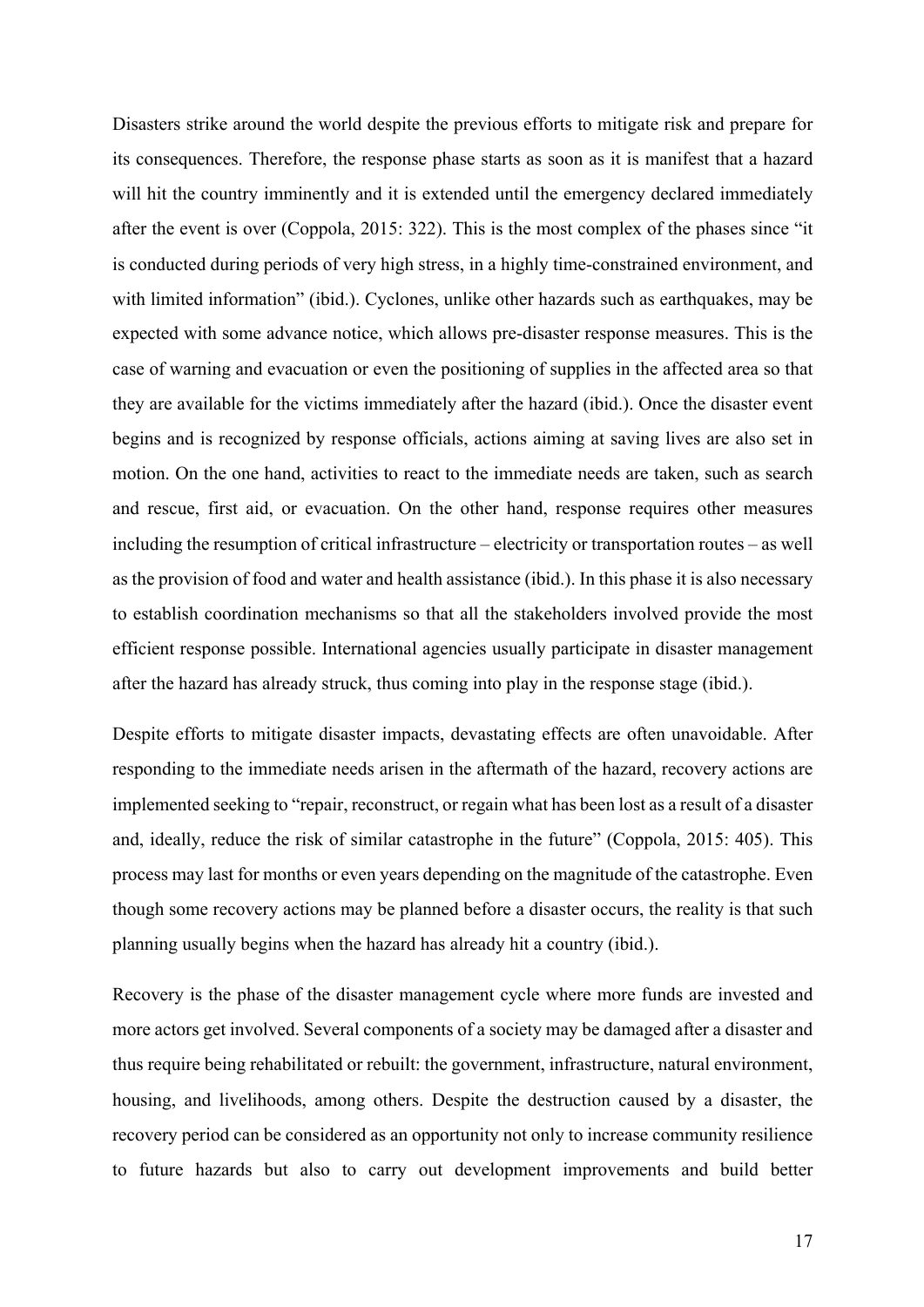infrastructures and livelihoods, for instance (Coppola, 2015). Thus, the recovery phase is not only meant to return the society back to normal but to upgrade the previous existing conditions. However, the pressure exerted on disaster managers so that the pre-disaster conditions are restored as fast as possible – mainly by the community itself that urges to bring to an end to the inconveniences they suffer – turns to be an obstacle to make the most of this opportunity (ibid.).

# *The need to review the conventional disaster management cycle*

Yet the evolving nature of modern disasters is becoming more complex since it is rooted in an increasing number of factors that interact with each other (Sawalha, 2020). This raises the need to reflect on whether the disaster management cycle remains effective enough or whether it should be brought up to date by combining it with other frameworks that complement it with contemporary management insights (ibid.). Even though it is out of the scope of this paper to discuss how the traditional disaster management cycle should be revised, some of the perspectives brought up by critical authors will be browsed so that they can be taken into account along the research.

The main criticism of the PPRR model refers to its linearity. Some authors (Kelly, 1999; Crondstedt, 2002) consider that the disaster management cycle sets up arbitrary and artificial barriers between the four phases, which in turn assume a sequential order that, in practice, is blurred. In this sense, Kelly (1999) acknowledges that dividing disasters into stages is only useful to simplify the non-linear nature of a disaster but emphasizes that it is the events stemmed from the calamity which need to be the focus of the disaster management efforts: "It does not matter what disaster stage you are in if you don't have a handle on what is happening".

O'Brien et al. (2010) argue that the current approaches of disaster management may be effective for routine hazards, that is, those from which it is possible to obtain previous information on the potential for danger. However, such approaches turn out to be ineffective in the case of future disasters that imply a great level of uncertainty. It is known that climate events will occur but the timing, location, and magnitude cannot be predicted with precision. In this sense, the authors criticize that the disaster management cycle puts equal emphasis on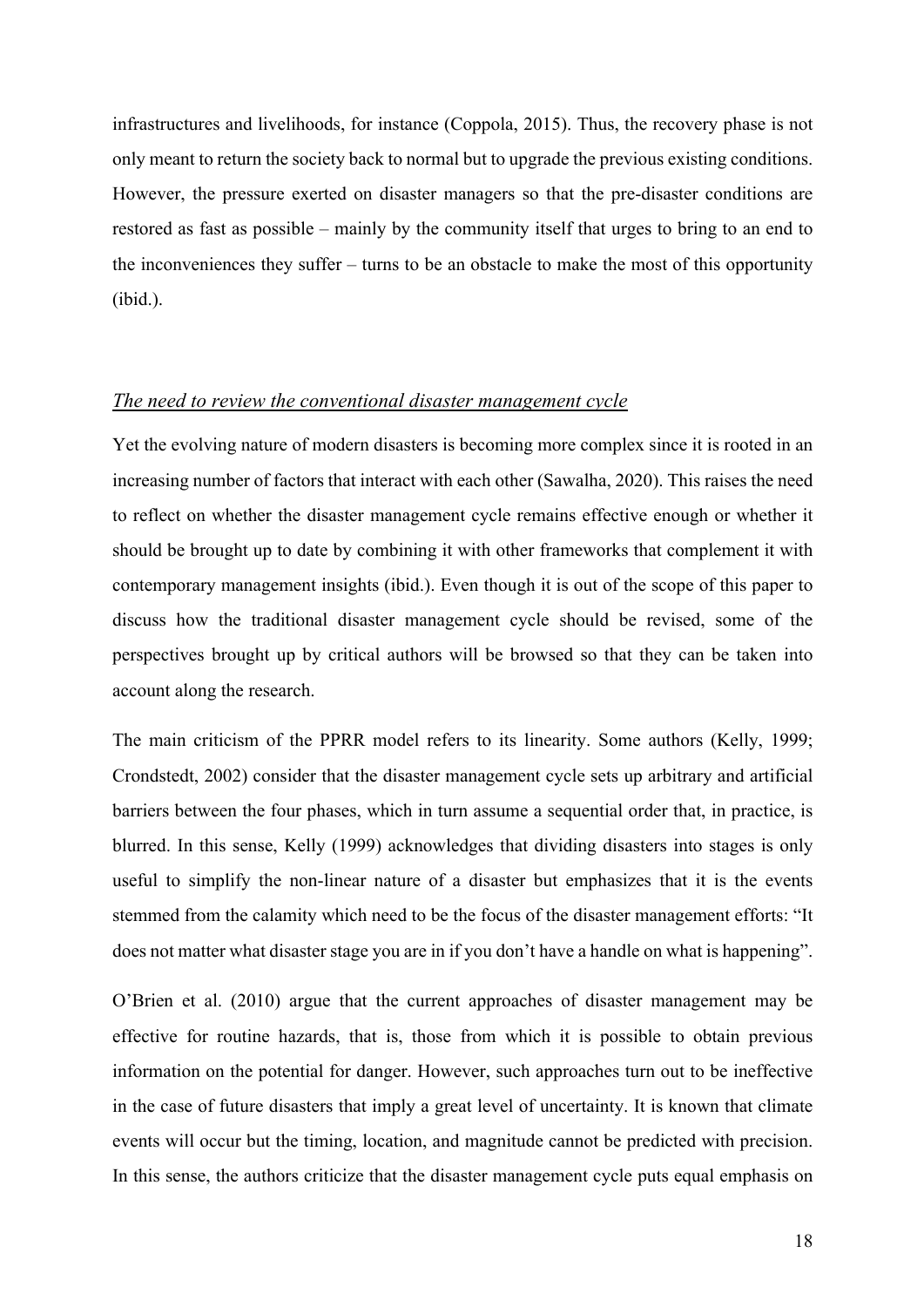the four different stages – even though in practice it is the response phase the one receiving more attention – whereas the focus should be put on the preparedness of communities instead (ibid.). For this reason, O'Brien et al. (2010) suggest that disaster management should evolve from an event focus to a resilience building focus to increase communities' coping capacity in the face of disruption and the need to adjust to new realities. Indeed, as will be further explained in the following section, resilience is a concept that has become predominant in the field of disaster risk management during the last decades.

# Defining resilience in the context of climate hazards

Resilience is broadly defined as "the capacity to resist and recover from loss" (Zhou et al., 2010, Fekete et al., 2014). However, despite the fact that several authors have based their research on the idea of resilience, there is still no consensus on its definition. The authors emphasize different elements of the concept but in general they coincide on referring to the capacity of a community or system to cope with disturbances without collapsing and the ability to recover from such shock.

Resilience has been generally defined either as a desired outcome or as a process leading to a desired outcome (Manyena, 2006). Earlier authors tended to lean towards the former, thus emphasizing a reactive perspective, but recent definitions have been more process-oriented. In the outcome-oriented conceptualizations, disaster resilience is seen as the 'shock absorber' that moderates the outcome of a hazard so that the negative consequences are the least possible (ibid.). Even though this approach cannot be considered wrong, it is rather simplistic since resilience is not merely about resistance to change and conservation of existing structures but also about the opportunities that emerge from disturbances so that the system evolves (Folke, 2006). In this context, process-oriented approaches incorporate the idea of adaptation besides the buffer ability. Adaptive capacity entails the social learning by communities and governance institutions in the aftermath of a disaster (Cutter, 2016). When considering adaptation, resilience is seen both as a contextual and a personal construct since it depends, on the one hand, on the exposure of people to danger and, on the other hand, on their adaptive strategies (Manyena, 2006). This idea highlights a futuristic dimension of resilience: adaptation takes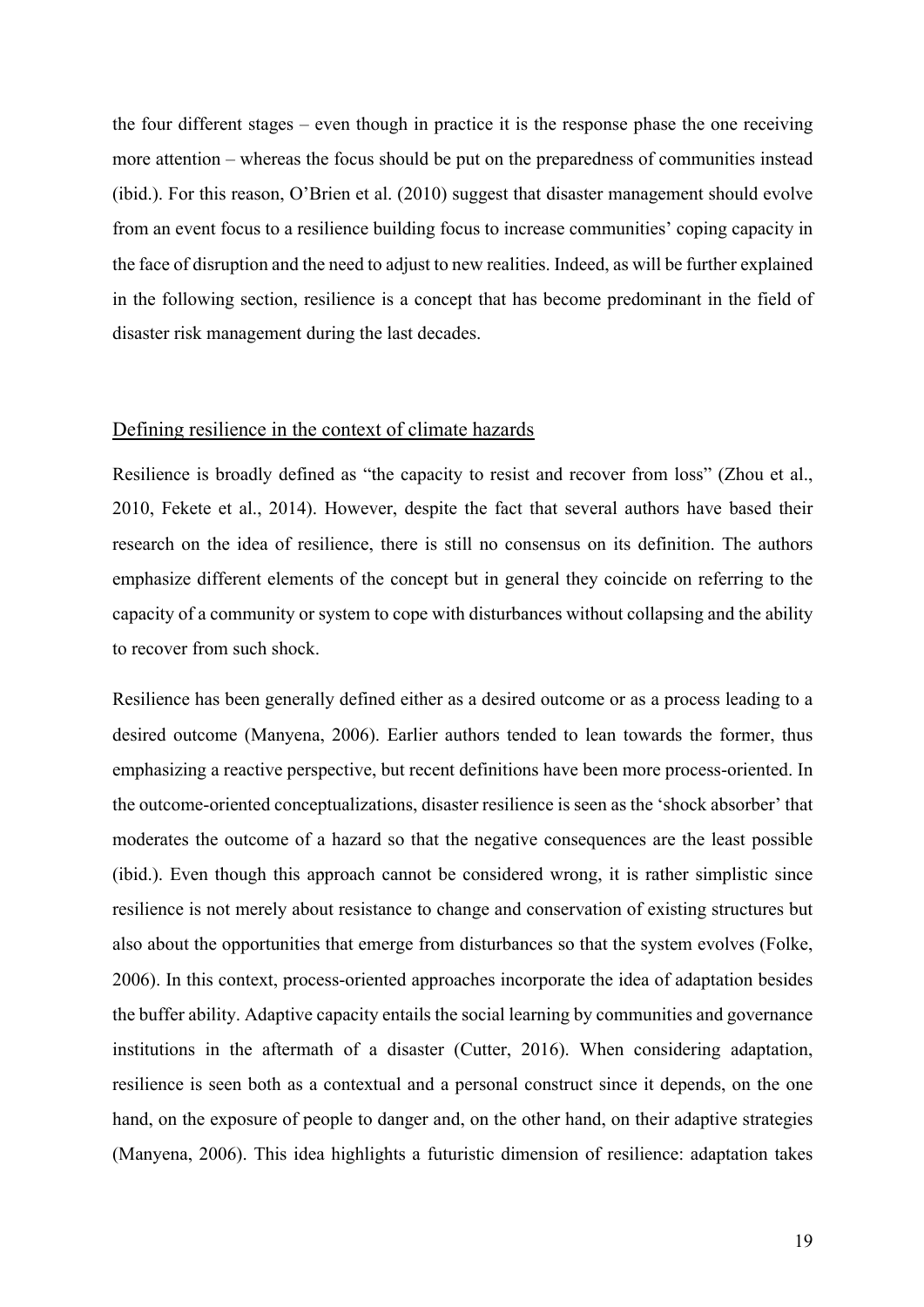place in the post-disaster phase as a strategy to mitigate future hazards (ibid.). Thus, the idea of adaptive capacity can be considered the umbrella concept containing resilience as an influencing factor (Klein et al., 2003).

Folke (2006) argues that in a resilient socio–ecological system, "disturbance has the potential to create opportunity for doing new things, for innovation and for development. In a vulnerable system even small disturbances may cause dramatic social consequences". For this reason, policies based on the resilience perspective do not aim at controlling change in systems assumed to be stable but at managing the capacity of the socio-ecological system to cope with and adapt to such change (ibid.).

Disaster resilience implies a deliberate process where the affected community takes actions to increase its capacity to face disturbances. Therefore, resilience is considered a quality to be acquired by taking steps such as recognizing the human role in disasters, having a disaster plan, and creating the conditions so that the plan can be implemented (Manyena, 2006). Furthermore, resilience demands ensuring equity and access to resources within the system – or community – so as to not privilege one group over another. For this reason, it is important to consider the question of resilience to what but also resilience for whom (Cutter, 2016).

Bahadur et al. (2013) compiles characteristics of the concept of resilience common in different academic papers, such as high diversity, effective governance and institutions, the ability to work with uncertainty and change, and community involvement and the inclusion of local knowledge, among others. The first of these characteristics, the one referring to high diversity, is especially interesting for this paper since, as will be explained in further detail, Mozambican citizens mainly work in agriculture and fisheries. According to Norris et al. (2008, as cited in Bahadur et al., 2013), "communities that are dependent on a narrow range of resources are less able to cope with change that involves the depletion of that resource". In the same way, Cutter et al. (2000) argue that a community based on a single sector such agriculture or fishing is less resilient than another whose economic base is diversified and will thus have a major stability of its livelihoods. Dependency on limited natural resources reduces the level of resilience of the community since an extreme event is more likely to affect the main source of livelihoods (ibid.). For Adger (2000), such dependence does not necessarily imply relying on a single crop or fish stock but on an integrated ecosystem: "resource dependency relates to communities and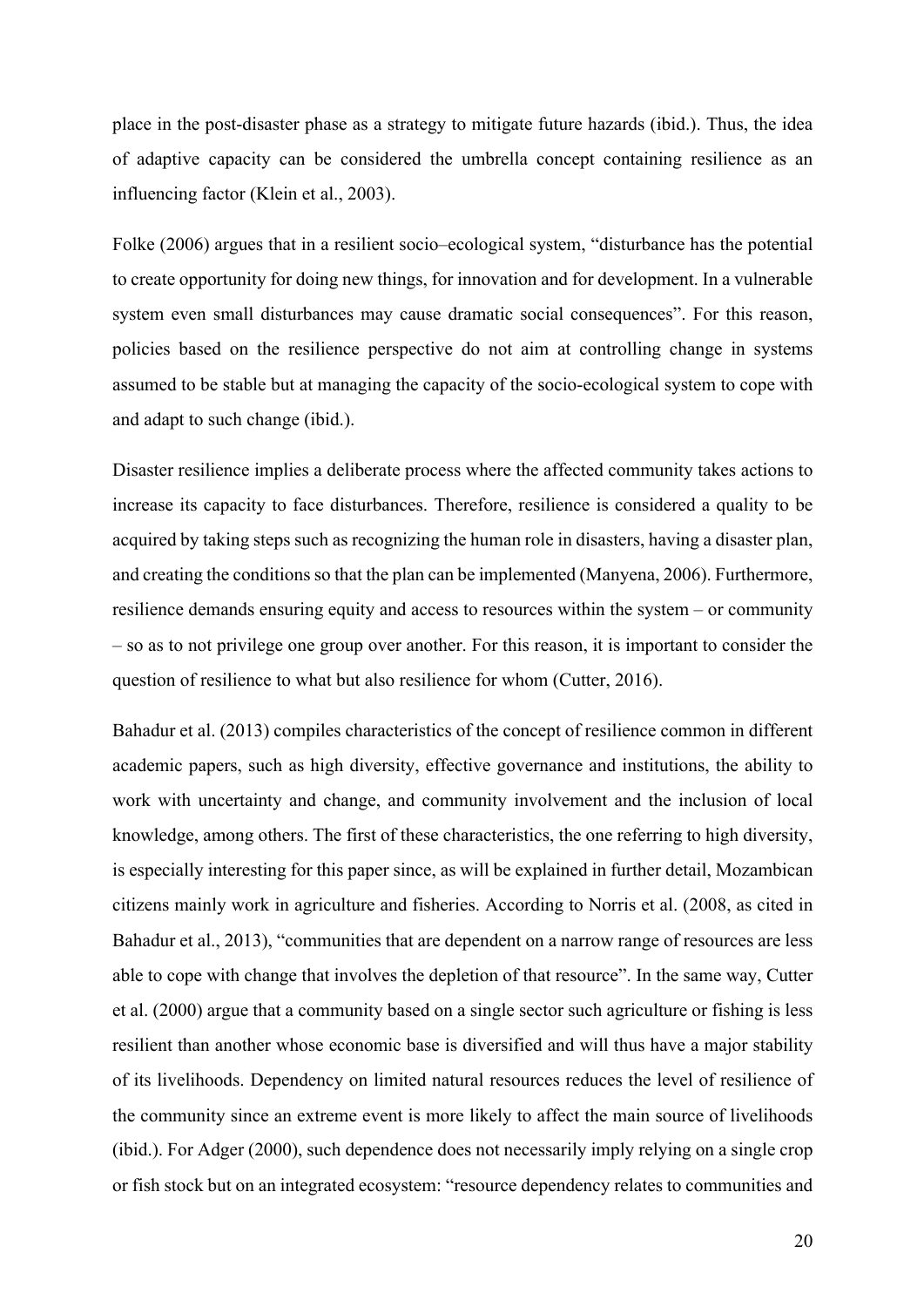individuals whose social order, livelihood and stability are a direct function of their resource production and localized economy". In this sense, the author points at income stability and social stability as two elements that reflect the consequences of stresses associated with resource dependency – the latter being manifest through indicators such as the impacts of population displacement (ibid.).

In order to build resilience to disasters it is also necessary to engage the local community, who should participate in assessing and addressing their own vulnerabilities to hazards (Norris et al., 2008, as cited in Bahadur et al., 2013). The individuals themselves will have to react to emergency situations if the response capacity of the government is overwhelmed in the face of a disaster. Thus, the idea of co-management stands up for decentralized structures and for shared rights and responsibility for resource management to achieve a higher degree of resilience (Bahadur et al., 2013). Indigenous knowledge and community-based monitoring fill in the gaps of global science and can contribute with valuable insights. However, in the context of climate change adaptation the limits of local knowledge need to be acknowledged and a combination of both arises as the most appropriate approach (ibid.).

A critique to the use of the concept of resilience is that it aims at returning to "normal" or, in other words, to the situation previous to the disaster. This idea involves returning to the conditions that led to the disaster in the first place, which in most cases include vulnerability, poverty, and poor development (Kelman et al., 2015). Therefore, resilience would not entail an improvement of the living conditions but recovering precarious circumstances that could trigger a new disaster. In other words, restoring the system as it was before the disaster may return it to a state where it is vulnerable to the impact of the same perturbation again (Bahadur et al., 2013). Thus, the idea of resilience should not intend to go "back to normal" but to progress and "bounce forward" (Kelman et al., 2015).

Cannon & Müller-Mahn (2010) consider dangerous the shift from the discourse of vulnerability to a greater emphasis on the concept of resilience. The authors are concerned that resilience thinking removes the inherently power-related connotation of vulnerability and, consequently, of the process of adaptation. In other words, they claim the need to acknowledge that disasters are socially constructed events (Cannon & Müller-Mahn, 2010). While the vulnerability approach claims for policies that reduce such condition of being at risk through interventions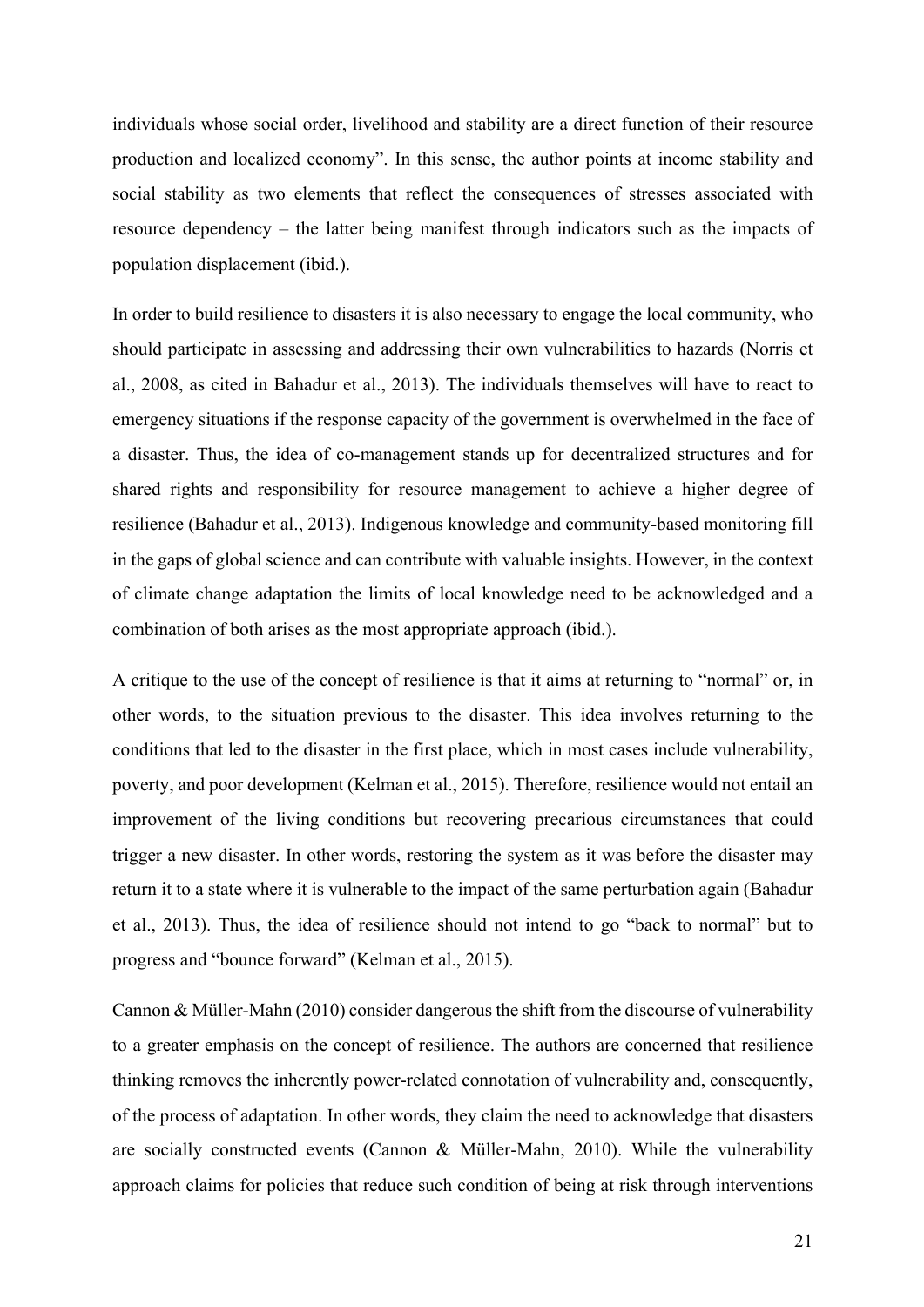in the economic and political allocation of resources, there are no equivalent measures for the resilience approach, which "depoliticizes the causal processes inherent in putting people at risk" (ibid.). Fekete et al. (2014) put it in other words by warning that a misuse of resilience may "justify a hidden transfer of responsibility from public authorities to citizens". Despite this, the authors urge to build resilience as a measure of disaster prevention – understood as fostering preparedness in case of an unexpected hazard – considering the increasing frequency of extreme events. Strengthening local capacities through the implementation of concrete plans is especially important in countries where public authorities are weak, not trustworthy, or have no resources for disaster risk management (Fekete et al., 2014).

#### The concept of vulnerability and its relation to resilience

The concept of vulnerability often appears related to resilience. Again, there exists a lack of consensus on its interpretation among researchers, which entails debates on whether both concepts are opposed or complementary or whether one is a factor of the other. According to Cutter (1996), differences on the meanings of vulnerability arise from two main approaches to the concept: research focuses either on the likelihood of exposure to a hazard or on the likelihood of suffering adverse consequences in the aftermath of the disturbance, or even a combination of the two.

Blaikie et al. (2004) define vulnerability as "the characteristics of a person or group and their situation that influence their capacity to anticipate, cope with, resist and recover from the impact of a natural hazard". For the authors, the definition involves a combination of factors – such as class, gender or health status – that determine the degree to which someone's life and livelihoods are put at risk by an event, arguing that some groups are more prone to damage (Blaikie et al., 2004). Thus, vulnerable groups are those that find it hardest to reconstruct their livelihoods after a disaster, which in turn makes them more vulnerable to the impacts of subsequent hazards (ibid.). Following the distinction of Cutter (1996), this definition fits into the second approach to vulnerability, the one that focuses on coping responses to disasters.

While some definitions of vulnerability are simply framed as the residual consequences that remain after the process of adaptation has taken place, the above-mentioned perspective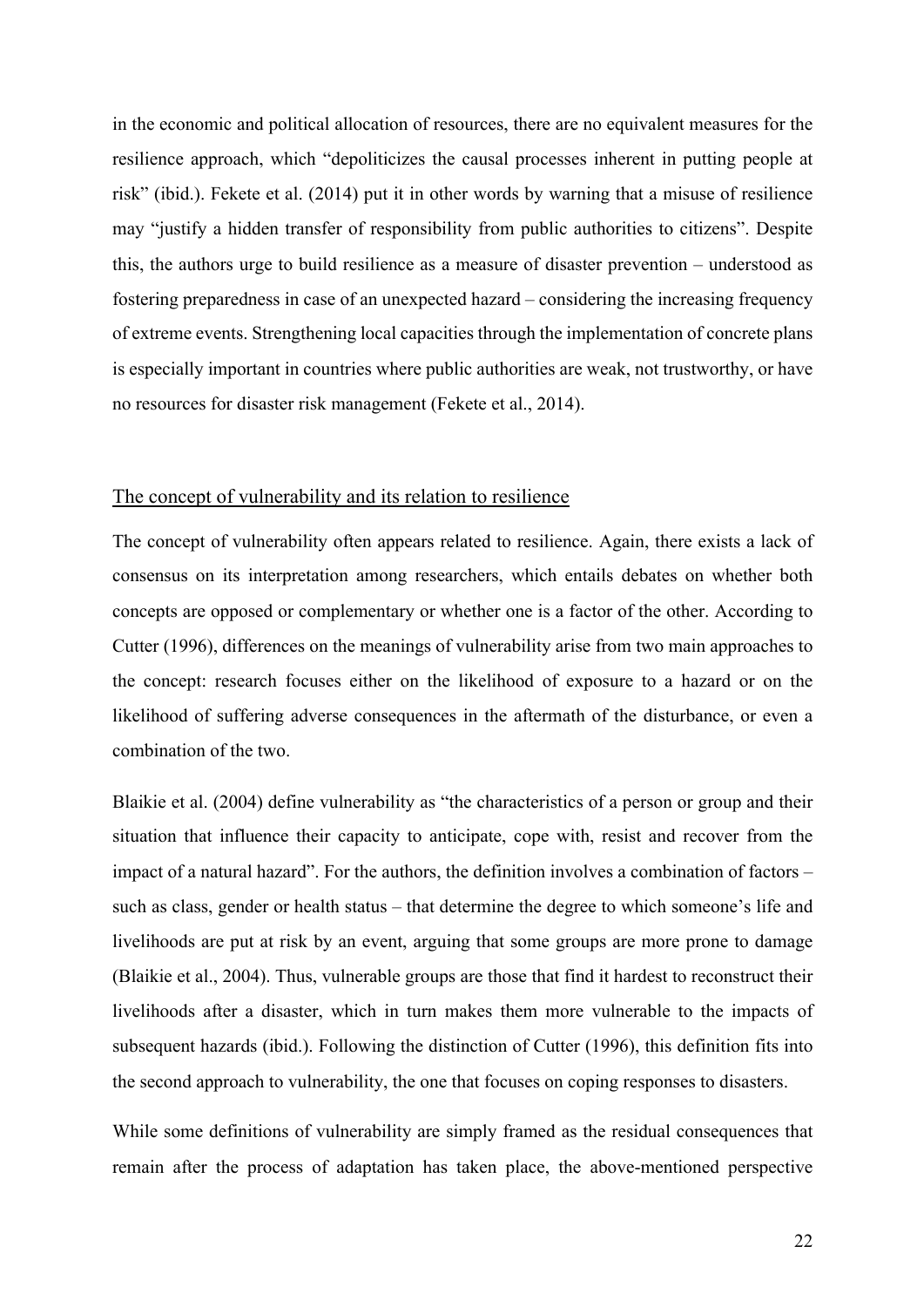considers it an overarching concept: vulnerability does not exist in isolation, only involving the exposure to some specific disturbance, but it also takes into consideration pre-existing constraints on the capacity to respond to such impact (Cutter, 1996). In this sense, the assessment of vulnerability needs to consider the complex range of historical, social, economic and institutional factors that enhance or limit the options for adaptation of a community, thus determining its level of vulnerability (Kelly & Adger, 2000; Blaikie et al., 2004; Cutter, 1996; Manyena, 2006). Thus, this causal perspective highlights the social construction of vulnerability (Cutter, 1996; Cannon & Müller-Mahn, 2010) and arises from social conditions that are usually not closely related to the natural disaster itself (Cutter, 1996).

At the same time, focusing only on the processes that make people vulnerable risks focusing on their weaknesses and reducing them to being passive or even victims. For this reason, more recent authors try to avoid this connotation by highlighting people's 'capacity' to protect themselves rather than just the 'vulnerability' that limits them (Blaikie et al., 2004). In other words, the processes that produce vulnerability are countered by people's capacity to resist and adapt to them either before a disaster or during its aftermath (ibid.).

Exposure to shocks can increase the vulnerability of a system but can also enhance resilience by providing experience to respond to future disturbances (Bahadur et al., 2013). Nevertheless, repeated exposure to stresses could exhaust resources within a system, thus increasing vulnerability and reducing resilience (ibid.).

#### The inclusion of climate change adaptation within development plans

Developing countries are likely to be the most affected by the effects of climate change for different reasons. Firstly, because they tend to be located geographically in areas that are more prone to climate hazards. Secondly, because they have limited capacity – human, institutional and financial – to respond to the consequences of such disturbances. And thirdly, because these countries usually rely on climate-sensitive sectors such as agriculture and fisheries (Mitchell & Tanner, 2006). Considering that poor countries are often objects of development plans, climate change adaptation should be integrated into such projects. Otherwise, climate change may hamper progress on poverty reduction. Sudden extreme events – as well as slow-onset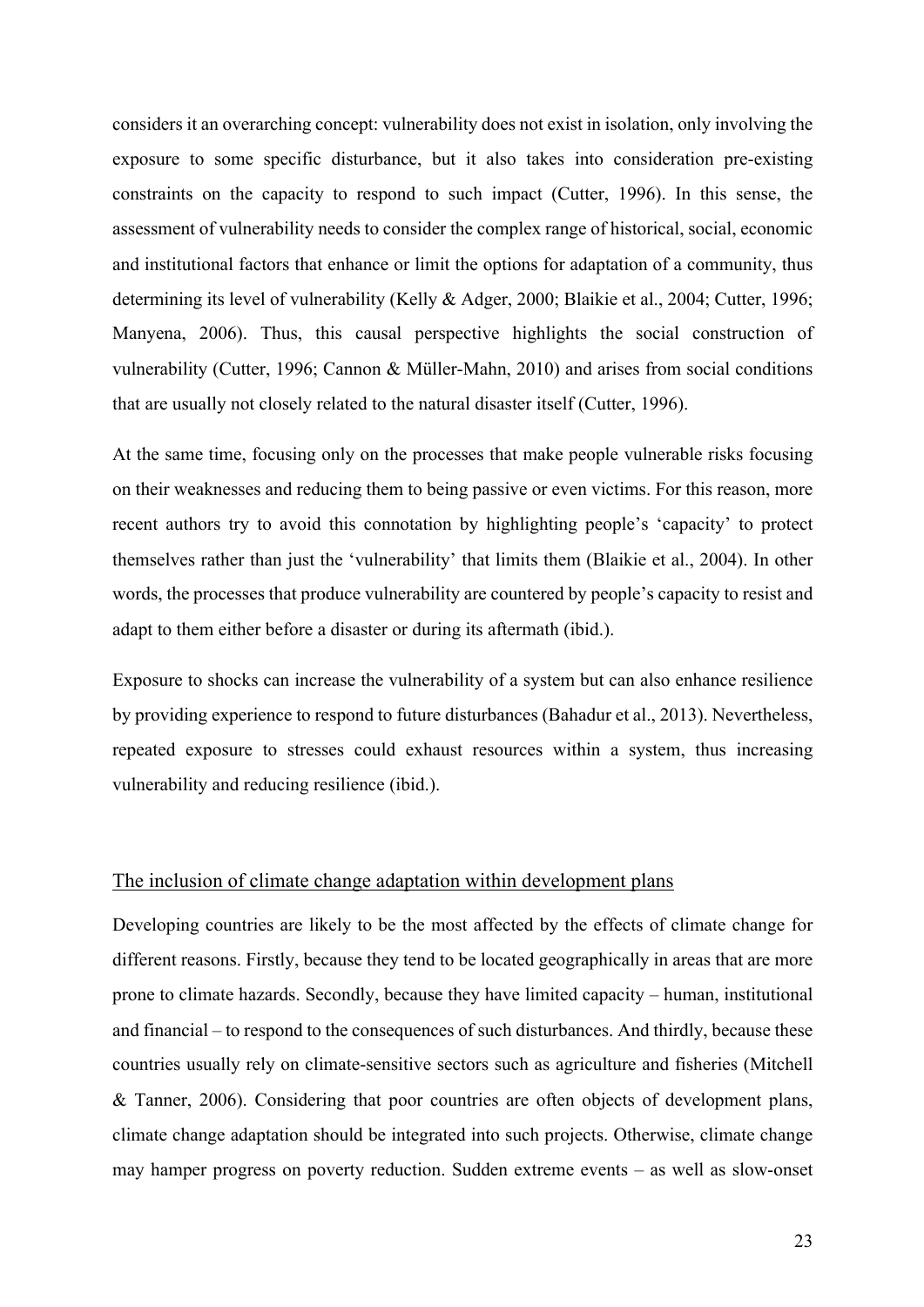disasters and weather changes – impact on natural resources, thus threatening people's livelihoods and increasing food insecurity (ibid.). Poorer communities are already on the edge of their coping capacity, reason why effective risk reduction policies to both kinds of disasters are needed to avoid that their livelihoods are even more undermined (O'Brien et al., 2008). In fact, the adaptation efforts that people need to make to face increasing climate change impacts are not easily distinguishable from those made in response to other simultaneous pressures such as political instability or infectious diseases such as HIV/AIDS (ibid.).

In this sense, development projects should take into consideration how climate change can affect the efficiency of the resources invested and the achievement of objectives (Agrawala & Van Aalst, 2008). It is thus necessary to integrate policies and measures to address climate change into development plans instead of managing climate separately – a practice labeled with the concept of 'mainstreaming' – especially for those plans designed for the medium or long term since it is then when climate impacts will appear (Klein et al., 2007; Agrawala & Van Aalst, 2008). According to Klein et al. (2007), mainstreaming can bring two achievements. On the one hand, it can contribute to the climate proofing of existing projects, meaning that it can redress those projects whose effectiveness is threatened by climate change or those that contribute to the climate vulnerability of its recipients. On the other hand, mainstreaming can ensure that future projects are directed to achieve a successful adaptation to climate change, thus aiming at reducing the vulnerability of communities. The latter has implications for the design of development priorities and projects themselves (ibid.). However, mainstreaming may also turn counter-productive by creating conflicting goals, loss of political edge, and methodological problems resulting from an overloading of the discourse (Jerneck & Olsson, 2008).

A mainstreamed adaptation strategy should take a comprehensive approach that addresses the underlying factors of vulnerability to climate change, which are structural issues customary of low development, such as high dependence on natural resources or incapacity to meet basic needs (Klein et al., 2007). Thus, the level of vulnerability of a community depends not only on the magnitude of the climate event per se and its impacts but also on its adaptive capacity (ibid.). At the same time, the adaptive capacity of communities is often limited by a lack of resources, poor institutions and inadequate infrastructure, amongst other factors. Therefore,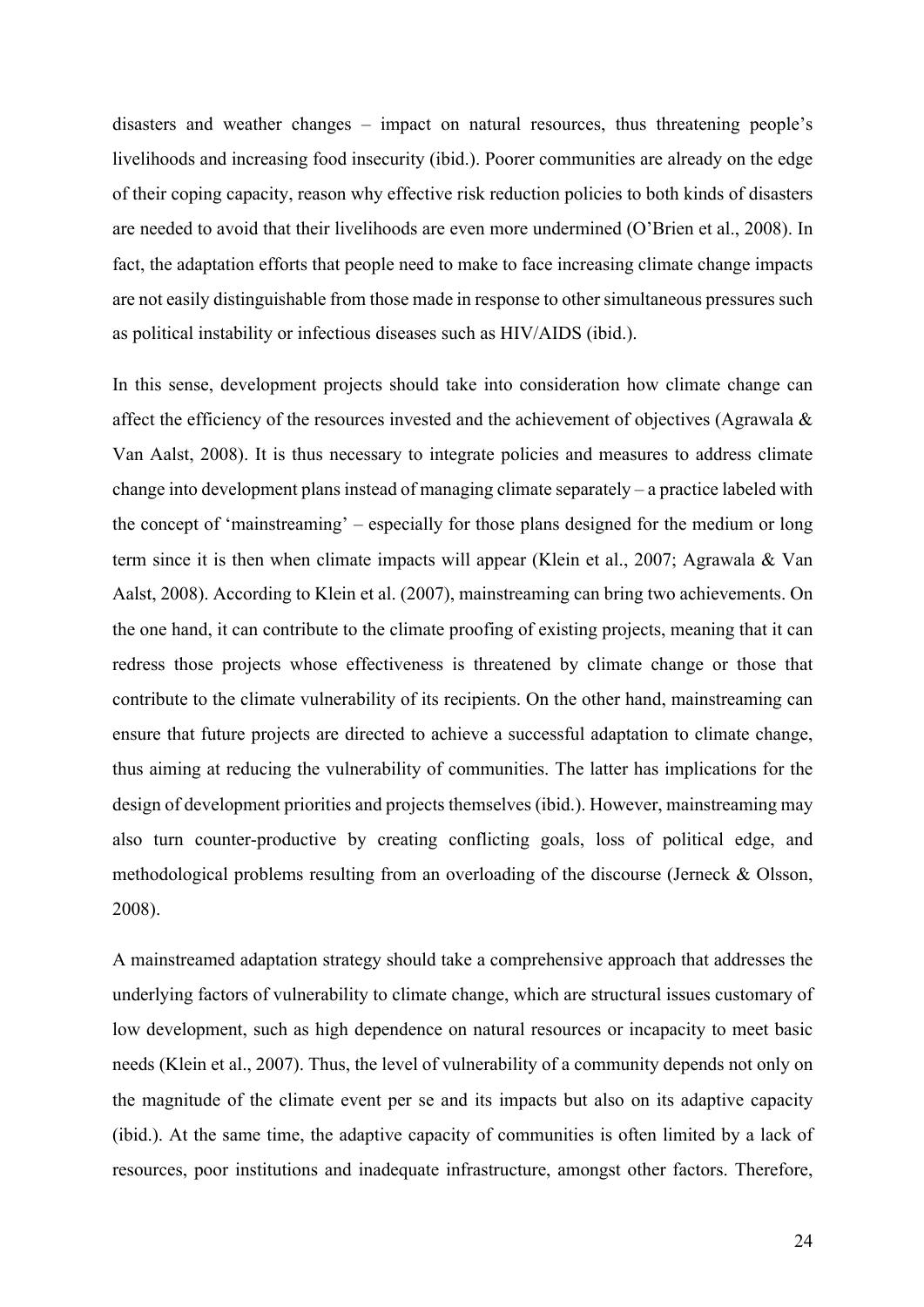vulnerability can be reduced not only through mitigation of greenhouse gas emissions and through policies to adapt to the impacts of climate change but also through development plans aimed at addressing such non-climate factors and improving the living conditions of those affected, which will enhance their adaptive capacity (ibid.). In this sense, adaptation to climate change appears to be 'indirect' as a by-product of other coping mechanisms that simultaneously increase resilience to climate hazards for poor people – an example would be diversified cropping strategies (O'Brien et al., 2008). However, indirect adaptation is not a specific response to the impacts of climate change because a community will prioritize meeting its basic needs before worrying about additional pressures induced by climatic hazards (ibid.).

One of the challenges to mainstreaming is that poverty reduction does not always equate to vulnerability reduction. Indeed, some projects aimed at combating poverty do in fact increase vulnerability. For instance, the construction of a new road may induce the settlement of new inhabitants in areas exposed to natural hazards (Klein et al., 2007). In such cases, adaptation would require the implementation of measures focused on specific threats to ensure that development activities are not detrimental to climate change. For this to be done, it is necessary to understand the complex societal processes that produce vulnerability and poverty (ibid.). Another aspect to be considered is whether current development activities may affect future options for adaptation to climate change – for instance, by building human settlements in areas that are likely to be exposed to climate hazards (Agrawala & Van Aalst, 2008).

The neo-liberal discourse considers economic growth as the best way to reduce poverty, thus suggesting that it would contribute to achieve the goal of development. However, economic growth is deemed responsible not only for increasing inequality but also for environmental damage (Cannon & Müller-Mahn, 2010). It is widely accepted that economic growth is a major source of global warming since it boosts the usage of fossil fuels. Even though not all extreme weather events can be attributed to global warming, climate-related hazards are becoming more frequent and intense. Consequently, it is counter to any process of adaptation to climate change (ibid.). In this sense, projects presented as development but actually based on economic growth may lift people out of poverty but will parallelly increase their exposure to hazards and consequently their vulnerability – in some cases they may even be pushed to degrade the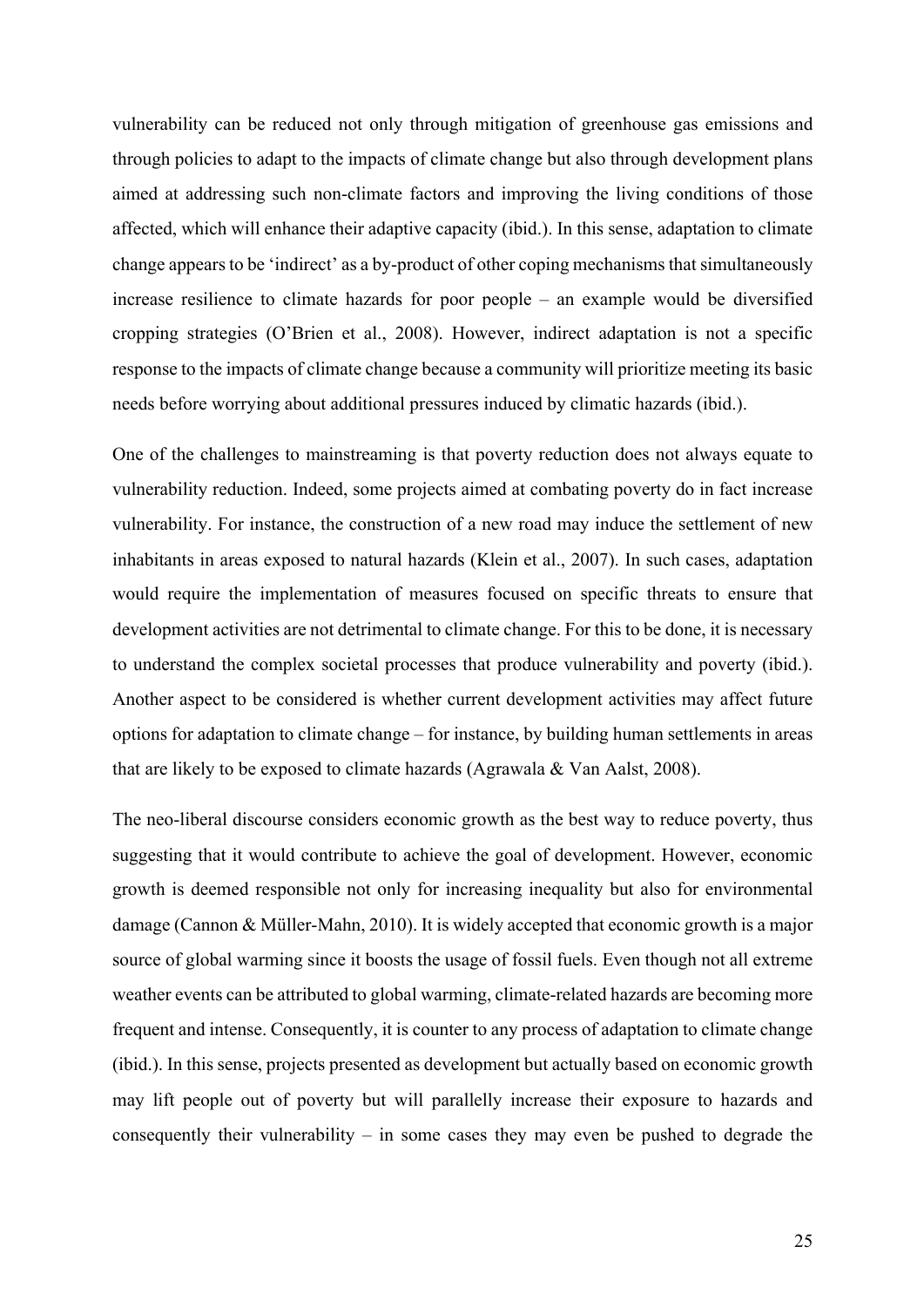environment to survive (ibid.). Thus, this so-called 'development' could actually be considered responsible for the manufacturing of risks.

Governments should also provide climate protection to local communities. Newell (2004) suggests that policy integration is the greatest contribution governments can make to achieve this goal, therefore applying the concept of mainstreaming beyond development agencies. The idea is to view climate change not as an isolated problem that needs to be tackled exclusively through policies in areas directly related to it – such as environment or energy – but also in areas like transport or industry. In other words, climate change is considered a product of a series of policies. If such policies are not designed to ensure minimal impact on climate change, then they will counteract any step forward achieved by the environmental-friendly actions taken. This measure can contribute to avoiding the need for expensive mitigation and adaptation projects at a later stage at the same time that is one of the least economically costly solutions (ibid.). Unfortunately, on many occasions the same governments that express their commitments to fight climate change are the ones that keep supporting institutions and companies that generate high levels of greenhouse gas emissions.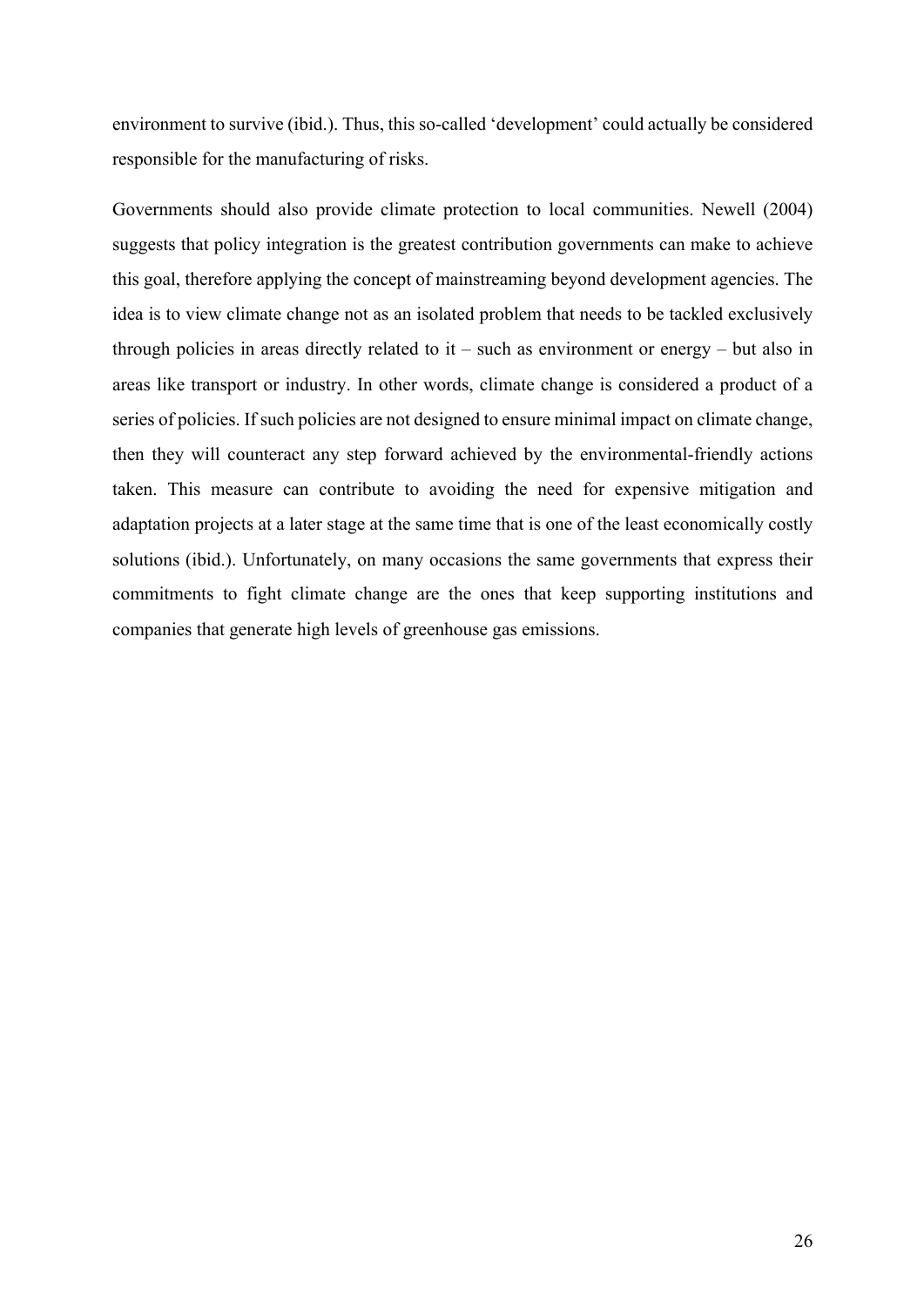# **Presentation of the case study**

This chapter will present the case study on which this paper is based. It will start by outlining some characteristics about Mozambique that are considered relevant for this research to then continue by describing the events that took place in 2019 and their particularities.

Mozambique is one of the countries in the world most prone to weather-related disasters and the impacts of climate change, being regularly affected by droughts, floods and cyclones. These natural hazards have always impacted the country, but they are becoming increasingly frequent and intense due to climate change, thus posing serious constraints to national development (UNDP, 2021b). Indeed, Mozambique is considered to be the most affected country by climate change in 2019, followed by Zimbabwe and the Bahamas, according to the Global Climate Risk Index 2021 published by the non-governmental organization Germanwatch (Eckstein et al., 2021). In the Long-Term Climate Risk Index, which analyzes the most affected countries from 2000 to 2019 based on average values over such a period, Mozambique ranks fifth. The country entered the top 10 this year precisely as a consequence of the devastating cyclones that will be studied in this research (ibid.). While some countries appear in the top of the ranking due to extreme events on an ongoing basis, others – such as Mozambique – are included as a result of exceptional ravaging catastrophes. However, the intensity of such disasters indicates that it is a matter of time until the next exceptional catastrophe occurs (ibid.).

This paper will focus on cyclones Idai and Kenneth, two consecutive tropical cyclones that in 2019 left extensive destruction in their paths – which are the main reason why Mozambique leads Germanwatch's 2019 ranking. In fact, this is the first time in recorded history that two strong tropical cyclones have made landfall in Mozambique in the same season (UNOCHA, 2019). Idai is considered to be one of the most devastating tropical cyclones to ever strike the Southern Hemisphere, becoming the deadliest and costliest in the South-West Indian Ocean (UNOCHA, 2019; Eckstein et al., 2021). On the other hand, Kenneth is the first cyclone to hit the country as far north (ibid.). This reaffirms the fact that even though Mozambique has a long history dealing with natural disasters, their pattern is changing not only in regard to the degree of damage left in their wake and their periodicity but also concerning the areas affected.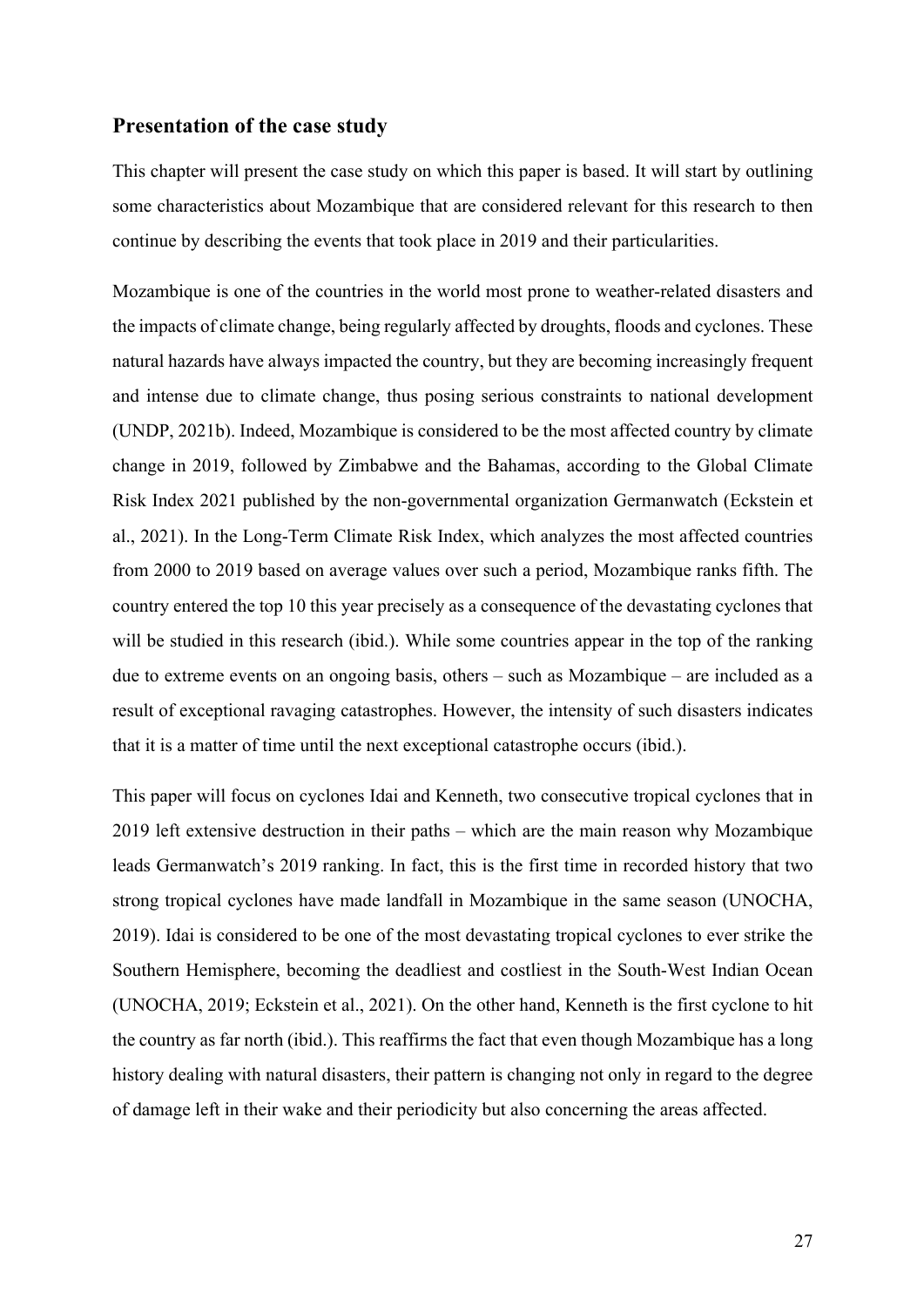A tropical cyclone is a circular storm originating over tropical oceans that brings violent winds, torrential rain, high waves and, in some cases, very destructive storm surges and flooding – like hurricanes and typhoons, but different terms are used according to the part of the world where it takes place (WMO, 2021). Cyclones are considered to be one of the most devastating natural disasters owing to their potential to cause significant impact on life and property, even in the formative stages of their development. The fact that they encompass different hazards that can individually produce negative impacts means that combined, these hazards interact with one another and increase the potential for damage (ibid.). The Southwestern Indian Ocean, where Mozambique is located, is one of the most tropical cyclone active areas in the world (Charrua et al., 2021). The cyclone season in Mozambique generally takes place from November to April and every year three to twelve cyclones form in the Mozambique Channel. Within the country, the Central region is the area most prone to climate hazards in general and cyclones in particular (ibid.). Furthermore, Mozambique is downstream of nine major river basins in Southern Africa, which makes the territory more vulnerable to floods but also to low water flows during droughts due to the use of water by upstream countries (WMO, 2019b).

Tropical cyclone Idai struck not only Mozambique but also Zimbabwe and Malawi, even though the former was the country where the storm hit hardest. On 14 March 2019, tropical Cyclone Idai made landfall in the port City of Beira, which is located in the Central region of Mozambique and is home to 500,000 people. It moved across the region hitting four Mozambican provinces – Sofala, Manica, Zambezia and Tete (as shown in Figure 1). Idai brought strong winds with top speeds of 195 kilometers per hour as well as heavy rain that exceeded 200 mm in 24 hours, causing rivers to overflow with flood waters rising above 10 meters. The cyclone also brought a large storm surge in the coastal cities of Sofala province, mainly in Beira (Trujillo, 2019). As a result, it is estimated that more than 1.5 million people living in the four provinces hit by the cyclone were affected, over 1,600 injured and more than 600 people died (ibid.) – other sources raise the number of people that required urgent humanitarian assistance after the cyclone to 1.85 million (UNOCHA, 2019). Furthermore, Idai damaged over 240,000 houses and displaced more than 140,000 people that fled from the impacts of the hazard.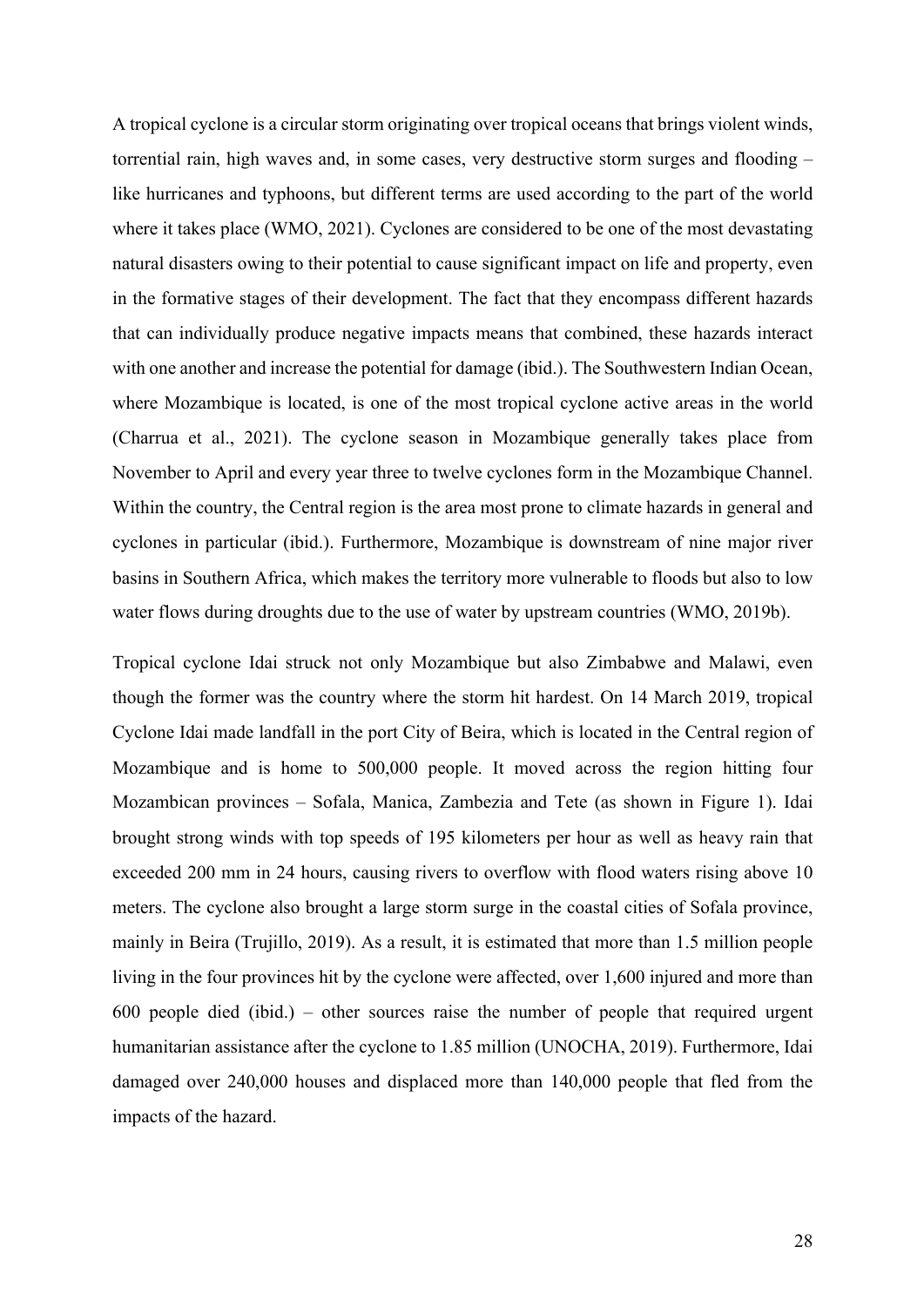Tropical Cyclone Kenneth made landfall six weeks later, on 25 April, in the northern provinces of Cabo Delgado and Nampula, flattening entire villages in its wake and killing at least 45 people (UNOCHA, 2019). Kenneth was the strongest cyclone ever recorded in the African country with wind speeds reaching 220 kilometers per hour and floods of 2.5 meters height (Eckstein et al., 2021). The storm caused the destruction of at least 2,500 homes and the loss of a high number of crops, fishing equipment and boats (Emerton et al., 2020). According to the Post Disaster Needs Assessment (PDNA) conducted after the cyclones, the total cost of recovery and reconstruction for both Idai and Kenneth is estimated at 3.2 billion US dollars. Cyclone Idai alone is considered to have caused over 1.4 billion USD in total damage – which refers to the impact on infrastructure and physical assets, being the transport and housing sectors the most affected – and 1.39 billion USD in total losses – which reflect the impact in the national economy, being the agriculture sector the one that suffered the most (Trujillo, 2019).



Figure 1 (taken from UNOCHA, 2019a)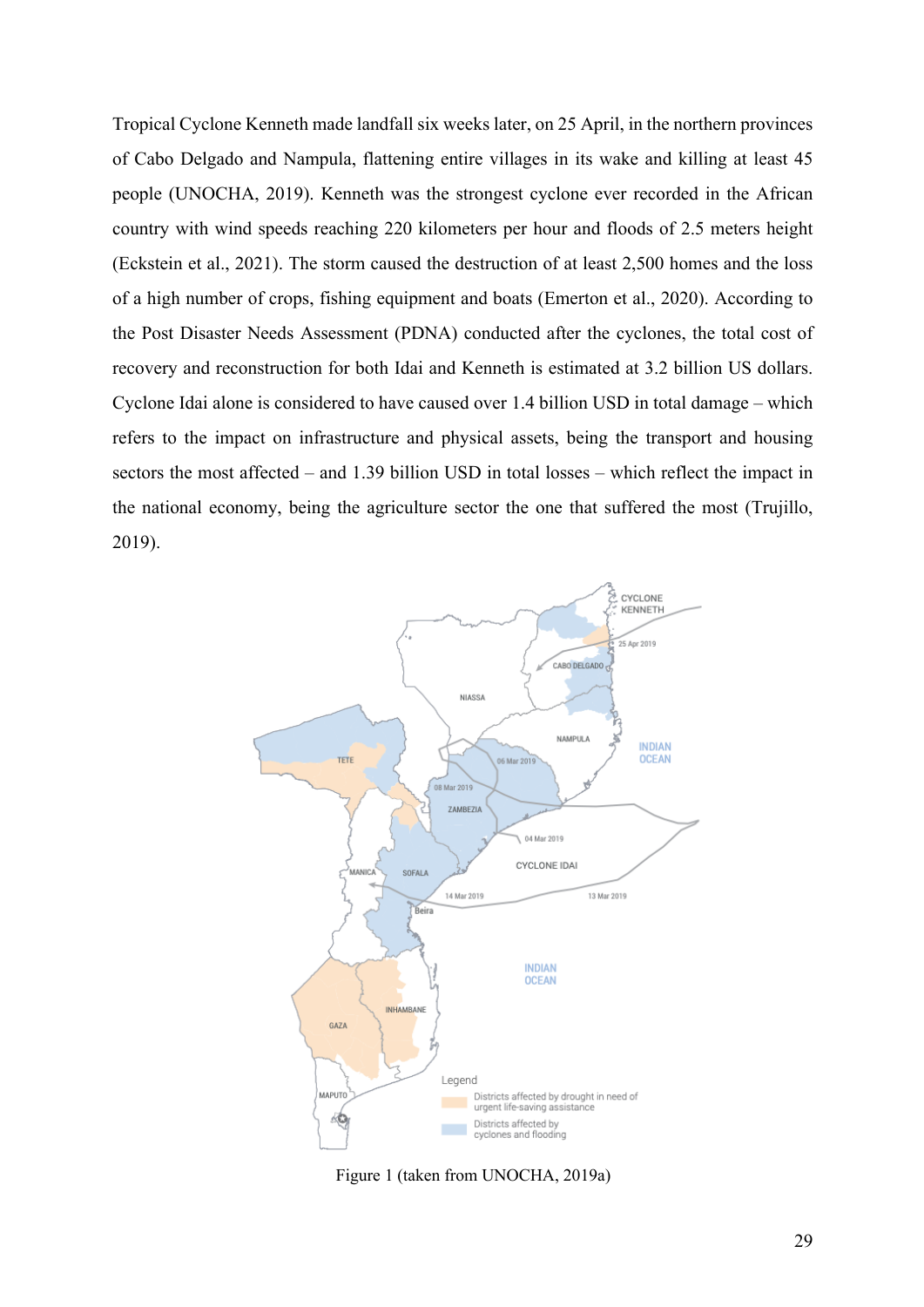# **Pre-existing vulnerabilities in Mozambique**

In this chapter, the main pre-existing vulnerabilities in Mozambique will be outlined since they shape the main challenges that the government needs to deal with along the disaster management cycle. The sub-question that will guide the chapter is the following: *Which preexisting vulnerabilities characterized Mozambique prior to the impact of cyclones Idai and Kenneth and how did they contribute to aggravating the effects of such disasters?* Indeed, before cyclones Idai and Kenneth struck the country, Mozambique was already facing several hurdles. It is not possible to analyze all the vulnerabilities of the country in this paper since it would be very complex and, as in every country, there are dozens of structural problems that need to be solved and cannot be done in the short term. However, the paper will highlight the most relevant for this research and for the case study in particular: in other words, it will outline the factors that exacerbate the impacts of the cyclones by increasing people's vulnerability to such events. This chapter will look over poverty in Mozambique, the large number of people living in informal settlements in high-risk areas, and armed conflict in Cabo Delgado. Even though the geographical location of the country, as explained in the previous section, constitutes a vulnerability in itself, it is a static characteristic that cannot be changed, as opposed to the ones presented below that could show signs of improvement in the long-term.

# Poverty and food insecurity

Mozambique is one of the poorest countries in the world, with 46.1% of its more than 30 million inhabitants living below the poverty line. It is one of the countries with the lowest human development index, ranking 181 out of 189 countries (UNDP, 2021).

To better understand the current poverty situation in Mozambique, it needs to be taken into consideration that the country has a quite recent colonial past: it has been under Portuguese colonial rule since the 16th century and achieved its independence in 1975. Even though the Portuguese regime brought some industrial growth in the 1950s, at the time of independence Mozambique had an underdeveloped economy even by African standards (Brück, 2000). In 1977, a civil war broke out in the country, which resulted in a 15-year conflict that undermined even more the national economy. It was only after the end of the civil war in 1992 that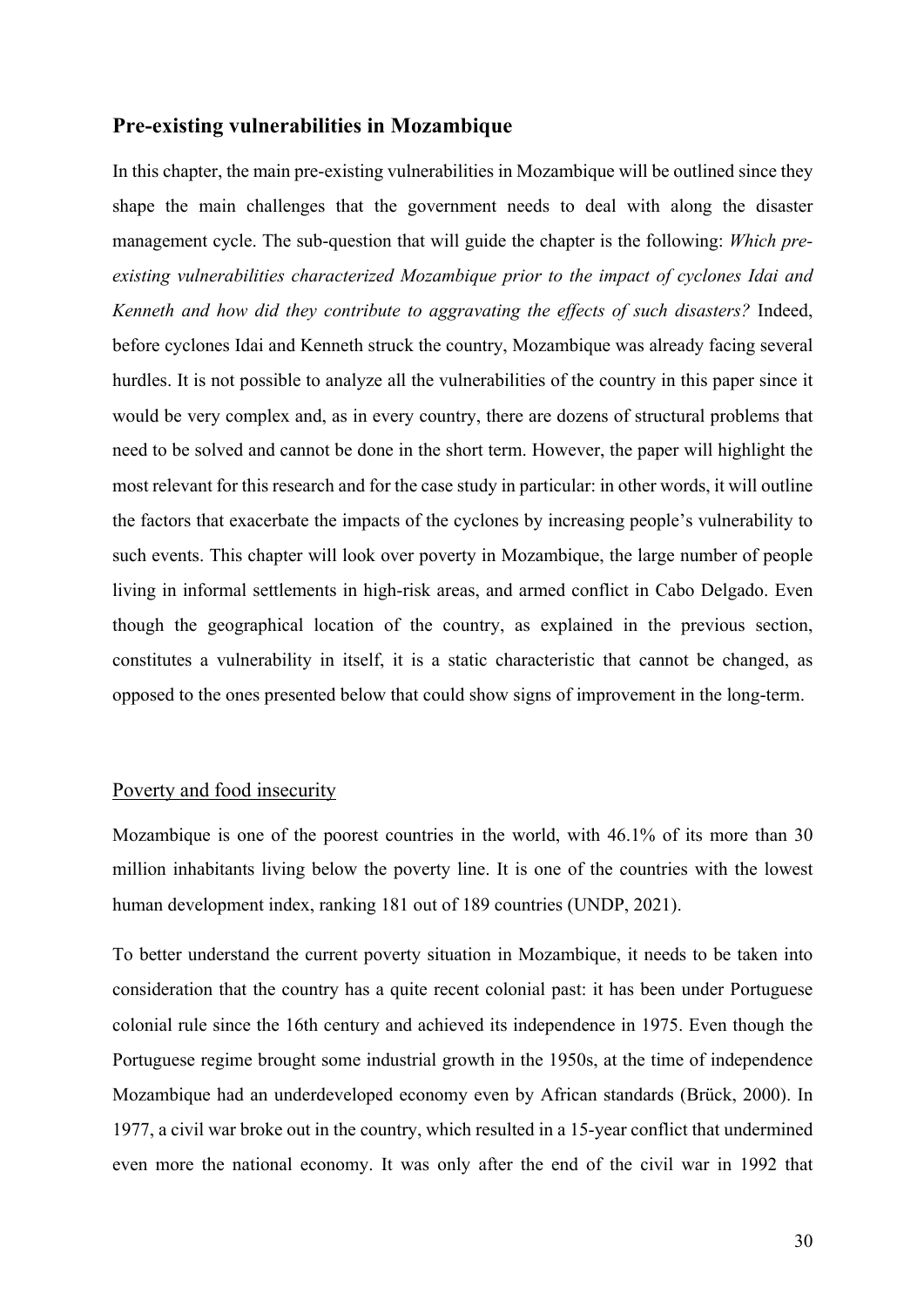Mozambique began to experience some economic progress (Daniel, 2020). As Brück (2000) explains it, the war had the worst effects on the Mozambican economy:

"Overall, war in Mozambique diminished the competitiveness of the economy [...]. These effects distinguish war from a natural disaster or even from the experience of decolonization, where the basic functions of the economy are not challenged as severely or systematically. The very nature of the war in Mozambique with its aim of political destabilization had the most profound effect on the economy."

Despite the reduction in poverty rates during the two decades following the end of the civil war, the population increased by more than 50% in the same period, meaning that in absolute terms the number of poor people in 2015 was nearly the same as in 1996 – that is, about 12 million inhabitants, which back then were almost 70% of the population (Daniel, 2020; UNDP, 2021b). In other words, the economic progress achieved in the country during those years – the national economy grew by an average of 7.9 percent annually in that period – "only translated into modest poverty reduction" (Baez & Olinto, 2016). Moreover, such economic growth "has not been equitable and has not necessarily translated into similar gains in living standards of the population": improvements in such standards have been heavily concentrated in urban areas and in the southern part of the country (UNDP, 2021b).

Since 2016, Mozambique has experienced a slowdown in economic growth and an increase in poverty rates, especially in rural areas. Some of the reasons for this reversal are spiraling debt, the impact of natural disasters – namely El Niño drought and cyclones Idai and Kenneth –, and the military attacks in the northern and central regions of the country (Daniel, 2020; UNDP, 2021b). Indeed, in 2019 the real GDP growth reached only 2.3%, compared to the 4.7% projected by the government at the beginning of the year. The main causes were losses in agricultural production, as well as disruption to transport, communications and services (UNDP, 2021b), derived from the factors just mentioned.

Furthermore, the vast majority of the population – more than 70% – works in agriculture and fisheries, two sectors highly vulnerable to climate variabilities and extreme weather events (Hellmuth et al., 2007). As stated previously, other climate-related events such as floods and droughts are frequent threats in Mozambique. Thus, this kind of climate disasters jeopardize people's livelihoods, which are usually lost either because the crops get damaged or due to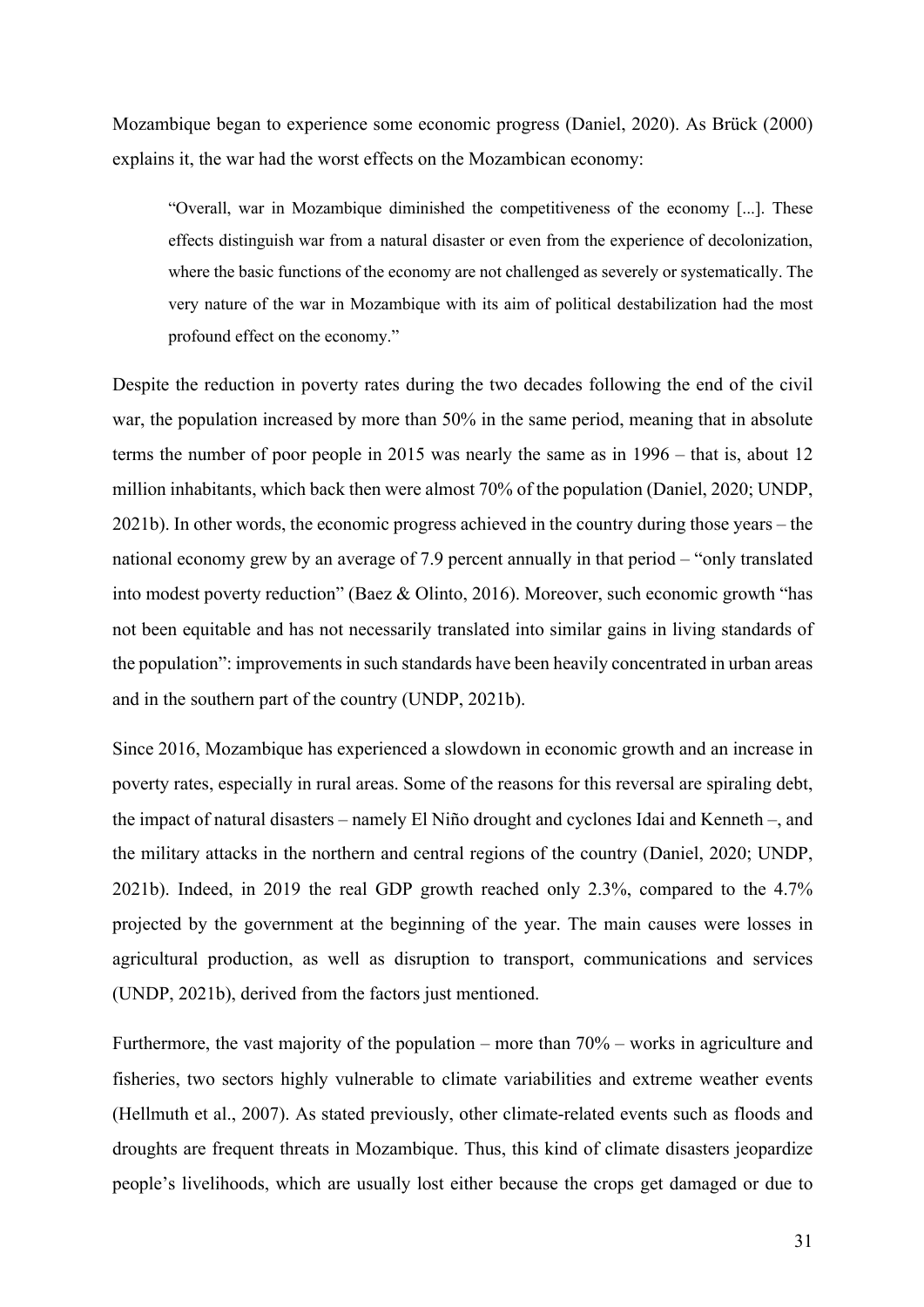forced displacement, and increase food insecurity among the affected. Indeed, when Idai and Kenneth made landfall, the central and southern regions of the country were experiencing the effects of a severe drought as a consequence of scarce rains in early 2019 and the agricultural production was already expected to be low due to such conditions. A few months before the cyclones took place, between September and December 2018, 1.78 million people were severely food insecure in Mozambique (MOPHRH, 2019). The provinces most affected by cyclone Idai were precisely the ones that were already suffering the consequences of the drought, thus aggravating food insecurity in the country.

Poverty is therefore one of the main obstacles that the country faces and it is exacerbated among the affected populations after a natural disaster strikes. In this sense, as Baez & Olinto (2016) argue, "accelerating poverty reduction also requires protecting vulnerable populations from the effects of extreme weather". Furthermore, poor people are more vulnerable since they have less resources to respond to hazards, thus suffering more the impacts of such disasters.

#### Informal settlements in high-risk areas

Since the end of the war in 1992, Mozambique has experienced a rapid growth of population that has taken place together with little urban planning and limited public investment in infrastructure, which "has led to an uneven distribution of people and assets across the territory" (Matoso, 2015). During the last decades there has been a proliferation of informal human settlements that have expanded to low-lying areas with high flood risks. Thus, informality becomes one of the main factors that exacerbates vulnerability to climate disasters. As Holz (2018) explains it, "populations living in informal settlements not only have access to poor quality services and housing, they also have more difficulty being included in awareness programs". Considering that most houses in Mozambique have been built by their own residents, access to adequate housing is considered a significant challenge in the country (ibid.).

In Mozambique, 66% of the inhabitants live in rural areas, while in urban areas approximately 80% of the population live in informal settlements. Moreover, it is estimated that around 60% of Mozambicans live in areas at risk of natural disasters (UN-Habitat, 2017). In Maputo alone – which is the fourth city in the country most vulnerable to extreme climate events due to its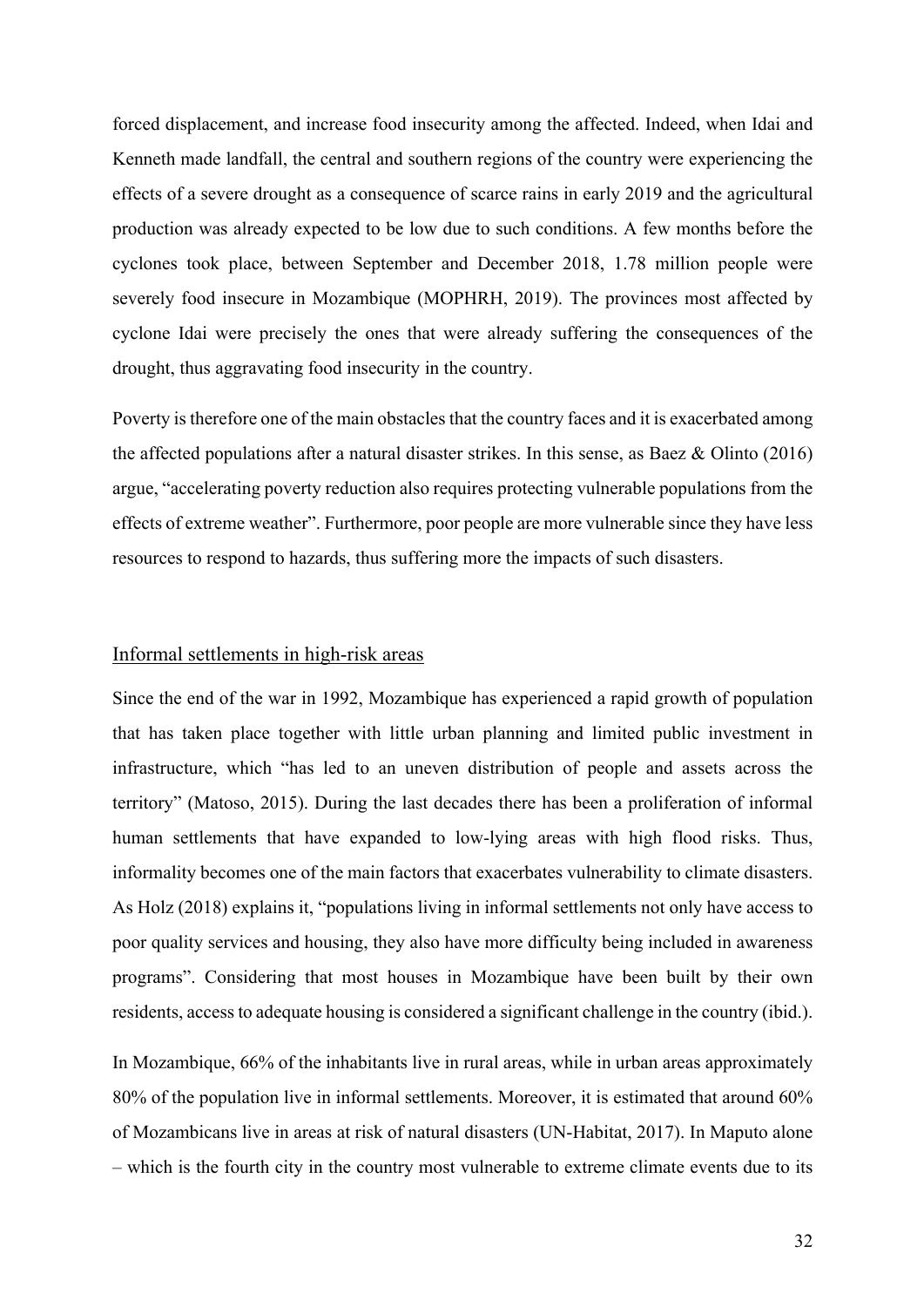location near the coast – over 70% of the population live in informal settlements that, in most cases, have been built on flood-prone areas (UN-Habitat, 2017; Matoso, 2015). In addition to this, houses are built with materials that do not have adequate structural strength to withstand disasters (Holz, 2018). In other large municipalities, the so-called 'bairros informais' (informal neighborhoods, in Portuguese) constitute nearly 90% of the urban population (UN-Habitat, 2017). In most cases, the cost of moving away from these high-risk zones into less prone areas is above the economic capacity of the populations living there (Matoso, 2015), forcing them to stay even if they are aware of the risks that it entails.

The expansion of informal settlements is the result of both the lack of planned growth and the inability of the population to access land in the well-developed parts of the city. Thus, the inhabitants of these 'bairros' are impoverished migrants that settled in these cheaper areas at the cost of higher levels of exposure to climate impacts (Matoso, 2015). Adequate and resilient housing "must be a safe investment that will withstand recurring events that can affect its integrity" (Holz, 2018). The UN-Habitat highlights that despite the existence of risk reduction strategies on national plans, there are no specific resilient housing policies. However, awareness about this issue is increasing and some plans to build resilience against climate events are starting to emerge, such as the project 'Cities and Climate Change' (Cidades e Mudanças Climáticas, in Portuguese) funded by the World Bank (ibid.). In some cases, the government has also worked with communities living in high-risk areas to avoid the construction of new houses and to raise awareness about the necessity to consider moving somewhere safer. However, "these have been sporadic and localized interventions" (Matoso, 2015) that are insufficient.

#### Armed conflict in Cabo Delgado

In the northern province of Cabo Delgado, where cyclone Kenneth made landfall, there is an ongoing armed conflict since 2017. An Islamist armed group locally known by several names, including Al-Sunna wa Jama'a (ASJ) and Al-Shabab – which has no connection to the Somali jihadist group with the same name –, has since carried out several attacks, killed hundreds of people and left hundreds of thousands displaced. Even though ASJ has not made clear the goals of its insurgency, it has manifested a desire to establish rule by a hardline version of Islamic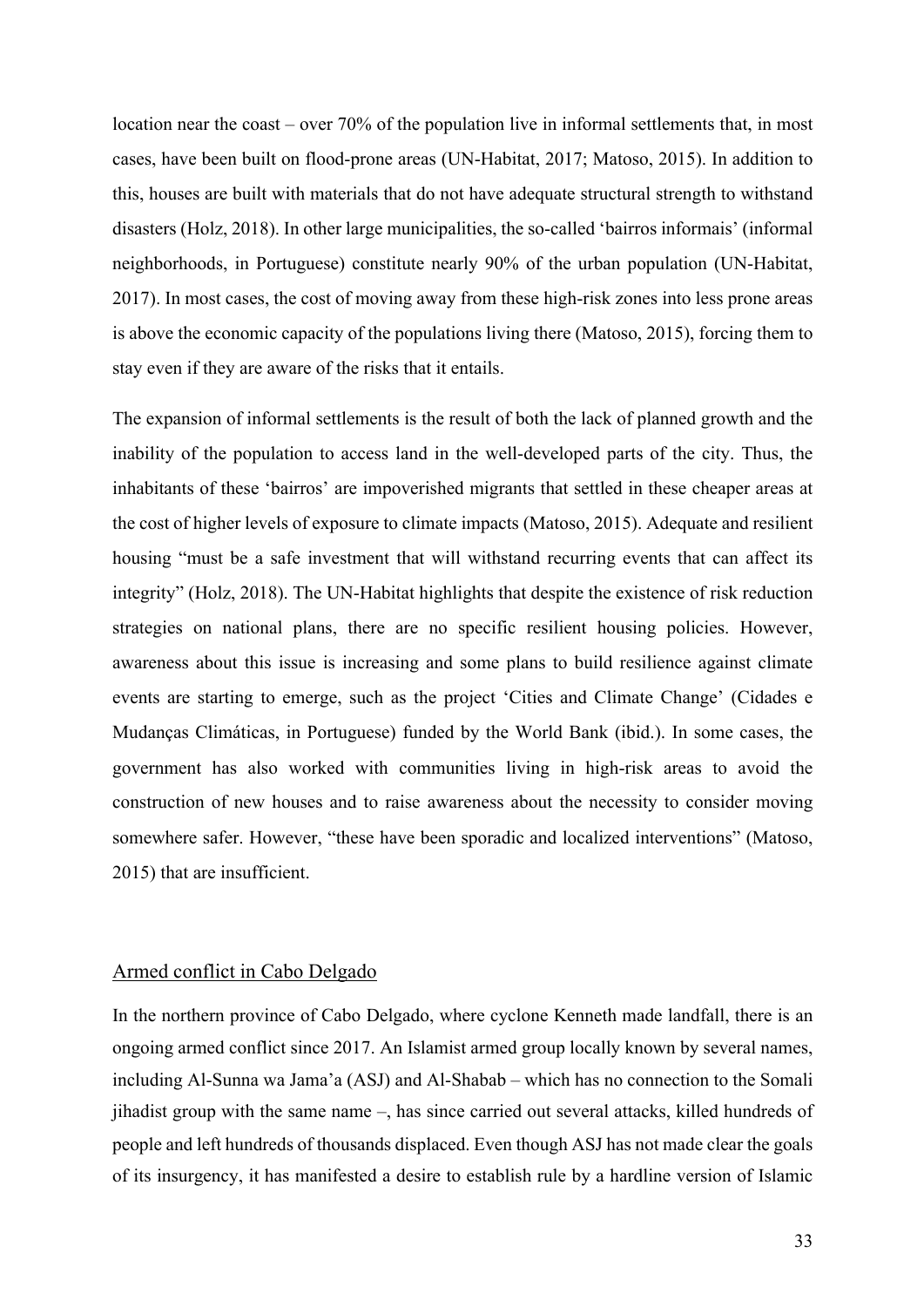law in the region (Gartenstein-Ross et al., 2021). The group is attempting to seize Cabo Delgado by undermining the Mozambican government's military and political authority and gaining local support. The poor socio-economic conditions of the area together with religious and ethnic tensions are also reportedly drivers of the violence: Cabo Delgado is one of the poorest regions in the country and also where the largest Muslim population is located – considering that Mozambique is a Christian-majority country (ibid.). The militants of the group are believed to be frustrated youth that have feelings of marginalization both due to socioeconomic factors – they are usually unemployed and have low levels of education – and religious and ethnic tensions (France 24, June 2018; Gartenstein-Ross et al., 2021).

The first attack of ASJ took place in October 2017 in Mocímboa da Praia district, where three police stations were targeted. Thereafter, the assaults spread to other districts of Cabo Delgado (IISS, 2021; HRW, 2020). Even though most of its victims are civilians, government targets have increased as the group has improved its operational tactics and weaponry, even succeeding to exert control over some territories (Gartenstein-Ross et al., 2021). At the same time, the Mozambican military forces have proved incapable of countering the insurgency, "lacking both adequate resources and the capabilities to contain militant activity or protect civilians" (ibid.). Thus, the government of Mozambique has asked for international assistance, including military training. Since the events in 2017, it is calculated that ASJ has been responsible for more than 3,100 deaths and the displacement of more than 800,000 people (IISS, 2021).

Thus, cyclone Kenneth aggravated the already existing vulnerabilities of the populations affected by armed conflict in Cabo Delgado. Some people already displaced by the attacks in the region experienced secondary displacement due to the cyclone. At the same time, ASJ's insurgency negatively impacts climate vulnerability: "Conflicts (especially protracted conflicts) erode and challenge institution-building, and states', groups', and individuals' ability to handle, adapt to and plan for climate change" (Norwegian Red Cross, 2019).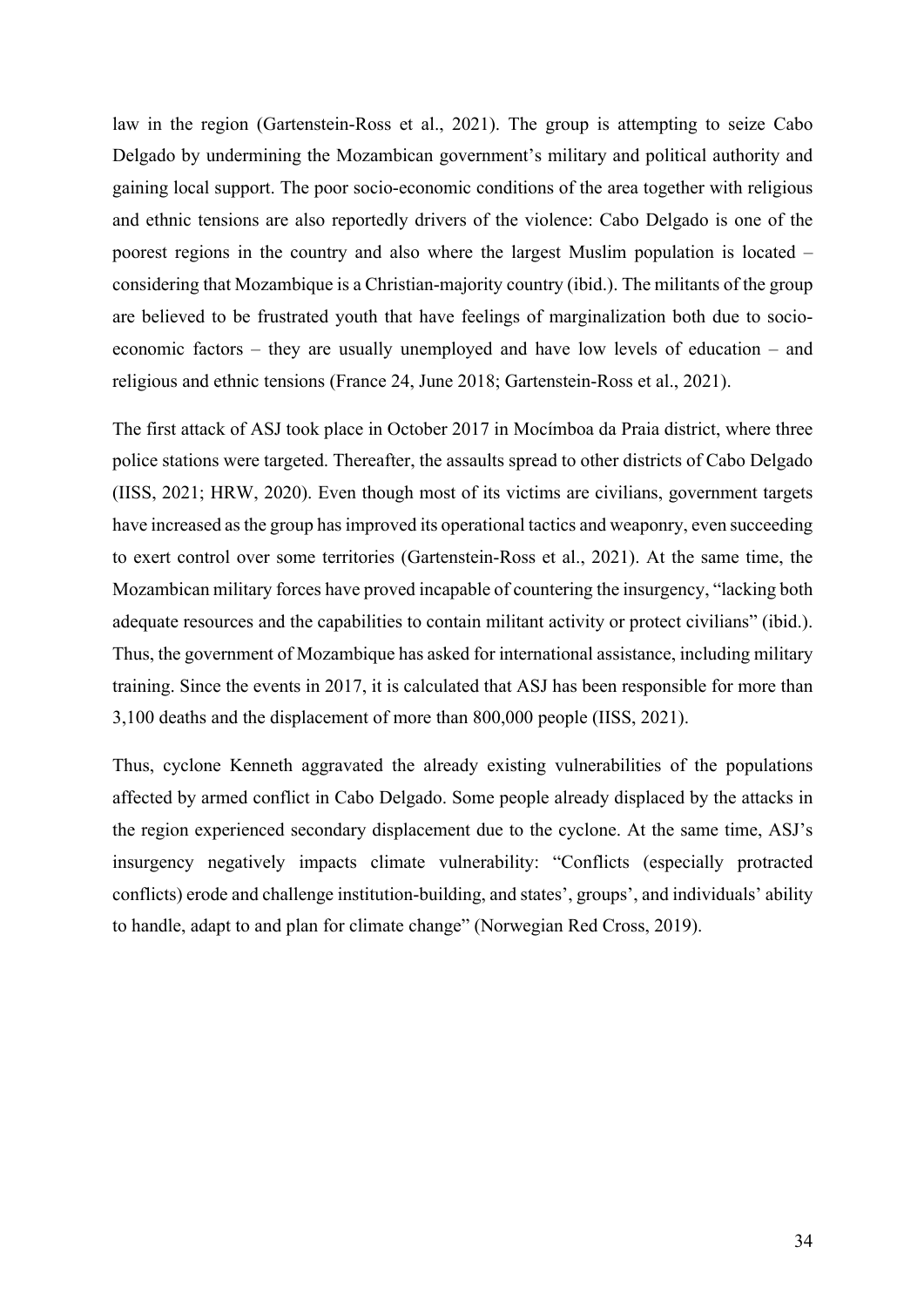#### **Mozambican policy framework on disaster management**

After having looked at the pre-existing vulnerabilities of Mozambique, it is now relevant to explore the policy framework on disaster management to understand the basis that shapes the measures taken by the government to deal with climate hazards and later assess the response to the concrete case of tropical cyclones Idai and Kenneth. To do so, in this section I will discuss the sub-question: *Which mechanisms exist in Mozambique to regulate disaster management and to which extent does the government include disaster adaptation within development plans?*

Over the past two decades, Mozambique has made relevant advances as regards disaster risk management by adopting several laws, policies and plans with the aim to face the challenges posed by climate hazards. The implementation of these frameworks has been a key point for the amelioration of both the preparedness and response to the climate events that occurred in the country in the last years, even though there is still room for improvement. In this chapter, there will be explained the main policies addressing DRM in the country as well as other development plans that appear to be relevant for the DRM framework of Mozambique. Before listing those policy instruments and the legislative framework, it will be outlined the evolution to a proactive disaster management approach in detriment to the reactive one that characterized the previous disaster management strategy of the country. The chapter will finish by highlighting the role of the annual Contingency Plan to predict probable disasters for the following season as well as to open the way for self-criticism.

#### The shift from a reactive to a proactive disaster management approach

The current Mozambique's disaster risk management strategy is led by the National Institute for Disaster Risk Management and Reduction – in Portuguese called *Instituto Nacional de Gestão e Redução do Risco de Desastres* (INGD) –, which is the result of an institutional transformation process that has taken place since the 1980s to the present. In that decade, the national government created a council to coordinate the different state bodies involved in combating natural disasters with the aim to provide a quick and efficient response to such hazards. A governmental disaster relief agency was also created as the executive body of such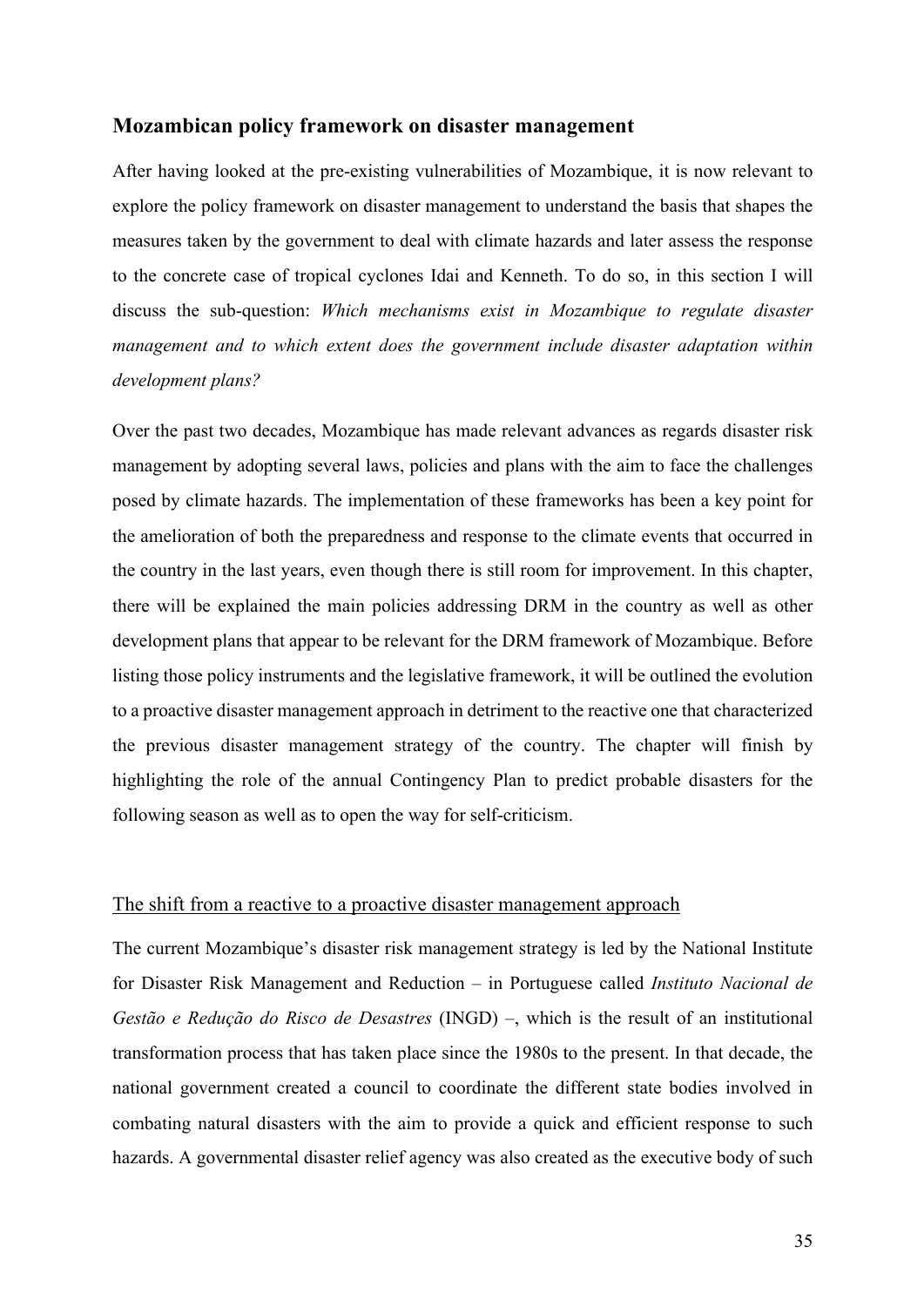council (INGD, 2020). In 1999, after the National Policy on Disaster Management was passed, both bodies were replaced by a new governmental agency for disaster management: the National Institute for Disaster Management (INGC, by its acronym in Portuguese), whose objective was "the direction and coordination of disaster management, namely, in prevention and relief actions for victims in risk areas or affected by disasters" (INGD, 2020; Koivisto & Nohrstedt, 2017). These reforms implied a shift of emphasis from disaster reaction to preparedness and risk reduction (Koivisto & Nohrstedt, 2017; Wiles et al., 2005).

One year later, cyclone Eline hit Mozambique causing one of the biggest floods recorded in the country's history. Its devastating effects highlighted the necessity of implementing a proactive strategy in the face of disasters. Aware of this, from the year 2000 the government of Mozambique has defined disaster risk reduction (DRR) as one of the national priorities and has adopted a proactive approach "aimed at reducing the vulnerability of local communities, the economy and infrastructure to extreme events caused by the cyclical occurrence of phenomena, both natural and those resulting from human action" (Conselho de Ministros, 2017). This approach considers DRR a cross-cutting issue in Mozambique and all ministries are supposed to integrate it in their planning (UNECA, 2015). In this sense, the government also started a process of integrating DRR activities into development plans – or, in other words, it initiated the practice of mainstreaming (Conselho de Ministros, 2017). This stance reaffirmed the government's intention of leaving behind the previous reactive approach based mainly on relief and recovery actions to start developing a culture of prevention and preparedness.

The INGC was replaced by the INGD after the recent approval of Law 10/2020 of 24 August. It is divided in different departments and divisions, each of them with specific functions. One of them is the Prevention and Mitigation Division, which is responsible for implementing disaster risk prevention and mitigation policies and strategies, ensuring humanitarian assistance and rapid recovery for disaster victims, or even working for the inclusion of materials on disaster risk management in the education system (INGD, 2020). Another division is the Post-Disaster Reconstruction Coordination one, which works to ensure resettlement and the restoration of basic social services and infrastructure in the aftermath of a disaster, plan land use in disaster high-risk zones, or promote the construction of infrastructure resistant to natural hazards (ibid.).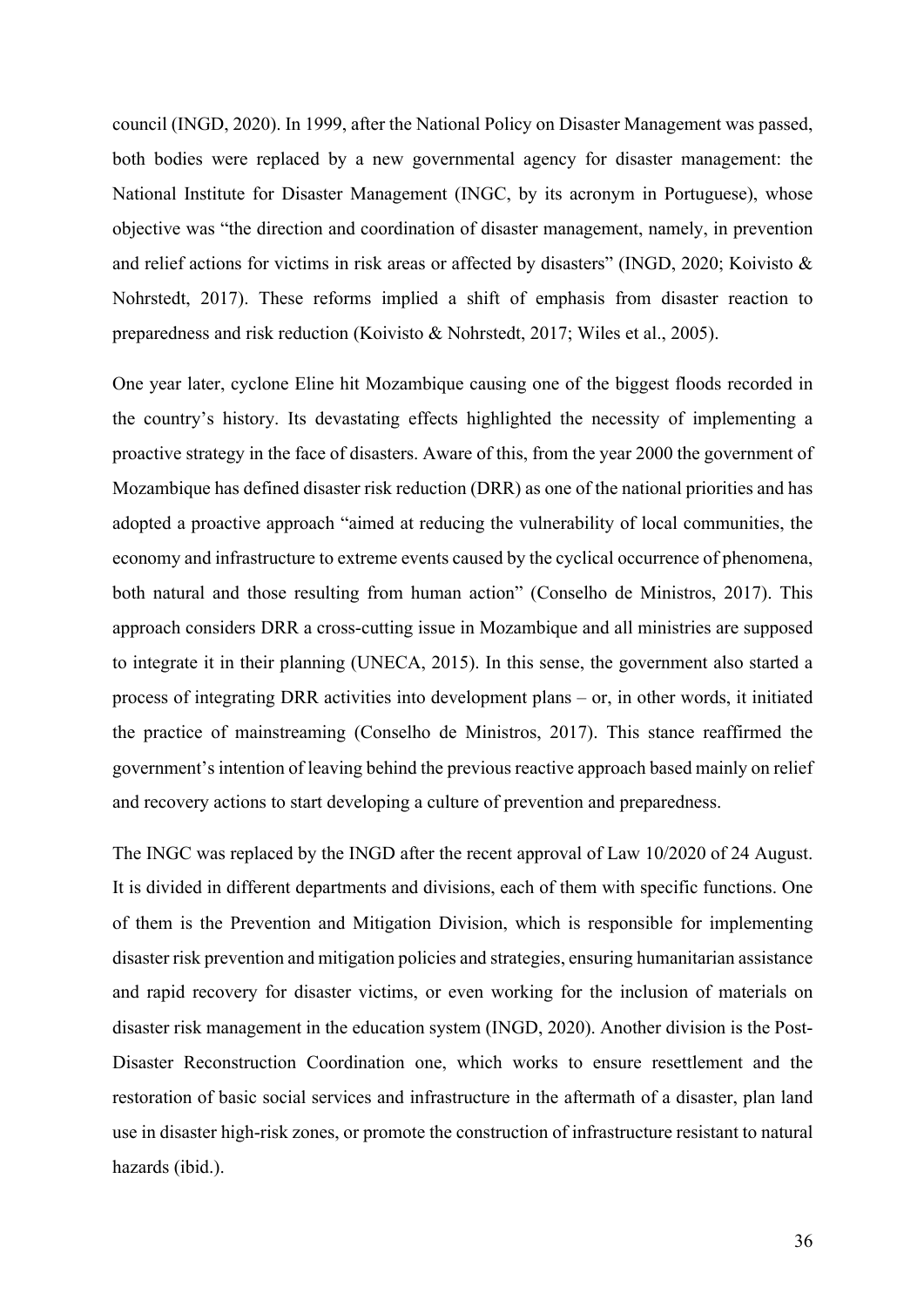#### Policy instruments defining disaster management in Mozambique

Since the end of the civil war, the government of Mozambique has adopted several plans and strategies aimed at framing the DRR efforts of the country. It is remarkable that not only instruments that directly refer to disaster management have been developed but also national frameworks concerning other areas of action have included disaster risk considerations. In fact, Mozambique has set up as one of the few African countries that have recorded progress in mainstreaming DRR into national plans across sectors (UNECA, 2015). The following review of the main instruments that frame disaster risk management in Mozambique evidence such endeavor.

The National Environmental Management Plan (PNGA in Portuguese) became the first program designed to deal with the environmental problems of the country. It was established in 1994 with the objective of balancing development needs with environmental protection by "ensuring that economic development does not offend the sustainability of the natural resources and ensure that their exploitation is viable in the long term" (Comissão Nacional do Meio Ambiente, 1994). The PNGA already considered that the conditions of extreme poverty in which the majority of the Mozambican population live are a main factor in the environmental degradation of the country (Comissão Nacional do Meio Ambiente, 2010). In this sense, the report points at the need to overcome several limitations that contribute to exacerbate the environmental problems, such as poor institutional infrastructure related to environmental management, lack of legislation or regulatory instruments, lack of information about environmental issues, or poor promotion of community awareness and participation, among others (ibid.). In view of these challenges, the PNGA aims at establishing a national environmental policy, strengthening institutional capacity, and raising community awareness (ibid.), which did not become a reality until two decades after, as will be seen below.

In 2012, the government adopted the National Strategy for Adaptation and Mitigation of Climate Change (ENAMMC in Portuguese) for the period 2013-2025. The overall objective of the document is to establish action guidelines for building resilience to the impacts of climate change, including the reduction of climate risks and promoting the development of low carbon and green economy (Ministério da Terra e Ambiente, n.d.). The ENAMMC defines climate risk reduction and adaptation as a national priority, at the same time recognizing the importance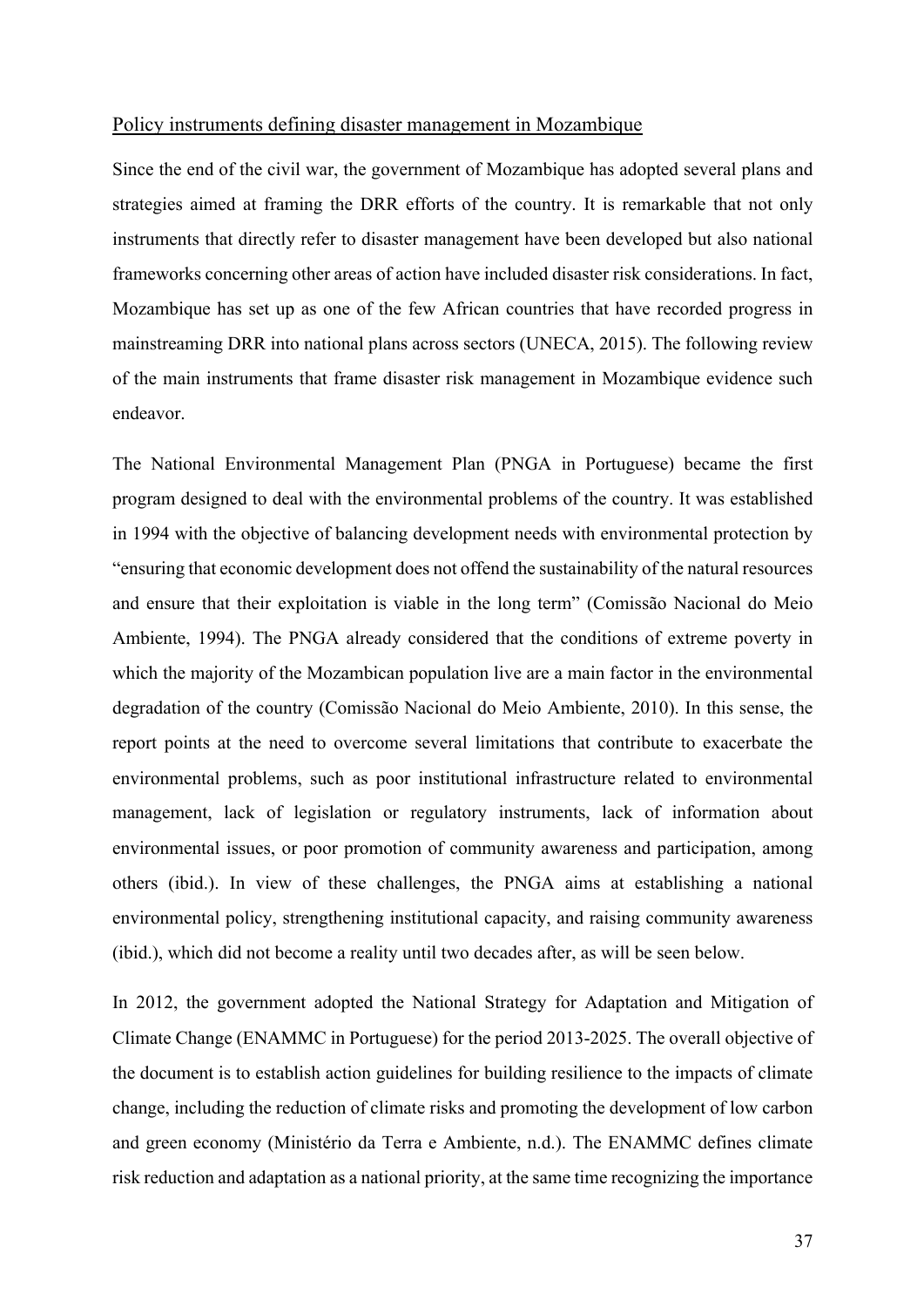of reducing the impacts of climate change through actions of mitigation and low carbon development but "without prejudice to development actions" (Conselho de Ministros, 2012). In relation to this, the Strategy points at the fact that fighting poverty is the main development objective in Mozambique and that "opportunities for adaptation and climate risk reduction make an immediate link with this objective". The document highlights the need to integrate climate change into the development agenda of all socio-economic sectors (ibid.).

More recently, in 2017, the Government approved the Master Plan for Disaster Risk Reduction in Mozambique for a period of 13 years (2017-2030), which replaces the previous Master Plan for Prevention and Mitigation of Natural Disasters (2006-2016). The current Master Plan has been designed for a longer period to align it with the main international instruments that establish the guidelines for disaster risk reduction, namely the Sustainable Development Goals and the Sendai Framework for Disaster Risk Reduction. The document considers DRR as its main line of action to reduce vulnerability to extreme events in Mozambique and aims at incorporating DRR into all levels of governance in the country. To achieve this goal, the plan seeks to "understand and address the causes of risk and not just the impacts of disasters" (Conselho de Ministros, 2017), thus reaffirming the proactive approach adopted by the Mozambican government in the face of climate hazards. The plan highlights the strengthening of human and infrastructural resilience as one of its central priorities as a tool to prevent the emergence of new disaster risks (ibid.). Furthermore, the Master Plan 2017-2030 also acknowledges the relationship between disasters and human development, especially the fact that hazards hamper the development of the country. In this sense, the document states that the plan seeks "to contribute to the country's development process, through the substantial reduction of the risk of disasters, loss of human lives, livelihoods and health, as well as assets economic, physical, social, cultural and environmental aspects of people, companies and communities." (ibid.).

Another policy document that deserves to be considered when reviewing the DRM framework of Mozambique is the government's five-year program (2015-2019) – in Portuguese, *Programa Quinquenal do Governo* –, which explains the priorities of the country's development in the different areas of Government action. Even though it does not directly address disaster risk reduction and management, it does relate development and climate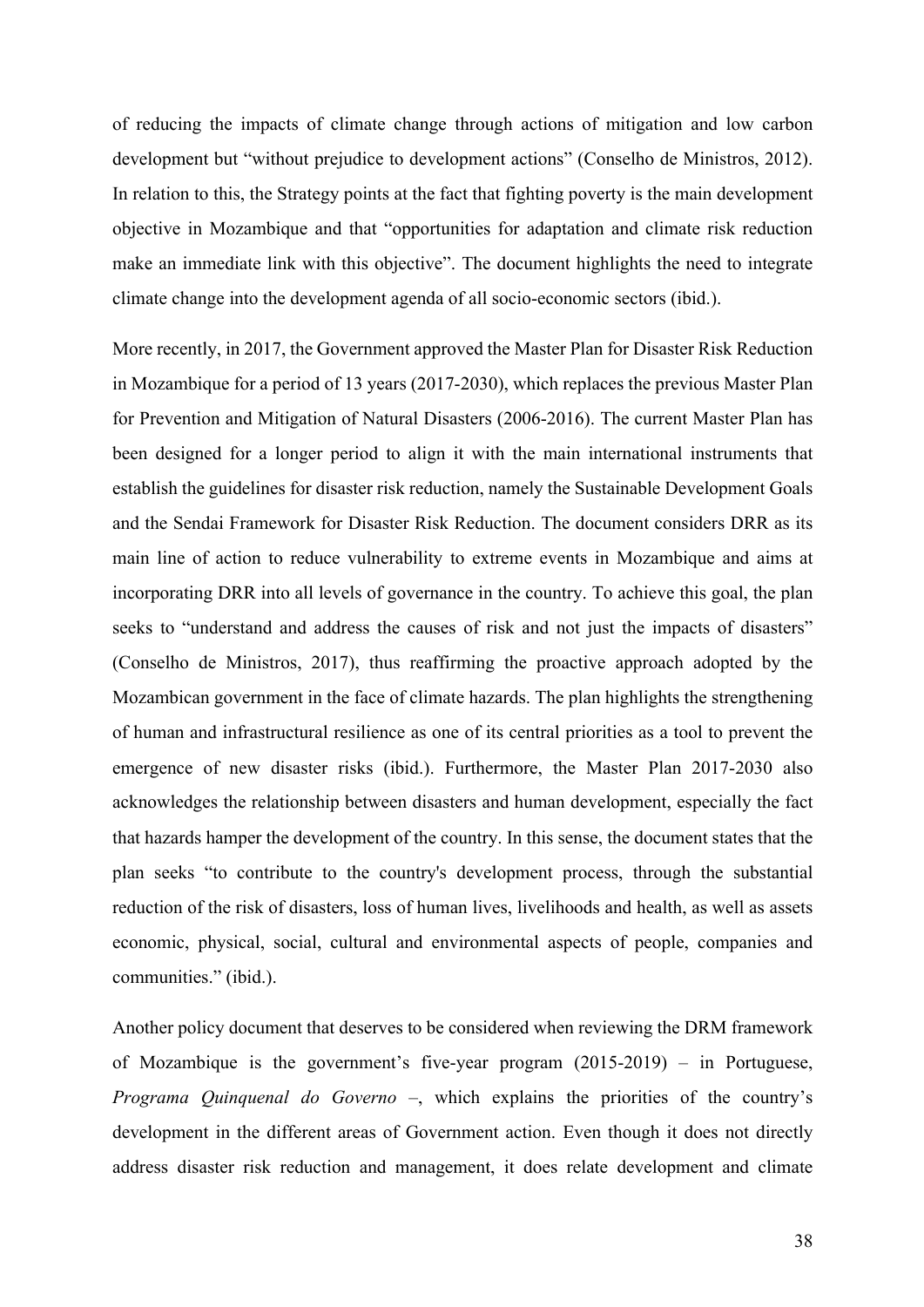change, therefore being a clear example of the efforts for mainstreaming. Indeed, one of the objectives included in the document is to "reduce the vulnerability of communities, the economy and infrastructure to climate risks and natural and anthropogenic disasters" (Conselho de Ministros, 2015). The program acknowledges that in order to achieve such an objective it is necessary to follow two strategies. First, the existing preparedness measures and the readiness of both institutions and communities have to be strengthened to guarantee their ability to respond effectively and in a timely manner to climate threats. Second, the prevention and mitigation measures aimed at reducing the degree of exposure of people and goods to climate risks also need to be reinforced (ibid.). Overall, the program advocates for the integration of DRM guidelines into development plans at all levels of governance (IFRC, 2021).

As it can be observed, the government of Mozambique has made major steps over the last years to establish frameworks for increasing disaster preparedness, building climate resilience and reducing the risks of natural hazards – in addition to the already-mentioned progress towards mainstreaming DRR. However, despite the adoption of these measures, "there is [still] room to strengthen implementation and monitoring" (Norton et al., 2020).

#### Mozambique's legislative framework on disaster management

The Law 10/2020, known as Disaster Risk Management and Reduction Law, is the current legal framework in Mozambique that establishes a legal regime to face the challenges posed by climate disasters and "the need to build resilience to extreme events" (Lei 10/2020). However, this law was not the one in force when Idai and Kenneth struck the country. The applicable law by the time of such cyclones was the Law No. 15/2014 of 20 June, emerging as the first legal framework for disaster management in Mozambique. Such law sought ensuring "not only a prompt and efficient response to cases of already consummated calamities, but also to prevent their occurrence or its effects in the future, through a proactive stance" (Lei 15/2014), thus stressing the need to take mitigation and preparedness measures to reduce the impact of forthcoming hazards in the Mozambican population. The prevention measures, according to this law, are based on the history of previous hazards that have hit the country, the analysis of their impacts, and on scientific studies on the predictions of future phenomena capable of causing disasters (ibid.). The adoption of this law meant the recognition of the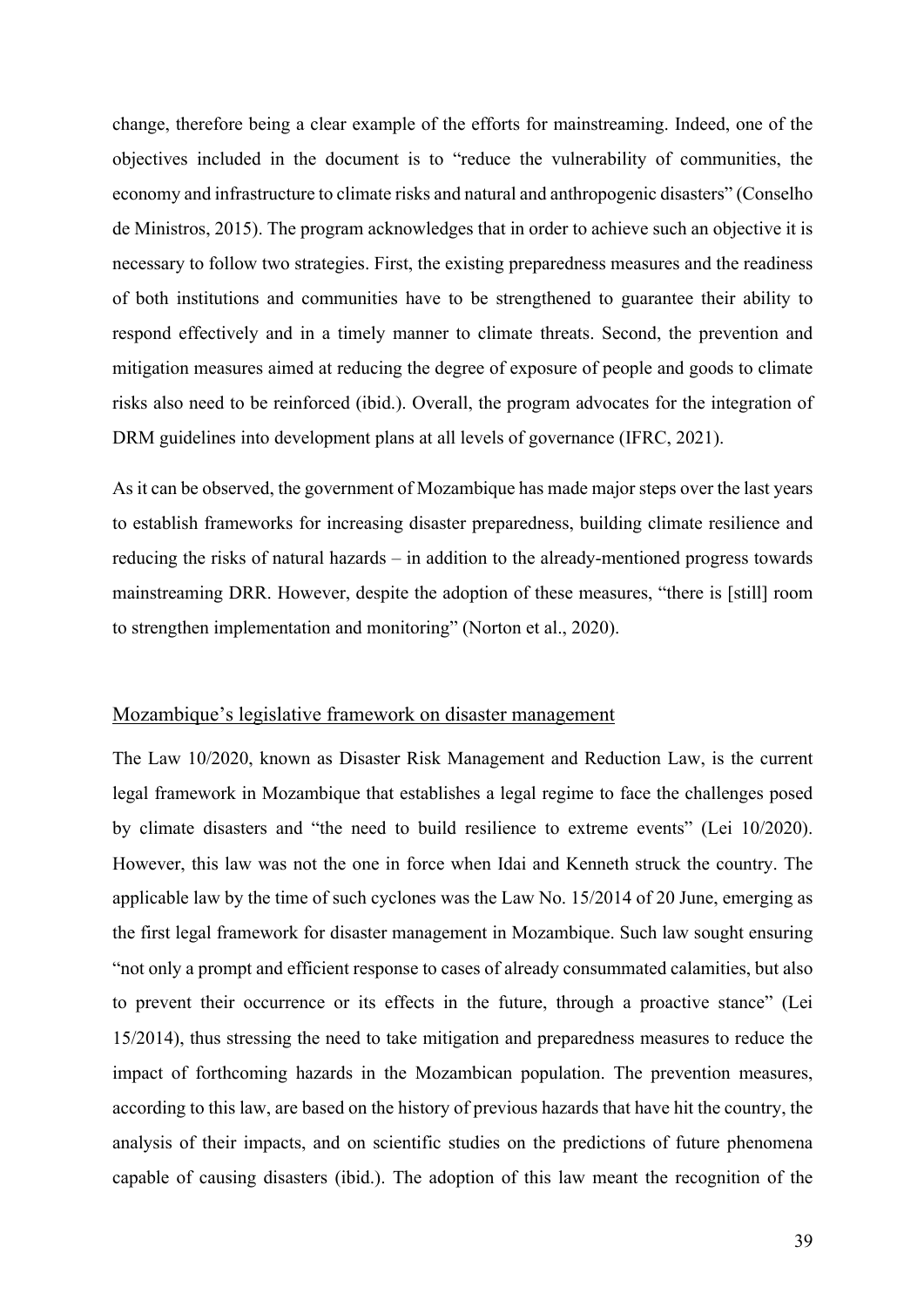country, at its highest political level, of the importance of establishing legal principles and mechanisms to prevent and reduce the risk of disasters and their impacts on the economy and communities (Conselho de Ministros, 2017).

While the law in force by the moment when Idai and Kenneth hit the country does not explicitly refer to the concept of resilience at any point, the new law makes a strong emphasis on the idea of building resilience and even dedicates a section to such an objective. The Law 15/2014 only refers to vulnerability reduction and points at strategic readiness – defined as "the country's systematic state of preparedness to prevent potential effects of climate change" (Lei 15/2014) – to achieve so. Some of the measures encompassed in strategic readiness are the identification of potential climate variabilities, the approval of pertinent legislation, the education of communities, and planning and training actions (ibid.). Regarding the law currently in force, it puts together the prevention, mitigation, adaptation and resilience measures, which describes as "the set of actions that the Government must take to ensure that the country remains permanently prepared to face the occurrence of disasters through national and local policies and strategies" (Lei 10/2020). As a matter of fact, this definition reminds to the one used for the idea of 'strategic readiness' in the former law, but the new wording reflects the shift of discourse of the Mozambican government as regards to disaster management: it includes a concept that so far had not been widely used in other policy documents being aware that it is a central element in the current DRM approaches.

#### The predictions of the annual Contingency Plan for the 2019 season

The government of Mozambique prepares annually a Contingency Plan for the mitigation and management of disaster risk, in compliance with the provisions of Law 15/2014. This document "serves as the basis for the process of coordination, response and management of extreme events" (Conselho de Ministros, 2018) in the country. Such plans include an assessment of the previous rainy season, followed by a climate forecast of the following one. It also contains an analysis of calamity risks, even drawing some possible scenarios of climate disasters that might occur in the country. Lastly, the contingency plans define several actions to be taken in the preparedness, response and recovery phases, the existing coordination mechanisms, and the available resources – both financial and logistic – to face such threats. In other words, the aim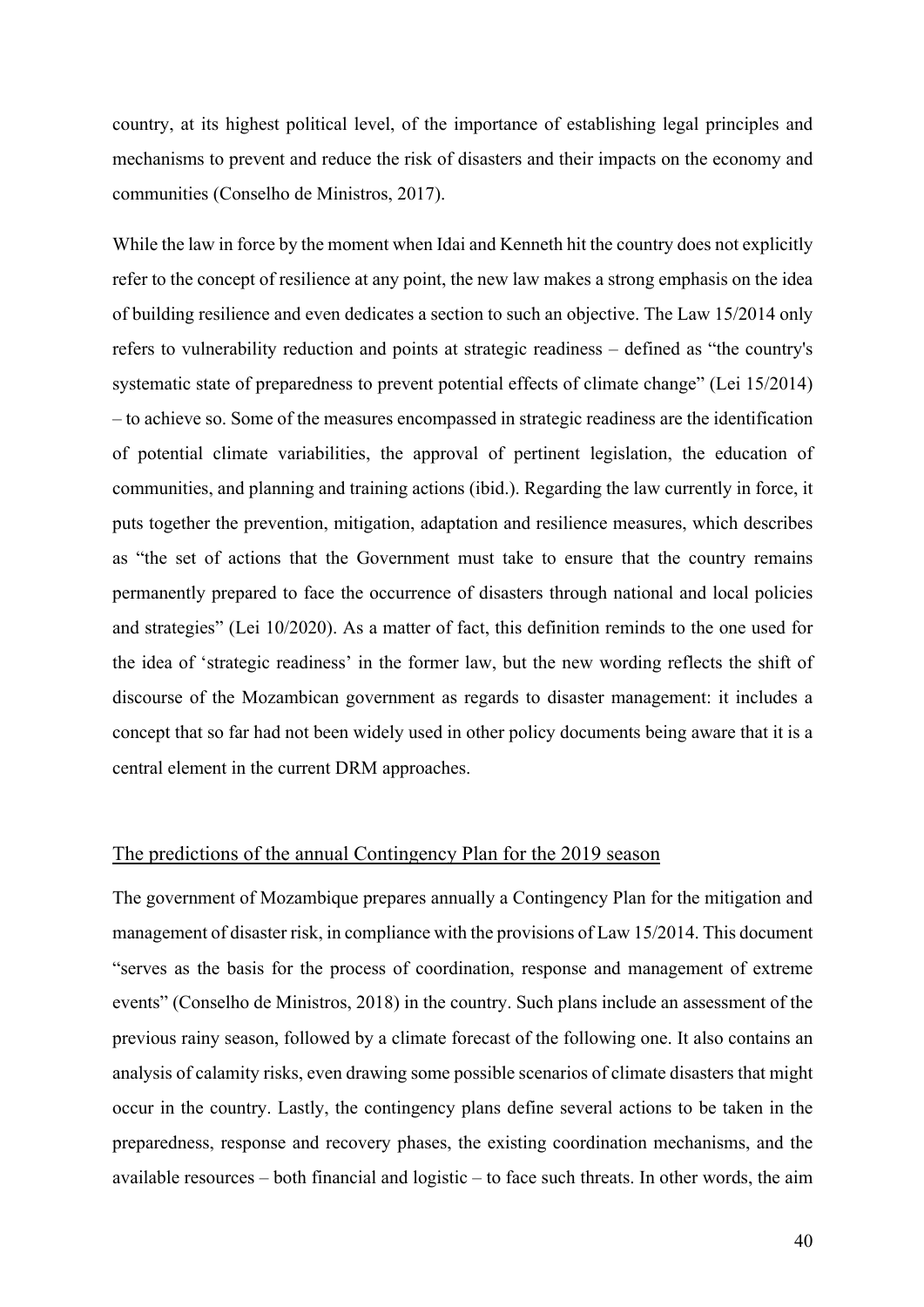of these documents is to establish "intersectoral interventions for a rapid response and postdisaster resilient recovery" (ibid.).

For the 2019 season, when Idai and Kenneth struck Mozambique, the Contingency Plan's goal was to "reduce the loss of human life and destruction of vital infrastructure in Mozambique, as well as ensure rapid humanitarian assistance and the normalization of life for those affected by extreme events" (ibid.). The document already considered a possible scenario of risk that was the result of the combination of several climate threats: strong winds, floods, drought, and cyclones. It estimated that a total of 1,540,560 people could be at risk, of which 307,574 due to the cyclones (ibid.). The prediction pointed at the province of Nampula as the one with a larger number of population at risk since this phenomena occur more frequently in the region, also considering the higher exposure and vulnerability of the districts located along the coast. As it can be observed in Figure 1, in the end this province was not hit neither by cyclone Idai nor Kenneth. However, the Contingency Plan also considered the provinces of Inhambane, Sofala, Zambezia and Cabo Delgado as presenting a "medium to high risk of probability of occurrence of cyclones" (ibid.). The former was mainly affected by drought, but cyclone Idai did impact on Sofala and Zambezia while cyclone Kenneth hit Cabo Delgado. Indeed, of the three scenarios exposed, this one was concluded to be the most likely to take place. Hence, even if the document was drawn up five months before the first cyclone of the season struck the country, the forecast was quite accurate as far as possible. Moreover, the document warned about the necessity of being prepared to respond to probable situations of epidemics such as cholera and malaria – which, as will be explained later, did take place in the end – as well as to internally displaced people due to extreme climate events, including cyclones and floods (ibid.).

The document also points at the main causes of the country's vulnerability to natural hazards. It stands out its acknowledgment of the "weak institutional capacity for readiness, response and rapid post-emergency recover" (Conselho de Ministros, 2018) in the face of climate disasters, as well as the also weak institutional capacity to guarantee the application of policies concerning territorial ordering, resulting in the "massive occupation of risk zones without considering resilience and risk reduction measures" (ibid.). This refers to the expansion of informal settlements in high-risk areas, as has been explained in the previous chapter. The plan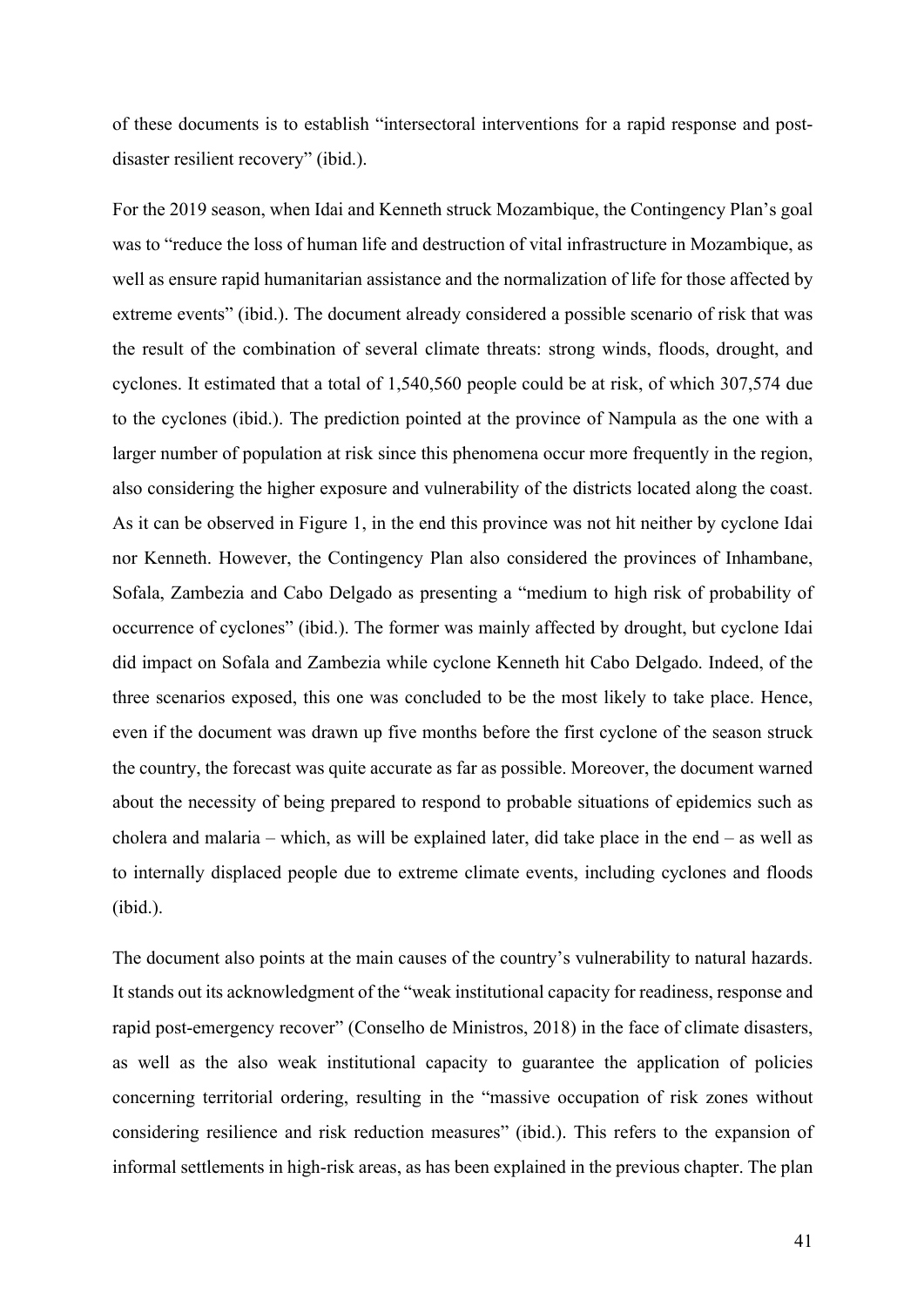also highlights the existence of non-resilient critical infrastructure in high disaster risk areas and its consequent exposure to such risks. As will be further explained in the following sections, the lack of infrastructure and buildings prepared to withstand and recover from the physical impacts of climate variabilities increases the exposure of communities to disasters as well as the material losses that result from such hazards. Lastly, the document outlines the weak systematic implementation of DRR measures as another factor that creates vulnerability in the country. Considering that the Contingency Plan is a document written by the Council of Ministers, which is the highest executive organ of the Mozambican government, it is remarkable that it includes a piece of self-criticism by listing the main weaknesses of the national disaster management. However, it does not include any measures to be taken to improve its performance or some desirable goals that are sought to be achieved in the defined period.

## The sources of funding for responding to disasters in Mozambique

In 2017, the government of Mozambique created the Disaster Management Fund (FGC, by its acronym in Portuguese), which is managed by the INGD. The sources of this fund are, on the one hand, appropriation from the State Budget – of which the minimum annual contribution is  $0.1\%$  – and, on the other hand, donations from cooperation partners (Conselho de Ministros, 2018; Matera et al., 2018). The resources of the FGC are intended for response, recovery and reconstruction activities following the impact of a climate calamity (Conselho de Ministros, 2018).

The main sources of funding for disaster management in Mozambique are ex-post, meaning that they are established only after the disaster event occurs (Matera et al., 2018). As for the sources designated before the event, which are mainly found in the Annual Contingency Plans, they are limited and generally only cover the financial needs during the initial emergency phase (ibid.). Therefore, even though the creation of the FGC is a step forward, the financial capacity of the government still needs to be strengthened so that when a future disaster strikes the country it is able to mobilize the necessary resources to face its consequences, thus increasing what Matera et al. (2018) label as "financial resilience".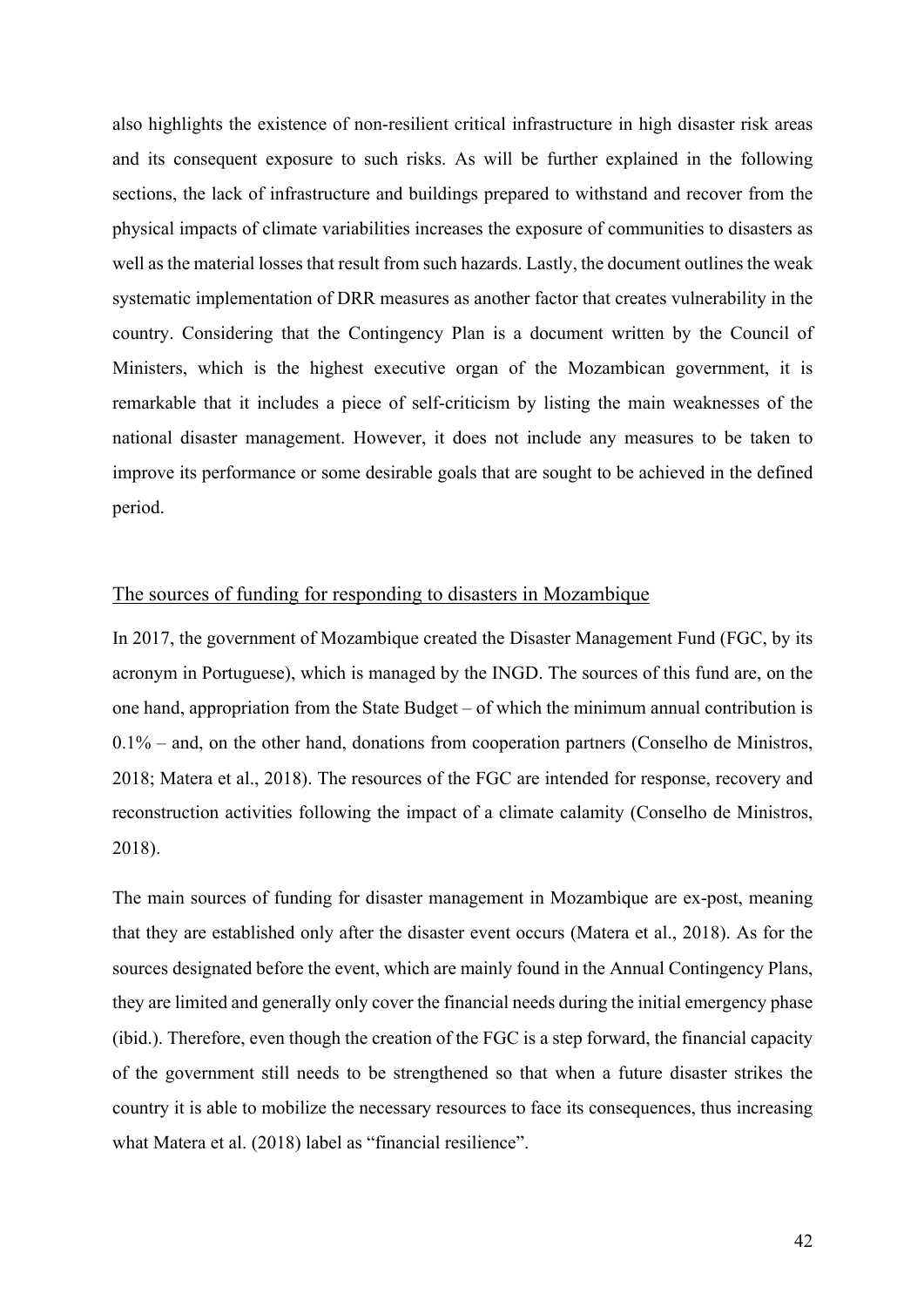## **The response of the Government of Mozambique to cyclones Idai and Kenneth: successes and limitations**

The following chapter constitutes the core of this research since it will present the data regarding the selected case study that will allow to discuss the research question: *How did the disaster risk management of the Government of Mozambique in the face of cyclones Idai and Kenneth contribute to exacerbating the pre-existing vulnerabilities of local communities and how was the aim to build climate resilience included along the preparedness and response process?* In this sense, this chapter will look at the response of the government of Mozambique to the threat of both tropical cyclones Idai and Kenneth. It will be discussed that even though the implementation of the already-mentioned DRR frameworks may have played an important role in mitigating the adverse consequences of the storms, they proved to be insufficient to fulfill the needs of the affected communities. To do so, I will start by examining the dissemination of early warning systems, followed by the challenges derived from poor infrastructure and housing in the country. Later on, I will explain how the government chose resettlement as the preferred durable solution in the wake of the disaster but did not guarantee an adequate implementation, as well as the support given to families that stayed in their damaged homes. The last sections will observe the impacts of the cyclones on people's livelihoods and the consequences of loss of WASH services.

Before getting started with these sections, some preliminary considerations need to be done. Firstly, even if the institutional capacity of the government of Mozambique had been higher, the magnitude of both Idai and Kenneth was such that it would have still exceeded its ability to cope with their impacts on its own. In this sense, the country asked for international assistance to face the situation. The Law 10/2020 regulates international humanitarian assistance and establishes that the government is responsible for granting authorization for the entry of international aid personnel and relief goods for the affected populations, as well as for coordinating, directing and supervising such humanitarian assistance (Lei 10/2020). Furthermore, the creation of the INGC in 1999 has enabled a better collaboration between governmental bodies and humanitarian aid organizations by virtue of a "clear delineation and knowledge of roles and responsibilities" (Norton et al., 2020). Thus, the humanitarian response for both cyclones was coordinated and quick. A large number of organizations participated in the response efforts in different sectors – shelter, health, food insecurity or WASH, among others. Concretely, 231 organizations were working in the areas affected by Idai by June 2019, while 46 organizations were doing so in the areas impacted by Kenneth (HDX, 2019; OCHA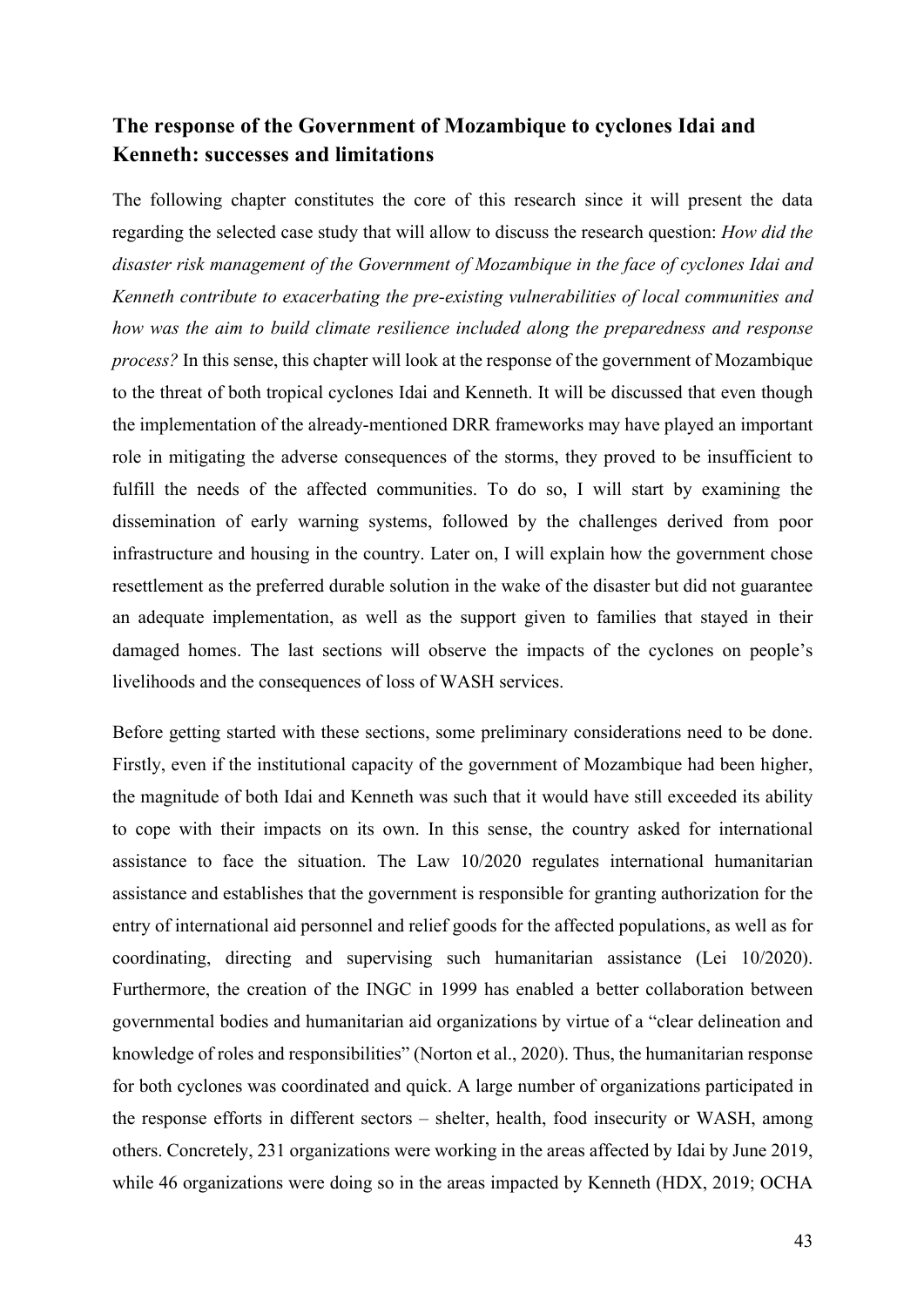2019). The United Nations Office for the Coordination of Humanitarian Affairs (UNOCHA) worked together with the INGD to set up an operational command center in Beira that instructed the emergency response efforts along the country (Yarnell & Cone, 2019). Moreover, as for Idai more than eleven countries sent military units to the city of Beira to conduct search and rescue operations and provide logistical support (ibid.). Humanitarian aid contributes to the emergency response to the disaster and mostly offers short-term relief but only stays for a limited period of time. For this reason, it is necessary to create the conditions so that the government is capable of autonomously meeting the affected populations' basic needs when humanitarian aid comes to an end (Andrade & Ndapassoa, 2020). In this sense, the following section will also provide some data to show that several challenges persist long after the catastrophe.

On 19 March 2019 the government declared a National State of Emergency. It then created the Cabinet for the Reconstruction of Post-Cyclone Idai on 11 April – that is, almost one month after Idai hit the country and two weeks before Kenneth. Indeed, on 22 May that same year, the Cabinet's mandate was expanded to the areas affected by the latter. The body has territorial scope and temporary nature "but enjoys the autonomy and powers of authority and technical decision necessary for the effective and efficient performance of its functions" (Trujillo, 2019). The main responsibilities of the Cabinet are designing a strategy for infrastructure reconstruction and recovery of the social and productive sectors, monitoring the progress and results achieved, evaluating the losses and damages, as well as mobilizing resources for the recovery of the country after the cyclones, among others (ibid.).

Lastly, during the months following the disaster, concerns were raised about insufficient funding. As has been explained in the previous section, Mozambique has made relevant steps during the last years towards implementing disaster risk reduction policies and plans and establishing government institutions mandated to strengthen the country's capacity to respond to climate hazards. Nevertheless, the institutional capacity of Mozambique is constrained by the limited resources of the government: indeed, the country is highly dependent on foreign assistance for funding. This reality, together with the above-mentioned fact that the magnitude of the cyclones was overwhelming per se, obliged the country to ask for international financial support. The PDNA estimated that the total cost of recovery and reconstruction for the provinces affected by both Idai and Kenneth was up to US\$3.2 billion (Trujillo, 2019). Despite the fact that international donors pledged \$1.2 billion in June 2019, as of early 2020 the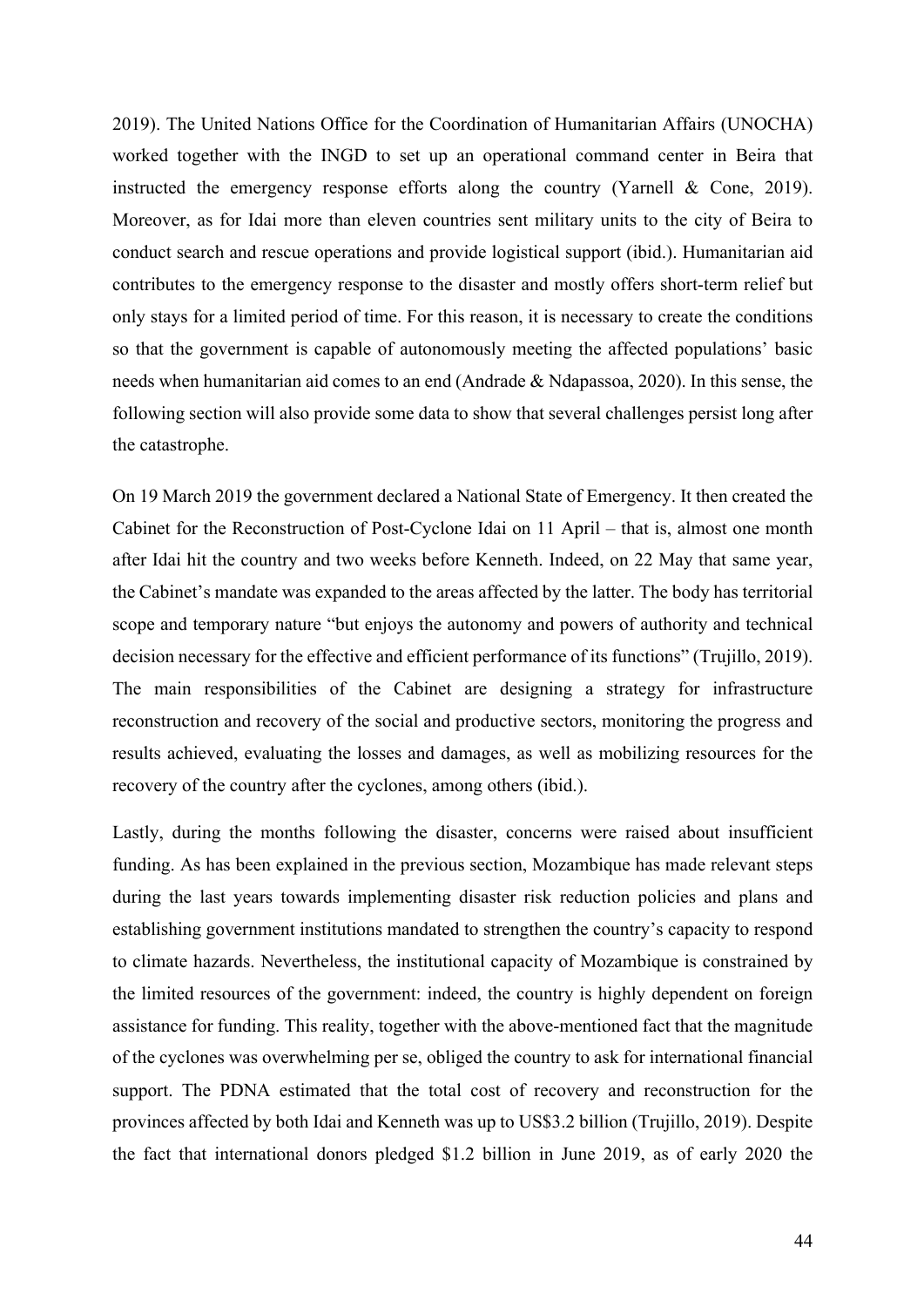government was still pending to receive those funds, thus hindering the implementation of recovery measures (Norton et al., 2020). Even if humanitarian support filled part of that gap, this was not "occurring at the scale or time frame needed" (ibid.). Indeed, the Humanitarian Response Plan led by UNOCHA requested \$414,4 million to support affected populations by cyclone Idai and an additional \$113 million in response to cyclone Kenneth. By date – almost three years after the disaster –, the former appeal has been funded only by 38.6%, while the latter has received 21.5% of the requirements (UNOCHA's FTS Tracker, 2019). Alongside these funds, the World Bank committed \$350 million to support Mozambique's recovery in two areas: immediate relief, funding measures such as re-establishing water supply or curbing the spread of diseases, as well as other long-term measures aimed at improving climate resilience, mainly rebuilding damaged infrastructure and crops (World Bank, 2019a; Norton et al., 2020). In short, the combination of the already limited financial capacity of Mozambique together with the magnitude of the cyclones and the fact that international funding support was delayed and insufficient has become a huge obstacle for the recovery process of the country.

#### The (in)efficiency of early warning systems during the cyclones

The use of forecasts to predict hazards enables taking early action to mitigate their impacts. As soon as it is detected that a climate risk is likely to take place, early warnings need to be disseminated among both decision-makers and communities. Early warnings become a key element of disaster risk reduction since they can avert casualties and reduce the economic and material impacts of climate hazards (WMO, 2018). According to the World Meteorological Organization (WMO), to be effective, early warning systems "need to actively involve the people and communities at risk from a range of hazards, facilitate public education and awareness of risks, disseminate messages and warnings efficiently, and ensure that there is a constant state of preparedness and that early action is enabled" (ibid.).

In Mozambique, the institutions mandated to release early warnings in case of climate threats are the National Institute of Meteorology (INAM) and the National Directorate of Water Resources Management (DNGRH), coordinated by the INGD. In the face of a disaster, warnings are issued to district governments and local authorities, which are responsible – in collaboration with NGOs in the area – for the dissemination of information among the communities as well as for their timely evacuation (Hellmuth et al., 2007). After the impacts caused by cyclone Eline in the year 2000, the early warning system in Mozambique was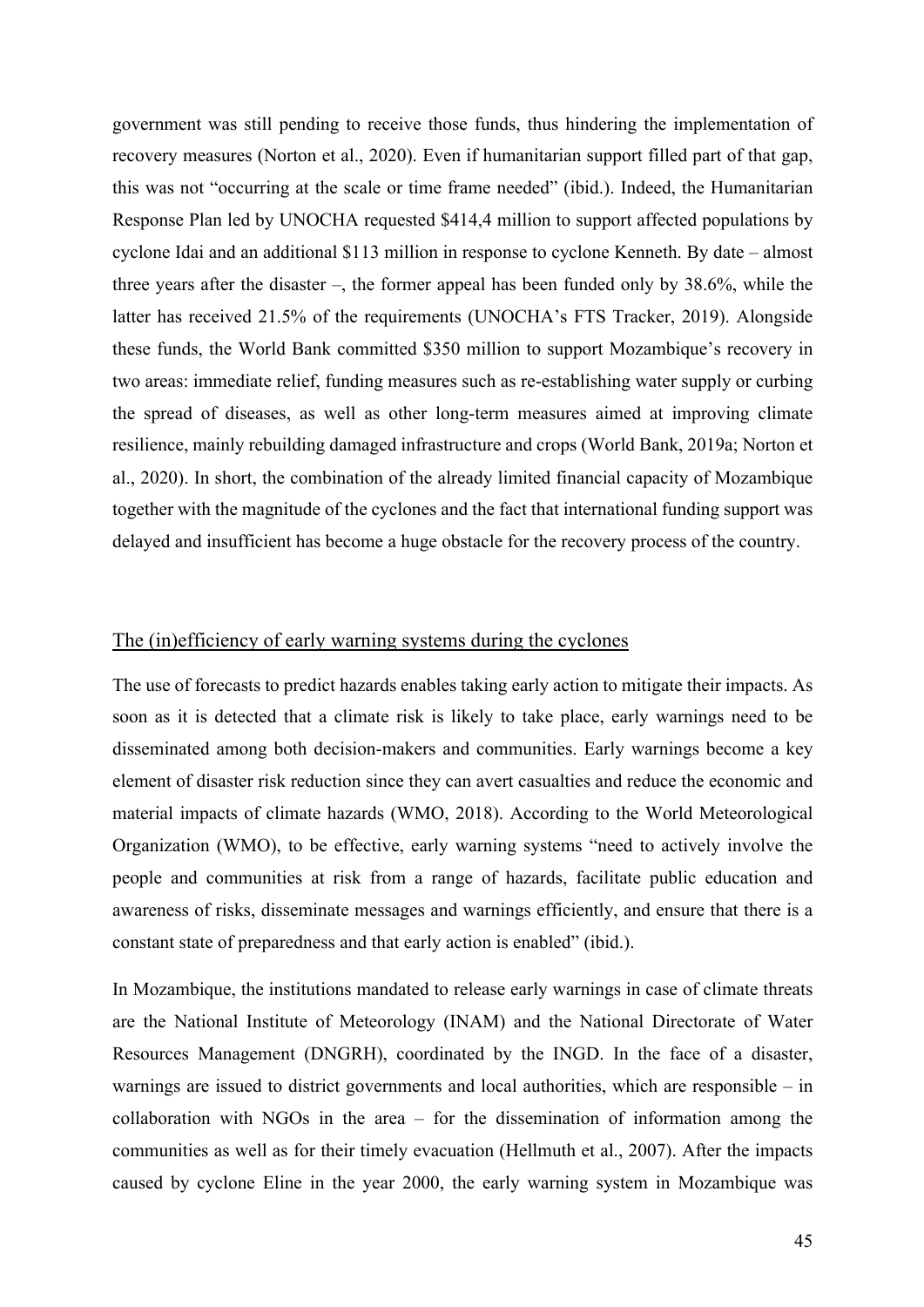improved considering the challenges faced during such events. It is particularly relevant the fact that, by then, the country's warning system only issued forecasts and alerts regarding floods. A few years later, a tropical cyclone warning system distinct from the flood one was created, which is responsible for informing communities of the probable arrival of a cyclone at least 48 hours in advance (ibid.).

A beforehand forecast of the trajectory and intensity of cyclones – as well as other climate hazards – would be a crucial factor so that communities in risk areas could be evacuated and precautionary measures could be taken. However, the tracks and strengths of tropical storms and cyclones are difficult to predict more than a few days ahead (Kolstad, 2020). Indeed, it is not usual to obtain accurate forecasts of the course of such hazards more than 10 days ahead. However, both probabilistic predictions based on seasonal timescales and the experience from previous disasters can be used to anticipate future events as well as to raise awareness about upcoming risks (ibid.).

Both cyclones Idai and Kenneth were forecasted with quite precision several days ahead of the storm as for the location of landfall, windspeeds, and rainfall (Norton et al., 2020; Zurich Flood Resilience Alliance, 2020). In the case of Idai, the forecasting system detected the probability of the development of a tropical cyclone in the Mozambique Channel already on the 26th February – which is more than two weeks before it made landfall in the city of Beira. More precise predictions about the characteristics of the cyclone were accessible from five days ahead of the disaster (Emerton et al., 2020). It has to be noted that track forecasts point at the predicted location of the center of the cyclone, but the winds and rain originated from such can extend for hundreds of kilometers around it. For Idai, this consideration was made after it made landfall: the initial predictions indicated that the storm would move further west before dissipating but the cyclone remained over central Mozambique instead (ibid.). Consequently, the sustained periods of heavy rainfall stemming from the cyclone hit the same region rather than spreading over the country. Track forecasts did not perceive this pattern until the 16th March, which is two days after Idai made landfall in the port of Beira, and "this resulted in uncertainty in the flood forecasts" (ibid.). Thus, warnings about potential flooding were issued too late for communities to react. Indeed, forecasts of cyclone-related flooding continue to be a challenge in Mozambique (Zurich Flood Resilience Alliance, 2020).

In the case of cyclone Kenneth, the first signs of a possible tropical cyclone that could develop in Tanzania or northern Mozambique were detected on the 18th April – that is, one week before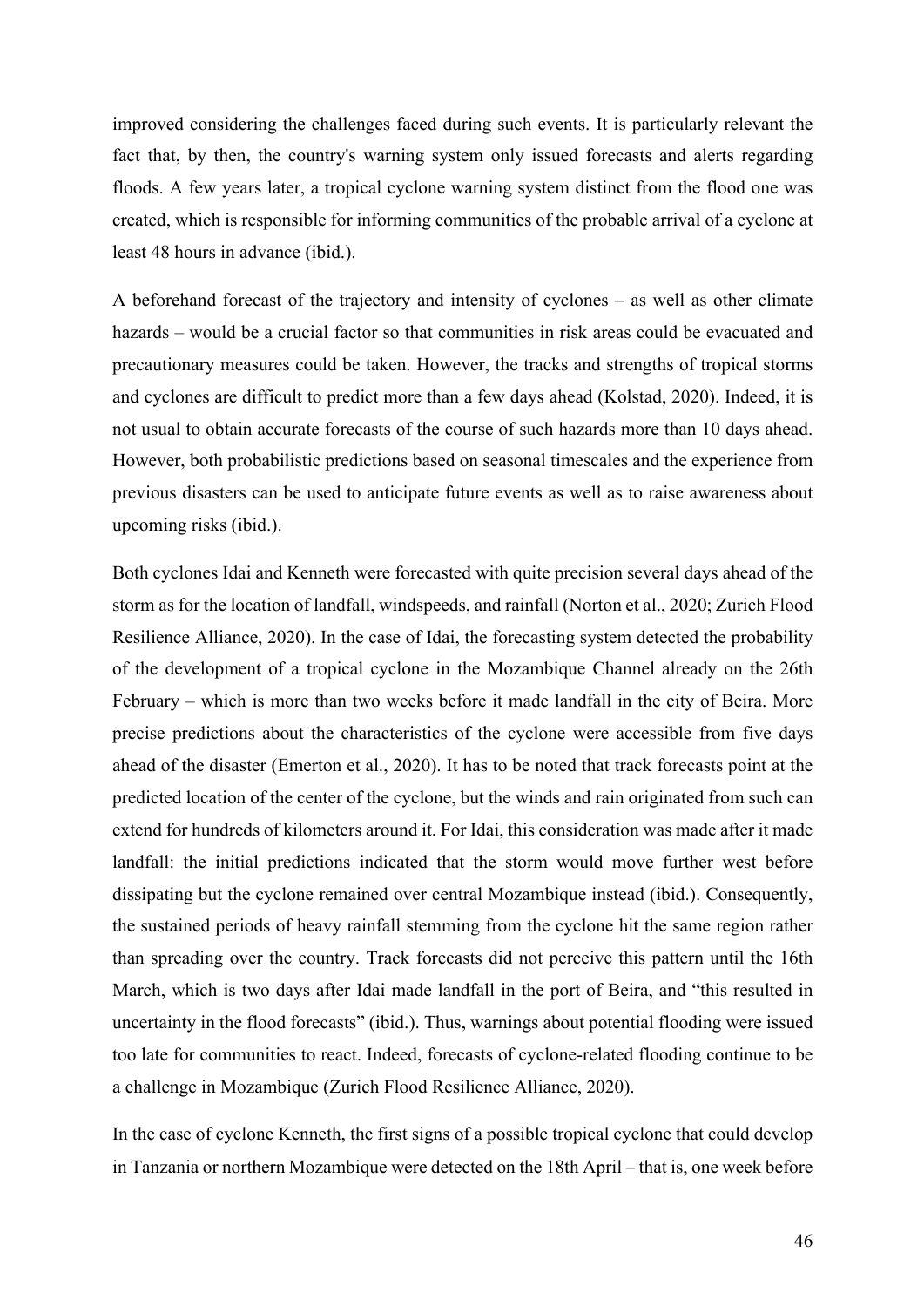it made landfall. Forecast uncertainty decreased as the date approached and the landfall location became much more accurate from three days prior to the cyclone's arrival (Emerton et al., 2020). Unlike Idai, Kenneth's track was way more predictable. This is explained because the former, as shown in Figure 1, meandered across different regions, while the latter remained in the area of Cabo Delgado. In this case, flooding forecasts indicating the characteristics of such hazard and determining which communities were most at risk were released:

"[...] international humanitarian organizations noted that this was the first time that flood risk information had been provided in real-time to them, and that the type of information was perceived as extremely valuable, innovative and promising for future interventions, particularly due to the move from weather forecasts to more impact-based forecasts" (ibid.).

The bulletins allowed decision-makers to understand the flood risk: an early response took place in the areas that were likely to be at higher risk, which may have become cut off during the peak of the flooding thus impeding the arrival of humanitarian aid until the water levels had abated – which is what actually happened with cyclone Idai due to the delayed flood bulletins (ibid.).

Despite the lack of timely flooding predictions for Idai, the fact that both cyclones were forecasted quite in advance enabled to alert the actors involved in the preparedness and response of the cyclones – namely, governmental authorities and humanitarian organizations – as well as to disseminate warnings to the communities. However, accurate forecasting alone is not sufficient: "warnings are only useful if people can interpret and act on them" (Zurich Flood Resilience Alliance, 2020). Most affected people admitted not knowing how to react to those warnings and which actions to take to protect themselves and their properties, especially considering that they had not experienced such strong winds before (Norton et al., 2020). Indeed, the low frequency nature of tropical cyclones in the country becomes a major factor that influences risk perception (WMO, 2019b). In the case of cyclone Idai, when people received the alerts they understood that a cyclone was approaching but did not react because they underestimated its magnitude and believed that it would be similar to the cyclones that had previously experienced:

"Official warnings such as 'stay safe, go to your house, close windows and doors, make sure you stay inside', though clear and accurate, failed to communicate the qualitative difference between winds of 60km/h such as had been experienced in previous cyclones and Idai's 180 km/h winds" (Zurich Flood Resilience Alliance, 2020).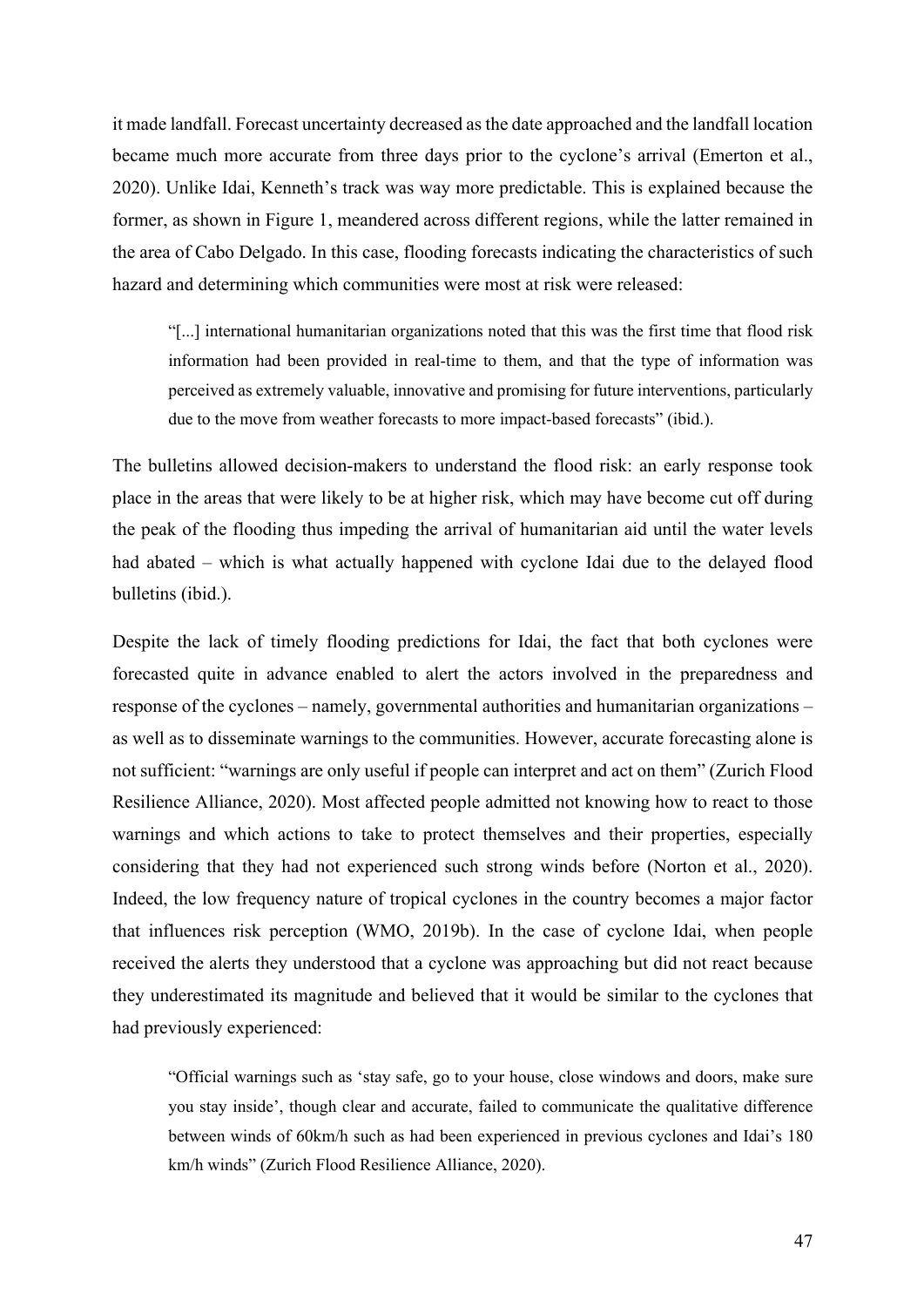To avoid this to happen again, it is necessary to improve warning communications: considering that people do not understand the terminology used in the alerts – for instance, 50 mm of rain or wind speeds of 150 km/h –, messages should be user-oriented and be accompanied by information about both the potential impacts of the upcoming disaster and specific actions that people should take to protect themselves (WMO, 2019b; Zurich Flood Resilience Alliance, 2020). Moreover, the INGD should promote education and raise public awareness regarding climate hazards, their associated risks, and how to face them in the most resilient way possible. In fact, a survey conducted by Chapungu (2020) shows that most responders admitted lacking knowledge about climate change, even ignoring its link with extreme weather events: "Some attributed the cyclone to spiritual forces that were punishing their communities for social ills and various other transgressions" (ibid.), which made them being passive about possible climate hazards.

Yet these awareness activities should be carried out as an ongoing basis "but not initiated during emergencies" (WMO, 2019b) since they take time and, besides, vulnerable communities should be involved in the preparedness process. What happened during cyclone Idai highlights the still existing flaws in disaster risk reduction in the country despite the efforts of the government to shift the previous reactive disaster risk management to a proactive strategy. The existing community awareness programs prove to be insufficient, either because they do not reach the whole population or because they are not efficient enough. In any case, the fact that communities exposed to the disaster ignored how to translate early warnings into actions to reduce or even avoid the risk imply that the government's objective to build resilience among the population is still far from being reached.

Besides increasing the knowledge of the communities about climate risks, the government also faces another challenge: the dissemination of inaccurate information in previous occasions has created mistrust on the reliability of the issued warnings. For instance, one season farmers were warned about upcoming droughts and they invested in products according to those forecasts, but in the end there was abundant rainfall (Chapungu, 2020). Due to some wrong meteorological warnings, communities started ignoring them, which turns out to be dangerous because that makes them more vulnerable. This makes it imperative for INAM and DNGRH to disseminate the most precise warnings possible so that people's trust can be regained.

Furthermore, a fact-finding mission sent to Mozambique by WMO after cyclone Idai – whose visit coincided with cyclone Kenneth – reported that some confusions took place when the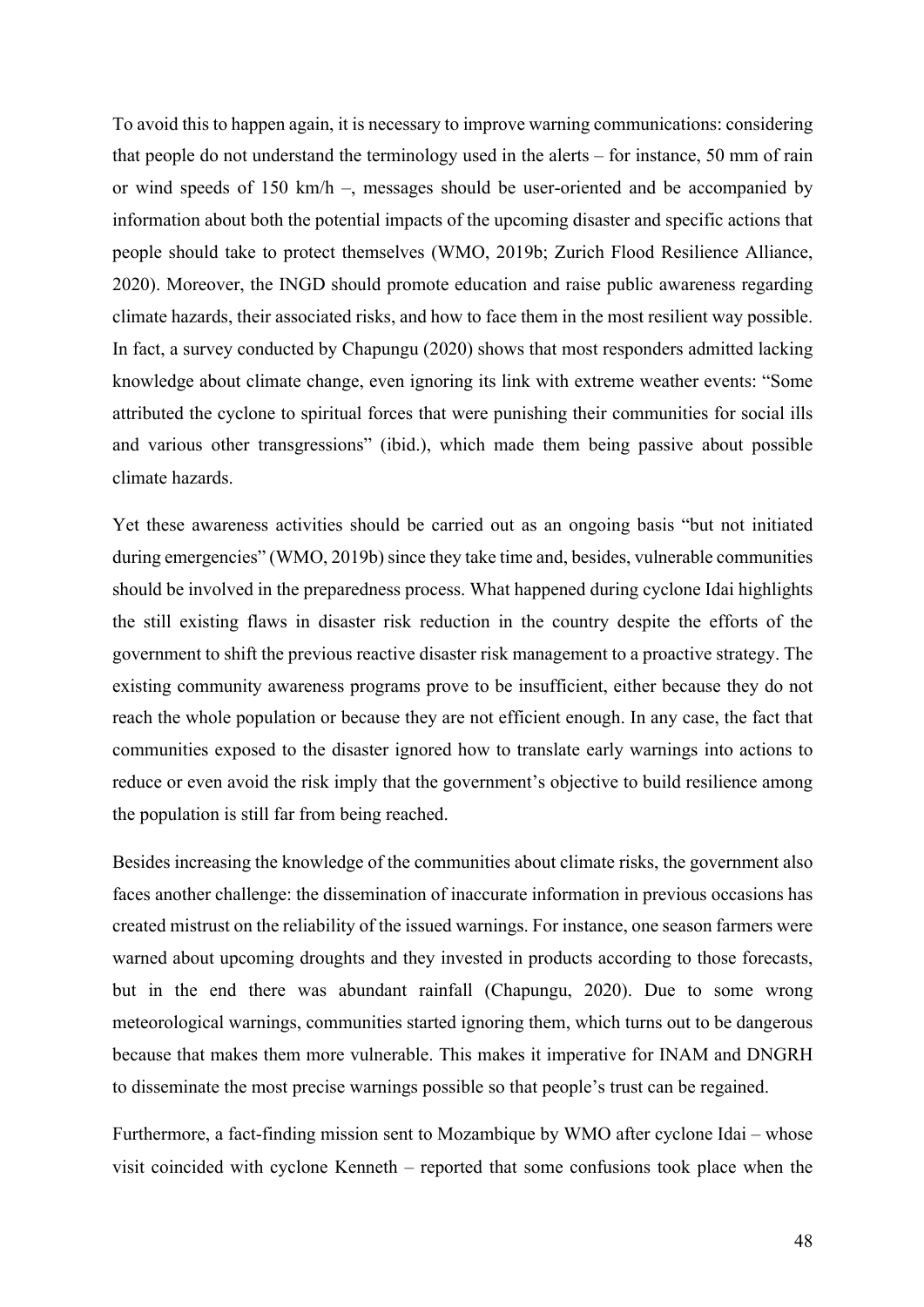warnings were issued due to the similarity of the coding systems used by INAM and INGD. The former has a coded warning system that consists of three different colors that indicate the hours left before a tropical cyclone makes landfall. During Idai, the alerts issued by INAM were confused with the system used by INGD, which also uses colors to establish the required readiness levels for institutions involved in disaster risk management (WMO, 2019b). Similarly, DNGRH also employs a color coding system that refers to the level of flooding risk. In light of this situation, the WMO urges to harmonize the color coding systems used by INAM and DNGRH to release warnings, as well as to differentiate it from the coding system used by INGD: "failure to do so results in confusion of decision makers and the public during emergencies" (ibid.), which can lead to an inefficient response to the disaster.

Lastly, during Idai in Beira city the wind cut off the communication and power lines, thus affecting the communication channels – that is, phone lines, radio, and television – and consequently interrupting the diffusion of warnings. This resulted in serious impacts to communities and people were forced to find ways to escape floodwaters (Norton et al., 2020; Zurich Flood Resilience Alliance, 2020). Indeed, the WMO's report points at the absence of an alternative communication system that can be used to disseminate warnings in the case of failure of normal communication means as one of the weaknesses identified in emergency preparedness and response to the cyclones. In this sense, it argues that the communication of weather forecasts should not be limited to the different conventional media channels but should be complemented with community-based social structures, such as community leaders (WMO, 2019b). Nevertheless, the mass media still play an important role and need to be involved in weather forecasting and the dissemination of alerts. Radio becomes the most important media due to its capacity to spread warnings as soon as they are issued by the authorities, but especially because Radio Mozambique broadcasts in local languages (Hellmuth et al., 2007), thus contributing to the awareness of disaster risks by the different communities and consequently increasing their resilience to hazards.

In short, Mozambique has demonstrated having the capacity to obtain accurate forecasts regarding climate disasters. In fact, not only the country predicted both cyclones a few days prior to their landfall but it already considered the scenario of being hit by a tropical cyclone in the annual contingency plan published in October. However, the challenges arose at the moment of disseminating the corresponding early warnings. Putting aside the failure to anticipate flooding caused by cyclone Idai, the dissemination of alerts was not efficient enough. One the one hand, warning messages turned out to be confusing but, above all, people at risk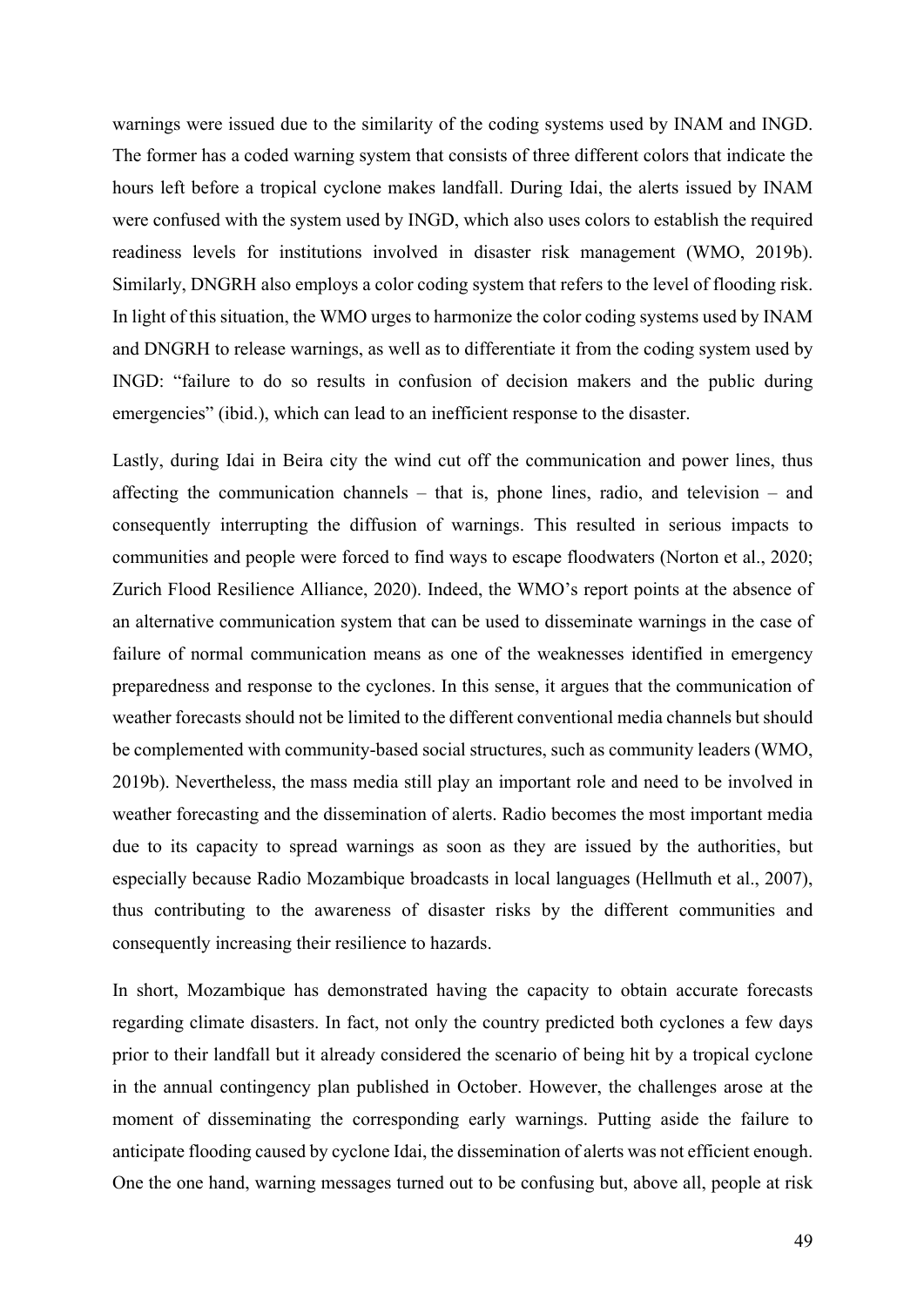had not been taught to understand them. On the other hand, the only use of traditional communication channels left some communities isolated after the cyclone cut off power lines. Altogether, even if early warnings were broadcasted, they could not be fully efficient due to the lack of complementary actions that the government should have taken during the disaster preparedness phase: that is, educating the population about the risks of climate hazards, providing tools so that they know how to react in those situations and, ultimately, engaging communities in the design and dissemination of warning messages. Guaranteeing that people at risk can make the most out of early warnings is directly translated into an increase of their resilience to hazards due to their ability of making knowledge-based decisions that reduce their exposure to the upcoming disaster.

### The lack of climate proof infrastructure and housing in Mozambique

Communities are not the only ones that need to be resilient in the face of disasters. Even in the case that early warnings are properly understood and affected people take the right measures, the damage to infrastructure and properties is likely to be severe if they are not prepared for such circumstances. In this sense, a few days after cyclone Idai hit Mozambique, the United Nations Special Representative for Disaster Risk Reduction, Mami Mizutori, stated the following:

"Cyclone Idai underlines that no matter how effective early warnings are, there is still a huge demand for greater investment in resilient infrastructure in many parts of the world if we are to break the cycle of disaster-response-recovery" (United Nations, 2019).

Indeed, the passage of cyclones Idai and Kenneth through Mozambique resulted in massive infrastructure damage and loss. The assessment reports published after the cyclones estimate that such destruction was up to \$796 million, with transport and energy infrastructure being the sectors hardest hit (Macamo, 2021). Furthermore, the cyclones also caused serious damage to housing. It is estimated that 240,000 houses were partially or completely destroyed by cyclone Idai, of which 60% were located within informal settlements in urban areas "with high levels of environmental, social and economic vulnerability" (Trujillo, 2019). An additional 50,000 houses were damaged or destroyed by cyclone Kenneth (World Bank, 2019b).

Both cyclones and subsequent flooding ravaged a large proportion of the core infrastructure of the impacted provinces, including roads, bridges, hospitals, schools, communications, and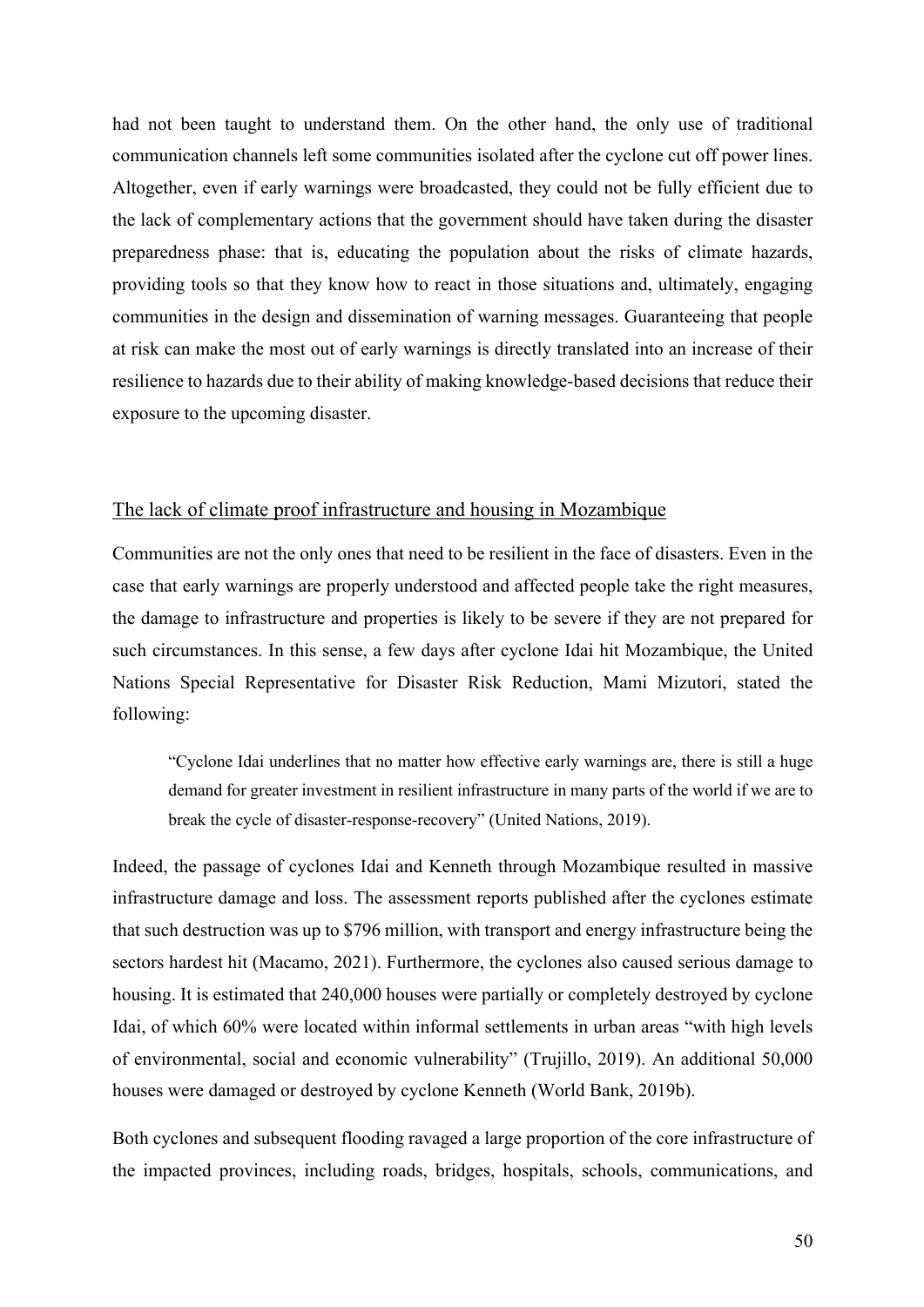electricity and water supplies. In particular, it is estimated that Idai damaged up to 29 percent of the national road network, which is mainly due to poor construction standards (ibid.). In the immediate term, this situation hindered evacuation, search and rescue, and emergency response in the affected areas for at least 4 or 5 days after Idai struck (Trujillo, 2019). In Cabo Delgado, the destruction of main roads and bridges caused by Kenneth limited the capacity of humanitarian aid to access critically impacted areas. Moreover, damages to hospitals also complicated the ability to provide care to the victims and contain the spread of diseases as a result of floods (Norton et al., 2020). However, UN's Special Representative Mami Mizutori also highlighted that the destruction of key infrastructure has consequences "not just for the emergency response phase but for the long-term efforts of these countries to eradicate poverty and hunger" (United Nations, 2019). In the case of the city of Beira, only 30 percent of the city had been reconstructed by June 2021, mainly due to the high dependence on donor support – which is facing considerable delays. Furthermore, the COVID-19 pandemic has also negatively impacted post-cyclone reconstruction and other climate resilience plans along the country (Macamo, 2021).

Cyclones Idai and Kenneth also had adverse impacts on local businesses: "In addition to the direct costs associated with damages to facilities and equipment, local enterprises suffered from the indirect effects of infrastructure disruptions, as well as demand and supply shocks" (World Bank, 2019b). Thus, the recovery of the private sector after the cyclones was key to recover the previous levels of employment and, in this way, ensure the restoration of livelihoods and slow down the increase in poverty levels.

There were also cases where infrastructure proved to be prepared for climate shocks. The most relevant example is the drainage system in the city of Beira, which is particularly vulnerable to flooding due to its low-lying location. The system was built in the 1960s and had been rehabilitated along the decade prior to the cyclones under different funded projects (Trujillo, 2019). The benefits of such investments became manifest after Beira suffered from rainfallinduced flooding in January 2019 and again after Idai made landfall. The drainage system responded efficiently by facilitating a rapid water disposal, with only temporary flooding in some neighborhoods. The exception was for some areas where the drainage network had not been rehabilitated, thus not being able to handle the high levels of rain (ibid.). The fact that the system successfully drained rainwater to the sea prevented prolonged flooding and larger material losses. Indeed, "years of investment in urban drainage systems in Beira reduced the flood impact in comparison with areas outside the drainage network" (Norton et al., 2020). A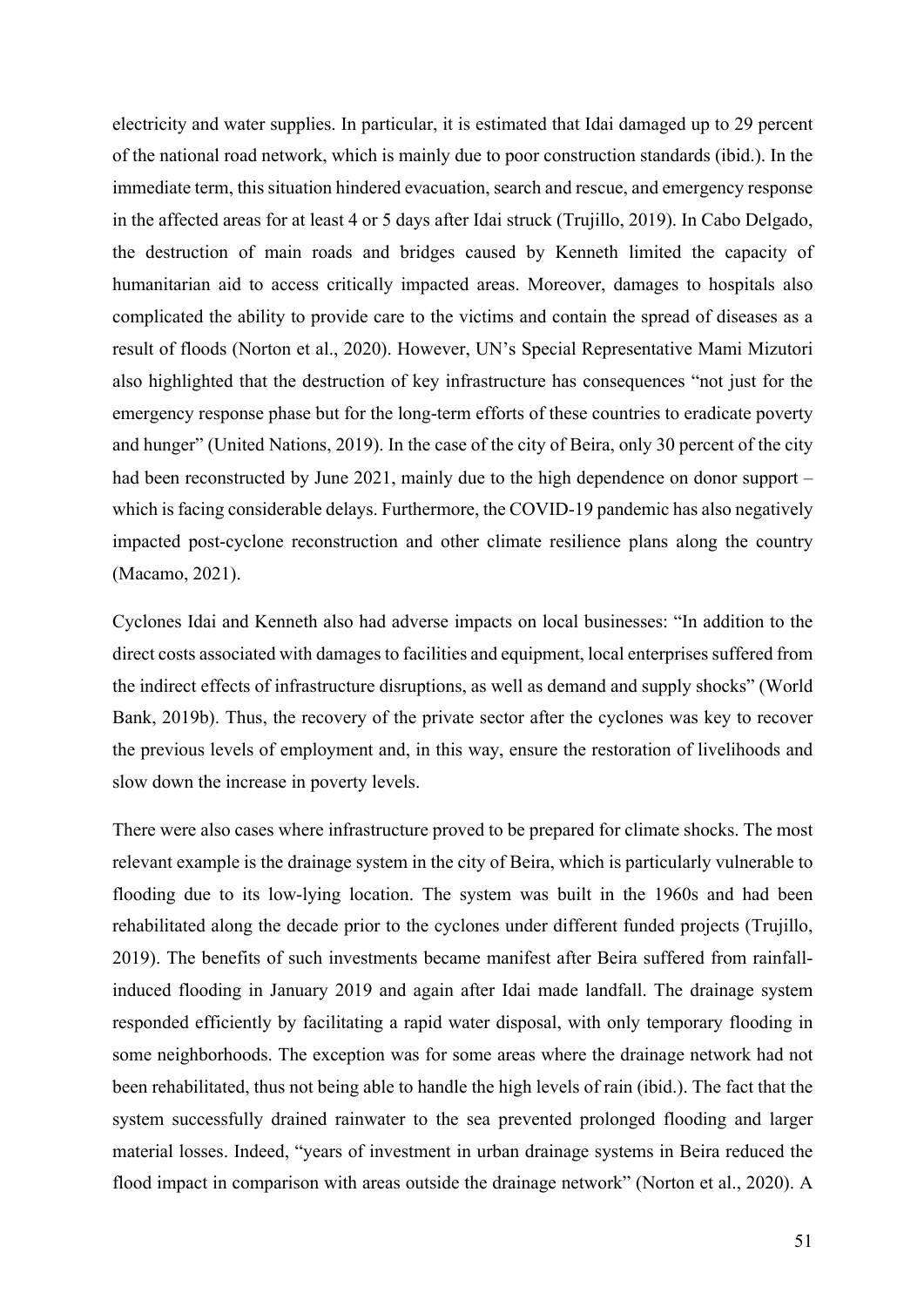report of the World Bank agrees on the fact that the areas that had benefited from rehabilitation projects "suffered little to no flood damage" compared to areas excluded from such investments (World Bank, 2019b). However, it also highlights the need for further strengthening the resilience of coastal protection and drainage networks to future shocks:

"The city has a vulnerable coastal protection system due to lack of maintenance and insufficient investment, as well as an inadequate drainage system, which is poorly maintained and in urgent need of expansion due to rapid urbanization" (ibid.).

As for housing, it becomes one of the most affected sectors in the wake of the cyclones. In fact, the cyclone Idai PDNA points at the Housing and Human Settlement sector as "the most expensive and complex of the entire Post-Idai Reconstruction Plan" (Trujillo, 2019). This is because Mozambique faces a lack of adequate housing at the national level, which has become a structural problem as a result of several factors. On the one hand, most of the areas affected by the cyclones have low elevation and are close to river basins, which makes them highly vulnerable to subsequent flooding. Furthermore, disasters hit in an already weak urban environment where houses are built with low-quality materials and techniques that are not prepared to resist climate shocks (Trujillo, 2019; Nkhonjera & Mathibela, 2019). Indeed, data shows that in 2017 more than 64 percent of the inhabitants in Mozambique lived in houses with adobe, wooden sticks and bamboo as predominant materials (World Bank, 2019b). On the other hand, the high rates of urban population growth registered in the country push people to settle in high-risk areas, especially due to a lack of land use planning (Trujillo, 2019). The loss of housing – which usually comes together with the simultaneous loss of all the household goods – exacerbates poverty due to the difficulties to recover from it:

"For families that have lost everything at once, finding the necessary financial and material resources to simultaneously rebuild housing, replace domestic items, and rebuild livelihoods, will be extremely challenging and will take time" (ibid.).

To avoid the repetition of these impacts when forthcoming disasters strike the country, the reconstruction of damaged infrastructure and housing needs to strengthen its resilience to climate hazards. In other words, it is fundamental that the rebuilding process is based on the idea of "building back better", that is, using the restoration of infrastructure as an opportunity to improve its characteristics and make it climate proof. Hence, the construction strategy needs to include resistant materials, as well as to take some measures such as reinforcing walls and anchoring roofs so that they can withstand strong winds and harvest rainwater. The challenge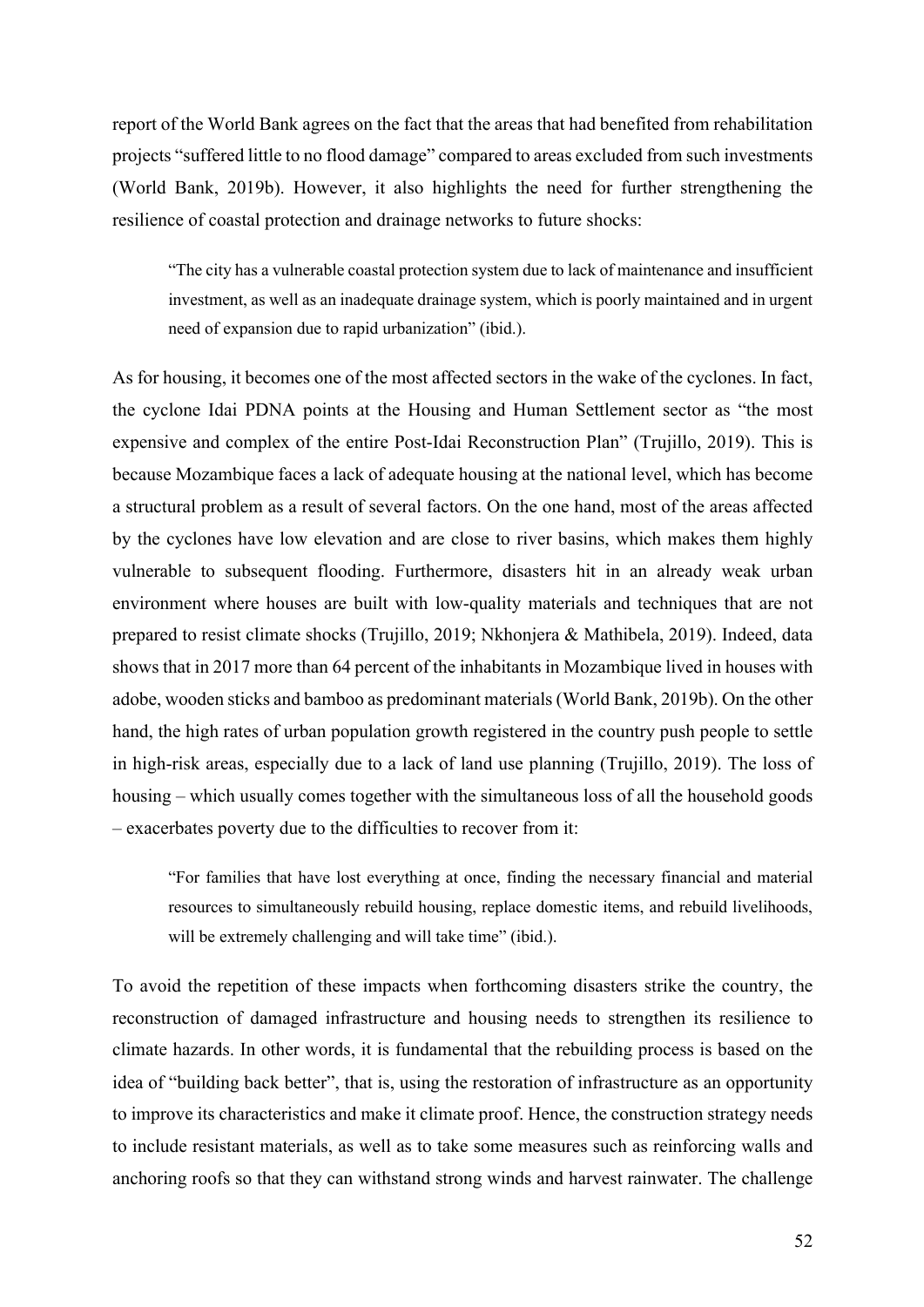"lies not only in constructing new resilient affordable housing, but also retrofitting existing housing structures" (Nkhonjera & Mathibela, 2019). This also applies to public infrastructure such as hospitals or police stations, which need to be either designed to resist climate shocks or located in safe areas to ensure provision of basic services during emergencies (WMO, 2018). Moreover, Mozambique needs to build multi-purpose resilient infrastructure such as schools or stadiums that can be used as shelters in the event of tropical cyclones or floods (ibid.), even though it needs to be noted that some public buildings were already used for that purpose in the wake of both Idai and Kenneth (World Bank, 2019b). Lastly, reinforcing building regulations as well as having an adequate land use planning based on a risk assessment is essential to ensure that new houses are erected in safe locations (Trujillo, 2019) and to avoid the expansion of informal settlements.

Hence, the inclusion of climate adaptation into development plans is in itself a tool to build resilience in the country. Making communities resilient is of little use if it is not accompanied by other actions that create resilience in the country as a whole. The fact that people react efficiently to a disaster will enable them to reduce the impacts suffered in the short-term, for instance by evacuating to a safe area and thus avoiding being seriously injured. However, such resilience both in the previous moments to the impact and in the immediate aftermath fades if the devastation left by the cyclone impedes them from resuming their lives.

## The provision of shelter and resettlement: a lost opportunity to build resilience

As has been explained in the previous section, the quality of housing in Mozambique was highly poor even before the cyclones, especially due to the lack of financial capacity to buy quality materials and the lack of knowledge of safe construction techniques – or, otherwise, the use of traditional building methods that do not integrate climate proofing (UNOCHA, 2019b). This pre-existing vulnerability exacerbated the devastation caused by Idai and Kenneth. During the cyclones, houses were mostly damaged due to unabated intense winds, but some of them also suffered from subsequent flooding as a consequence of being located in low-lying areas. In light of that situation, some people stayed in their homes despite the fact that they were damaged and the risk that remaining in the impacted area entailed. In some cases, the government and humanitarian organizations provided these people with materials so that they could rebuild their houses, mainly wooden poles and bamboo (IOM, 2019). Some others even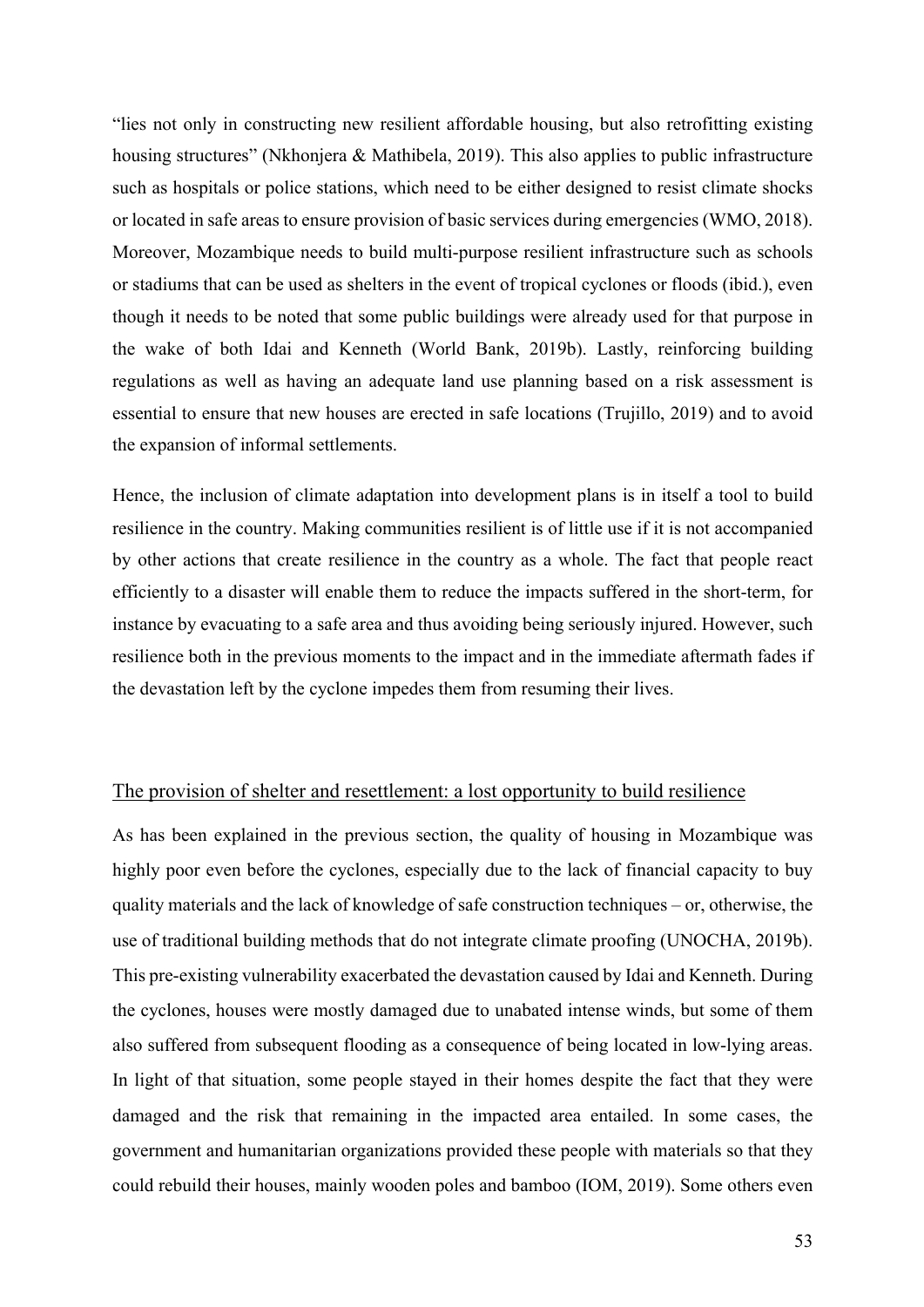used recovered material from the debris for restoring their roofs (IDMC & IOM DTM, 2019; Norton et al., 2020). This means that the aid that communities received to reconstruct their homes did not take the opportunity to "build back better" since the toolkits distributed were compounded by the same fragile materials that composed the buildings already before the cyclones. Hence, the use of low-quality materials together with the fact that knowledge on building techniques was not provided either put these people back again to the position of vulnerability that made them lose their houses in the first place.

The main obstacle found by cyclone-affected communities to rebuild more resistant houses is access to and affordability of higher-quality materials:

"For Mozambique's most vulnerable [populations], the materials they would need to build a cyclone-resistant house could cost the equivalent of 3 years of savings. This is a financial barrier that is impossible for most to overcome." (Norton et al., 2020)

This is added to the hurry to set up their homes with the available means to have a place to resume their lives as soon as possible. Furthermore, the pre-existing high poverty rates led some vulnerable families to sell the shelter materials provided by humanitarian aid to buy food (IOM, 2019). As a result, most of the reconstructed housing after the cyclones did not reach the minimum levels of resilience desired. Indeed, three months after the cyclones struck more than half a million people were still living in destroyed or structurally damaged houses, which were "unsafe, inadequately prepared, and lacking access to fundamental basic goods and services" (UNOCHA, 2019b). Considering that the following rainy season was approaching, the lack of resilient housing created a vicious circle by which people were increasing their exposure to climate hazards.

But not everyone had the chance to stay in their homes: thousands of people were forced to flee seeking refuge in safer places either because their houses were completely destroyed or because the ongoing impacts of the cyclones made it still dangerous to stay in the area. Concretely, 230,000 people were displaced after Idai and 24,000 other people following Kenneth (World Bank, 2019b). Initially, these people were either hosted by relatives and friends or in temporary accommodation centers such as schools and other public buildings. By the end of March, the peak of IDPs after Idai was recorded: 161 accommodation centers had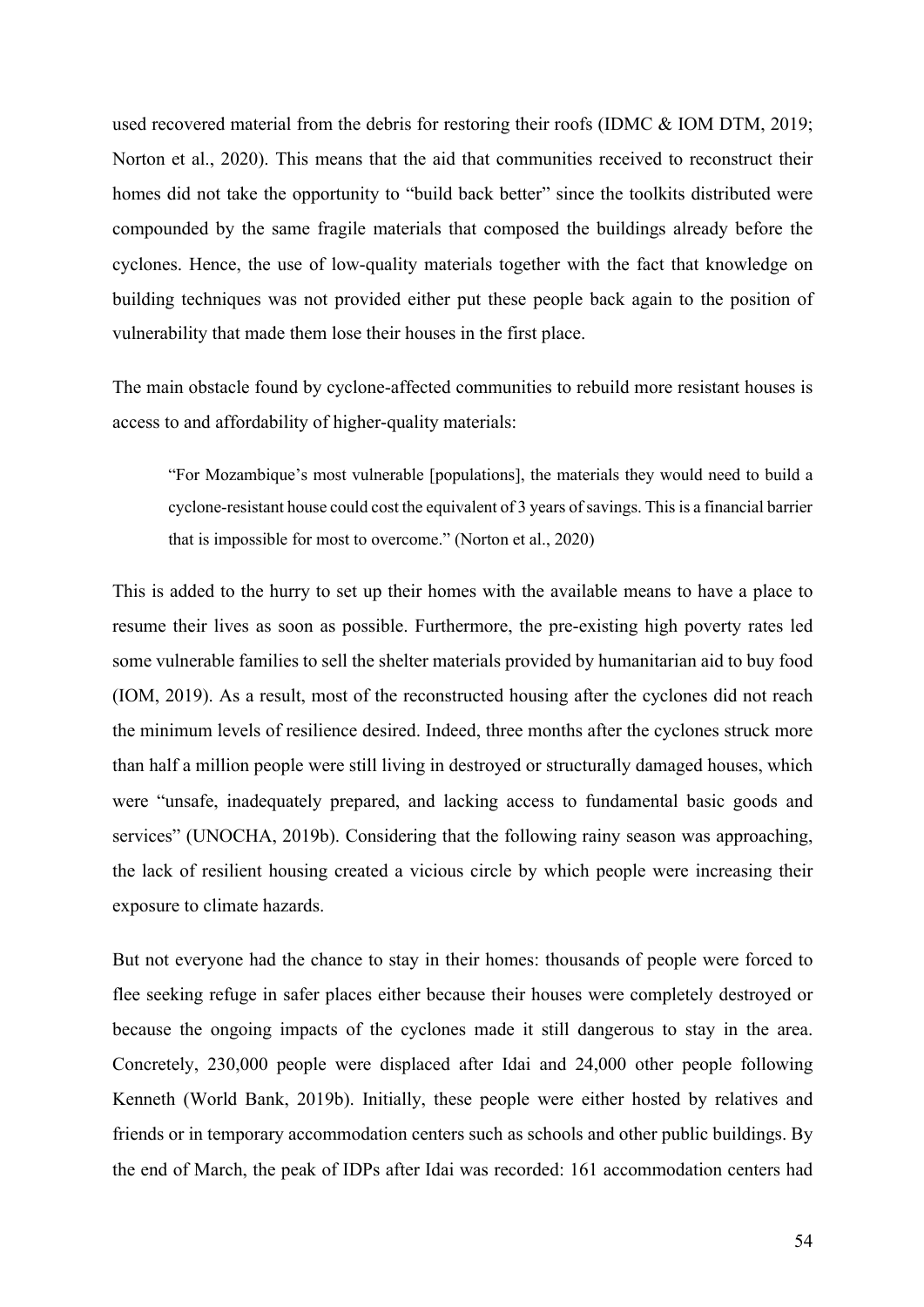opened, hosting a total of 140,784 people (IDMC & IOM DTM, 2019). The following weeks, this number started decreasing as people returned to their communities to rebuild their houses. However, the accommodation centers were hosting many other people that could not move back to their homes since they were considered to be located in high-risk zones which were no longer appropriate for living. It soon became clear that the remaining provisional shelters needed to be replaced by durable solutions (Jacobs & Almeida, 2020) and the government of Mozambique opted for the resettlement of such people. Concretely, 60 resettlement 'neighborhoods' (known as *barrios*, in Portuguese) were established across the provinces impacted by Idai, hosting 12,800 households – that is, 58,233 individuals – as of July 2019 (UNOCHA, 2019b). As for Kenneth, two accommodation centers were initially set up in Cabo Delgado, which were later replaced by one resettlement site where 4,750 individuals affected by flooding were relocated (ibid.).

Even though the concept of resettlement can have different meanings depending on the discipline where they are used, in the case of cyclones Idai and Kenneth both the government and aid organizations refer to resettlement as the process of permanently relocating people to a new location to protect them from the impacts of climate change and provide them with the conditions for restarting their lives (Yarnell & Cone, 2019; Ferris & Weerasinghe, 2020). Hence, the main difference between resettlement and evacuation is that the former is intended to be permanent.

Yet the way in which the government of Mozambique carried out the resettlement process has been criticized by several NGOs – namely Oxfam, Save the Children, Care, and Plan International (Mutsaka et al., 2019; Cowan & Infante, 2019; Yarnell & Cone, 2019). The main reason is that the process was considered to be premature and rushed. The Mozambican government was anxious to reopen schools for classes and also to use them for the elections that were to be held a few months after, in October 2019. For this reason, in early April – that is, only three weeks after Idai made landfall – people that had sheltered in these buildings started to be relocated to other places: they were first moved into temporary transit sites and then to permanent resettlement areas (Yarnell & Cone, 2019). Within two months, the government resettled around 88,000 people and by mid-June all accommodation centers had closed (Jacobs & Almeida, 2020; IDMC & IOM DTM, 2019). Even though it was indeed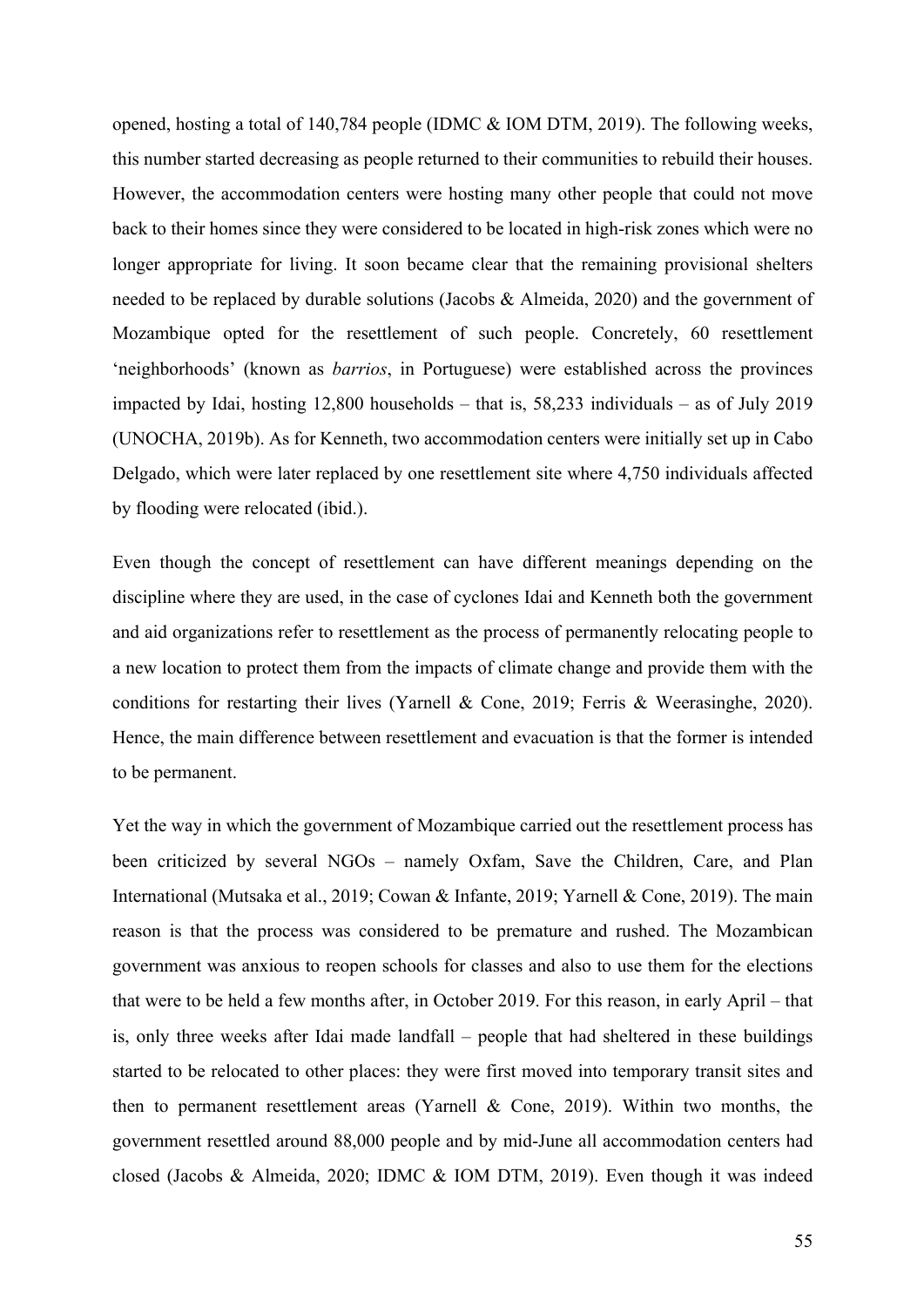essential to move people away from such zones as well as to return public buildings to their usual activities, "the speed at which the IDPs were relocated and the process by which they were moved jeopardize the sustainability of the resettlement and the safety of at-risk populations" (Yarnell & Cone, 2019).

Resettlement requires time so that a proper planification can be performed. Before moving communities to a new location, the INGD must previously conduct an assessment of risks to make sure that the area is not prone to climate hazards and ensure the sustainability of the process. In this case, some of the potential sites to relocate affected people had been identified even before the cyclones struck since the disaster risk reduction strategy of Mozambique considers resettlement as a climate adaptation measure and it has already been carried out in the wake of previous disasters (Jacobs & Almeida, 2020). This prior evaluation, however, did not take place for all the resettlement sites chosen (Chapungu, 2020), which increases the vulnerability of relocated people since they are offered to restart their lives in an area that may be at risk of experiencing a new climate hazard in the future, pushing them to be displaced once again. A humanitarian official interviewed by Yarnell & Cone (2019) also suspected that resettlement sites were not being selected following a risk assessment: "I have no idea how the government chooses resettlement sites. It seems as though it is just based on what land is available". In this sense, Jacobs & Almeida (2020) agree on the fact that as for cyclone Idai, "resettlement has mainly been an emergency measure in the aftermath of a disaster, and less part of a planned prevention strategy".

Another principle that needs to be applied in order to guarantee that resettlement is carried out in an appropriate manner is ensuring effective communication and facilitating the participation not only of the relocated populations but also of other affected groups such as host communities. However, people displaced by cyclones Idai and Kenneth reproached not having received enough information about the process. Resettlement often occurred with almost no prior communication and displaced people were usually not aware about the options they had or how far they were being moved (Chapungu, 2020; Yarnell & Cone, 2019). The abruptness of the process together with the lack of information about the destinations "meant that people had no time to prepare, train or gather resources to migrate safely" (Chapungu, 2020), thus impeding that they could properly plan their migratory journey. In addition, providing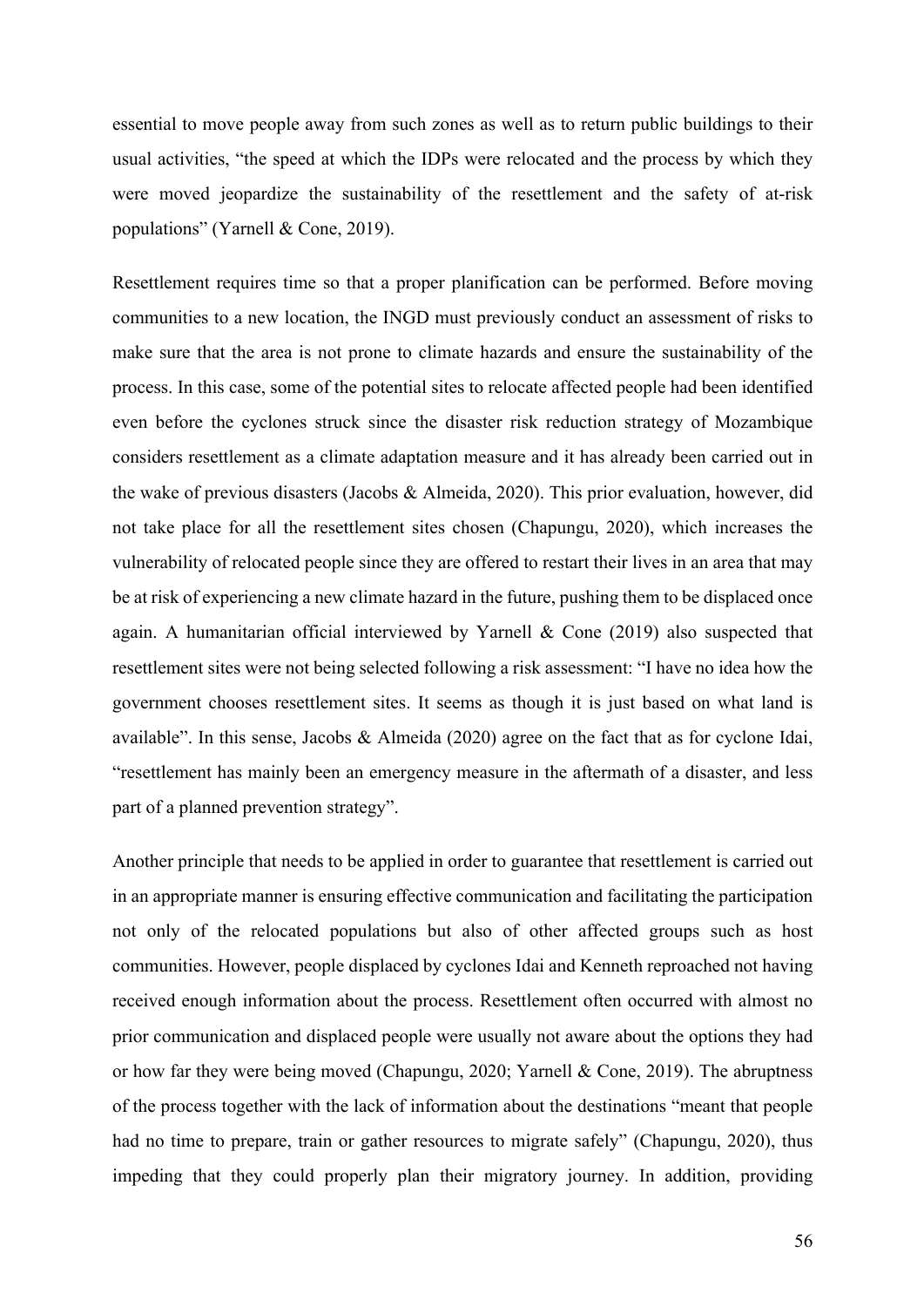information about the process to the cyclone-affected communities is imperative to encourage them to relocate. Otherwise, uncertainty and concerns about their future in a new location together with lack of awareness about the risks of staying in a high-risk area can lead "to what may be regarded as 'illogical' choices" (UNHCR, 2014), that is, refusing to be resettled.

Resettled communities were offered small parcels of land where to move permanently. But even several months after settling in those lands, most of them were still living in tents (Yarnell & Cone, 2019), which is equally unsafe. Moreover, the government must guarantee that resettled people will be able to restart their lives in the new area. Resettlement does not only consist in removing people from high-risk areas to safer ones but it is a long-term process. Considering its disruptive nature, the government has to provide all the necessary means so that relocated communities can adapt to the new environment and protect them against the inherent impoverishment of resettlement (Mathur, 2015). Thus, the physical relocation has to be complemented with policies that aim at restoring the previous standards of living of the resettled population and, ideally, even enhance them (UNHCR, 2014).

To do so, the government has to implement measures that can serve as pull factors and make the relocation site more attractive than the high-risk area where cyclone-affected communities used to live (Jacobs & Almeida, 2020). On the one hand, it has to ensure that displaced populations can rebuild lost livelihoods due to resettlement, thereby avoiding that they see themselves obliged to start their lives from scratch. This entails providing them with land and facilitating access to job opportunities. Otherwise, by not helping people to find new livelihoods, they become dependent on the aid provided by the government and humanitarian organizations (Jacobs & Almeida, 2020), which is, in turn, temporary. On the other hand, the provision of basic services such as schooling and health care, and even psychological support, must also be ensured. Moreover, for resettlement to be sustainable, adequate compensation mechanisms need to be established to prevent targeted communities from fearing that moving will be detrimental. This can be done through different ways such as offering cash, land, materials, or even professional training (ibid.).

The extent to which resettled populations were provided support and had access to basic services "varied drastically" across provinces, according to a report published by Yarnell &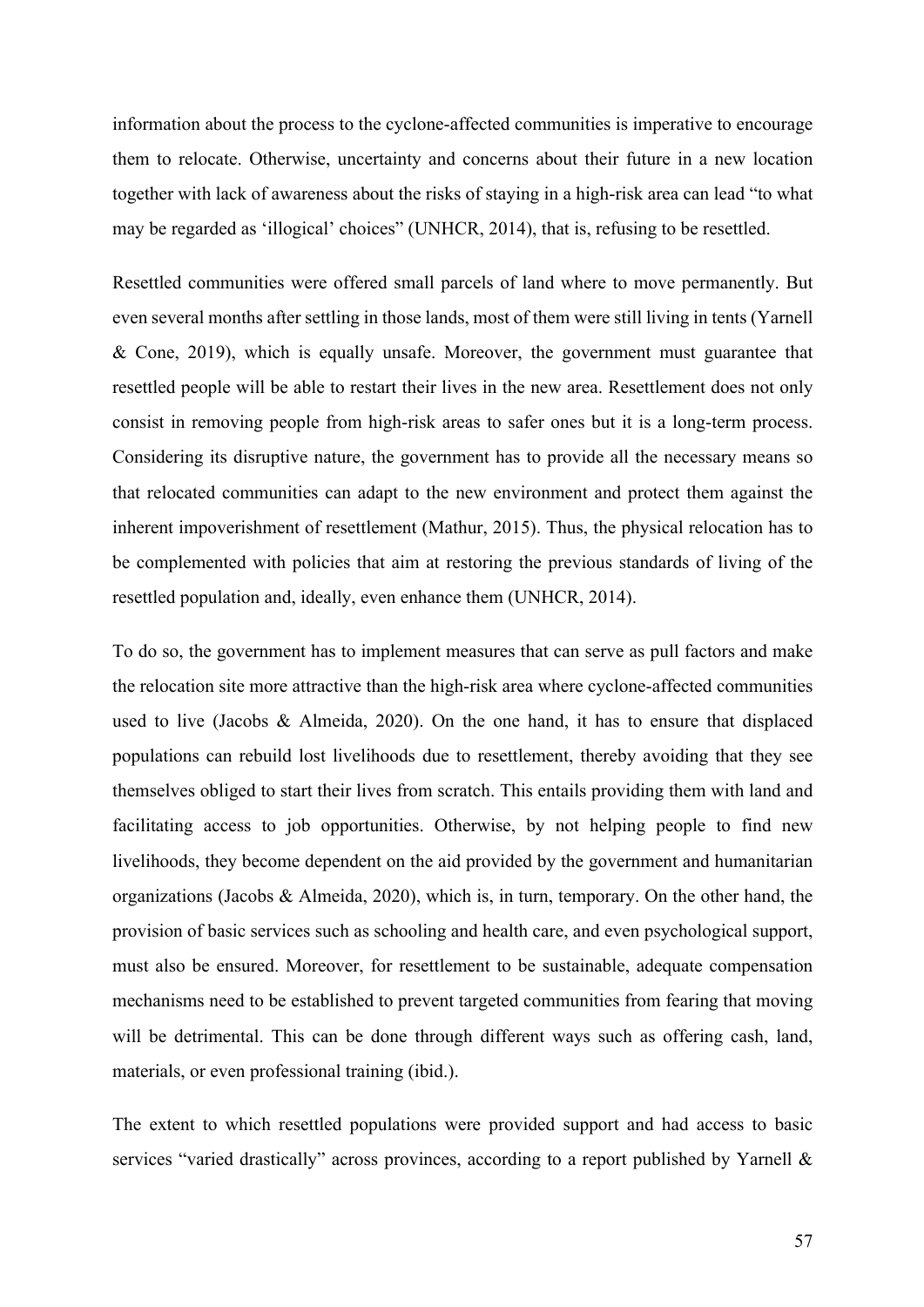Cone (2019) based on field visits to different resettlement sites a few months after they were set up:

"In some areas, each displaced family had a tent, was distributed food every two weeks, and said it felt relatively secure. In other sites, IDPs were dropped in areas that they were not familiar with, where they did not feel safe, and where they received limited food and materials for shelter." (Yarnell & Cone, 2019)

However, concerns about access to education, hospitals, and job opportunities were identified in almost all resettlement sites (ibid.). Indeed, a year after Idai, most of the resettlement sites were still being developed and several basic humanitarian needs were lacking: the restoration of livelihoods continued to be insufficient, some pupils in higher primary or secondary levels could not go to school because corresponding levels of education were not offered in their camps, and access to essential health care remained limited, among other shortcomings (Norton et al., 2020; UNOCHA, 2019b). Ultimately, if people feel that the new site does not offer enough income-earning opportunities, they will decide to move elsewhere – or even go back home – in search of better conditions (Mathur, 2015), even if that entails moving to an area prone to climate hazards. Thus, the discouraging conditions existing in the camps drove some people to move back to their previous homes.

As a final remark, disaster risk management in general and resettlement planning in particular also need to integrate a gender perspective. Indeed, women were one of the most vulnerable groups to the consequences of the cyclones, together with children, disabled people, and the elderly. The overcrowded conditions in relocation sites, together with other conditions such as scant lightning, entailed an increase of gender-based violence cases across resettlement neighborhoods (UNOCHA, 2019a).

To sum up, by using inadequate materials and techniques to reconstruct the buildings instead of taking such damage as an opportunity to retrofit them and increase their climate resilience, these people were pushed to rebuild vulnerable houses – and so to increase their own vulnerability. Furthermore, the fact that some families sold the materials they were provided with to get some money for food reflects the relationship between development and climate change, as well as the structural problems that Mozambique needs to address besides DRR: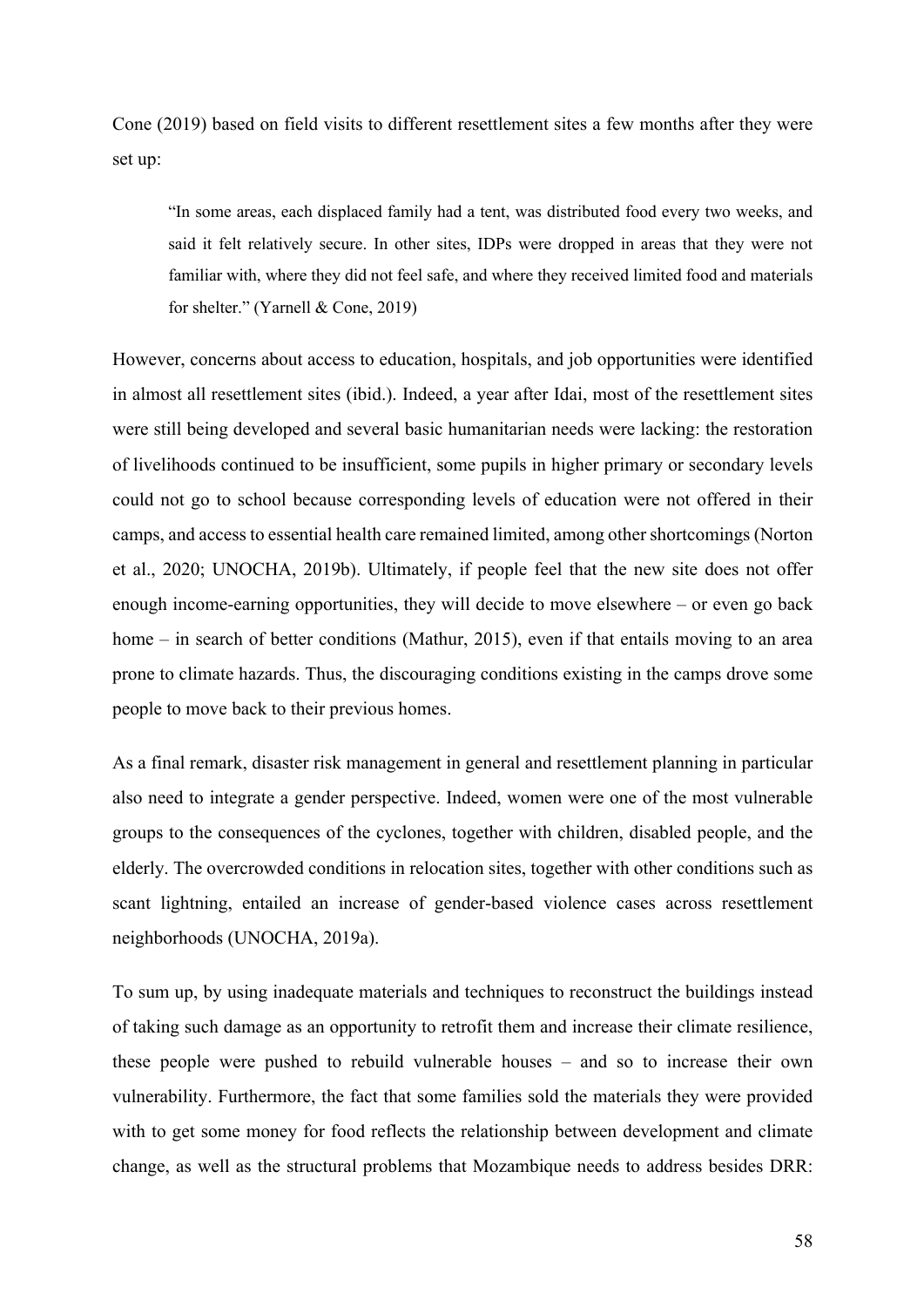communities not only face the effects of climate hazards but also several other challenges at the same time that contribute to increasing their vulnerability. That is, people are affected by other issues rather than climate change that might appear to be a priority for them due to their immediacy – such as food insecurity or access to health – unlike future climate disasters that might be underestimated owing to the uncertainty of whether and when they will occur again. As a result, the few resources that families have are first invested in their basic needs, in this case relegating the use of adequate materials to rebuild their houses.

As for resettlement, the government of Mozambique needs to guarantee the efficiency and sustainability of the process. Hence, it has to ensure, on the one hand, that the relocation sites are not located in disaster-prone areas to prevent resettled populations from multiple displacements. On the other hand, it has to make the process more transparent by informing affected people about the available options and future prospects so that they can make informed decisions taking into consideration their long-term goals and aspirations. Lastly, livelihoods and basic services have to be provided to relocated communities considering that most of them have to restart their lives from scratch far from home. If the process is not implemented in a proper way and the restoration of previous standards of living is not offered, resettlement risks driving people to a worse situation than they were before. As a last resort, people can even decide to move back to their homes if they feel that it offers better opportunities even if they are located in high-risk areas. In other words, the government needs to ensure that the process of resettlement does not exacerbate the already existing poverty levels and vulnerabilities of relocated people but that it allows them to adapt and build climate resilience.

## The loss of livelihoods and the aggravated food insecurity

While those who were displaced were forced to find new livelihoods, the ones that could stay in their homes also saw their sources of food and income affected since a huge proportion of productive farmland was destroyed by the cyclones: Idai ruined more than 715,000 hectares of crops and Kenneth did the same with nearly 55,500 hectares, also wrecking fishing boats and facilities (UNOCHA, 2019a). It is estimated that the former alone caused agricultural losses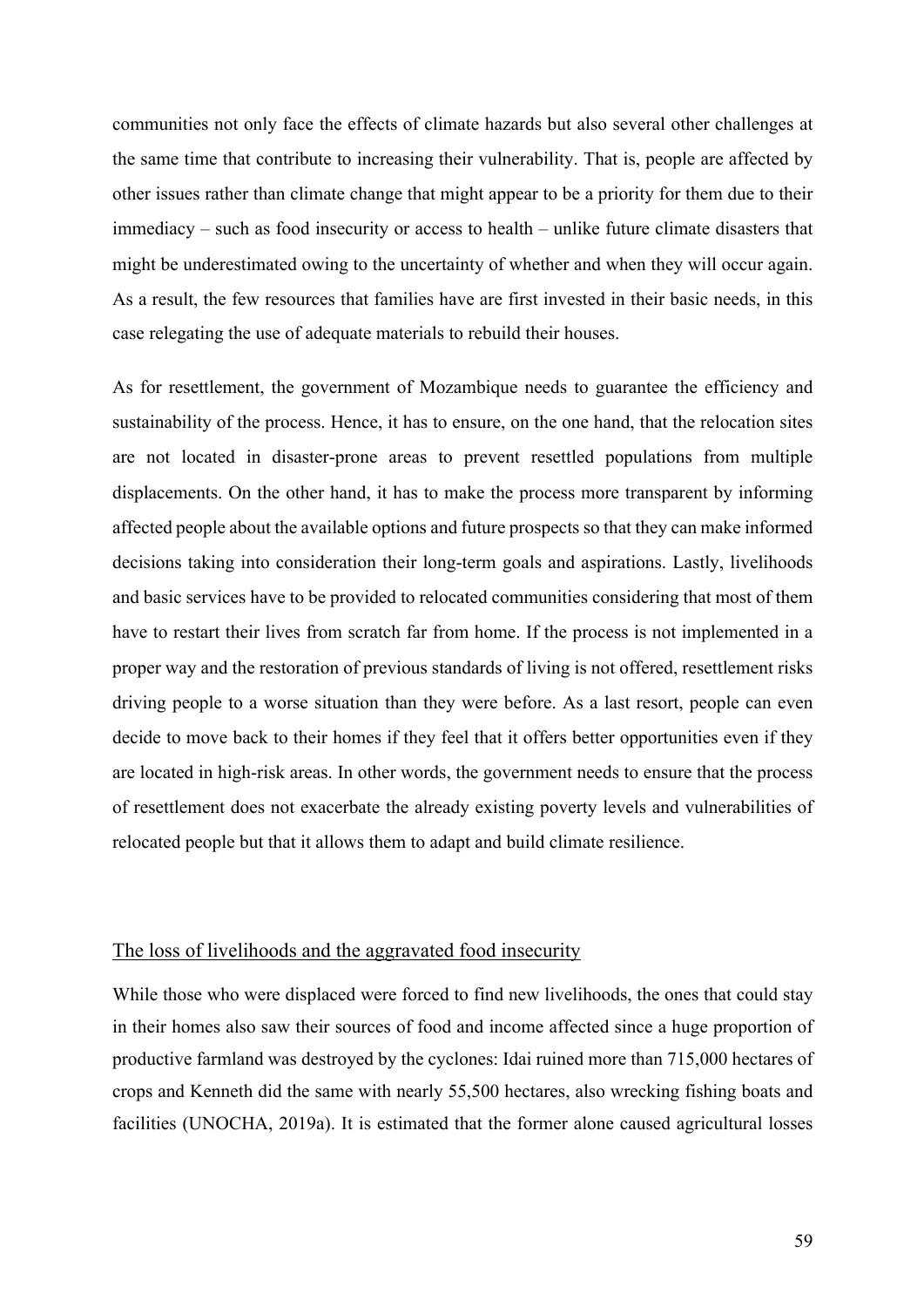valued at a minimum of \$141 million. The crops more affected included products such as maize, beans and rice (Save the Children, 2020).

Mozambique has one main harvest season per year, which usually begins in March or April and accounts for 80 to 90 percent of annual production: "For households dependent on agriculture, stocks from that harvest typically carry families through until the following year" (Yarnell & Cone, 2019). Cyclone Idai made landfall right before the beginning of the harvest season that year and Kenneth did so in the midst of it, thus prolonging what was an already difficult season. Indeed, even before both cyclones struck Mozambique, the country was facing high levels of food insecurity due to an ongoing drought in many central and southern provinces – which are precisely the areas most impacted by Idai (MOPHRH, 2019). The agricultural production was already expected to be low due to such conditions so, considering that over 80 percent of the Mozambican population relies on agriculture as a primary source of income, the devastating effects of the cyclones worsened food insecurity (ibid.). In fact, the impacts of climate hazards are not limited to the destruction of crops but the lack of flood-resistant storages for seeds and harvested food also increases the exposure of farmers at risks: "Their core assets are their homes, the food and seed they contain, and their arable land, all of which are climate vulnerable." (Norton et al., 2020).

In the response phase of the disaster, international humanitarian organizations provided affected people with food rations. With the aim of recovering lost livelihoods, the government of Mozambique, together with some NGOs, also distributed seeds and agricultural tools for the following planting season. Those efforts proved to be insufficient since only a fifth of the households impacted by Idai – out of half a million farming families – had received such support as of August 2019 (Yarnell & Cone, 2019). Hence, the loss of crops forced communities to depend on food assistance "to survive a lean season that started earlier and lasted longer than normal" (ibid.). In fact, the actual consequences of the cyclones on people's livelihoods were not felt until some months after the disaster. According to Oxfam International (2019), the number of people in need of food aid rose by 25% between April and September that year: up from 1.6 million to 2 million people, which represents 10 percent of Mozambique's population. In other words, six months after the disaster the existing food insecurity crisis was still overwhelming humanitarian aid since the demand exceeded by far the available supplies (ibid.). The explanation for this is that the distribution of food rations was a short-term solution while the provision of support for planting new crops, which could have helped families at least in the medium-term, had to face different obstacles. The problem was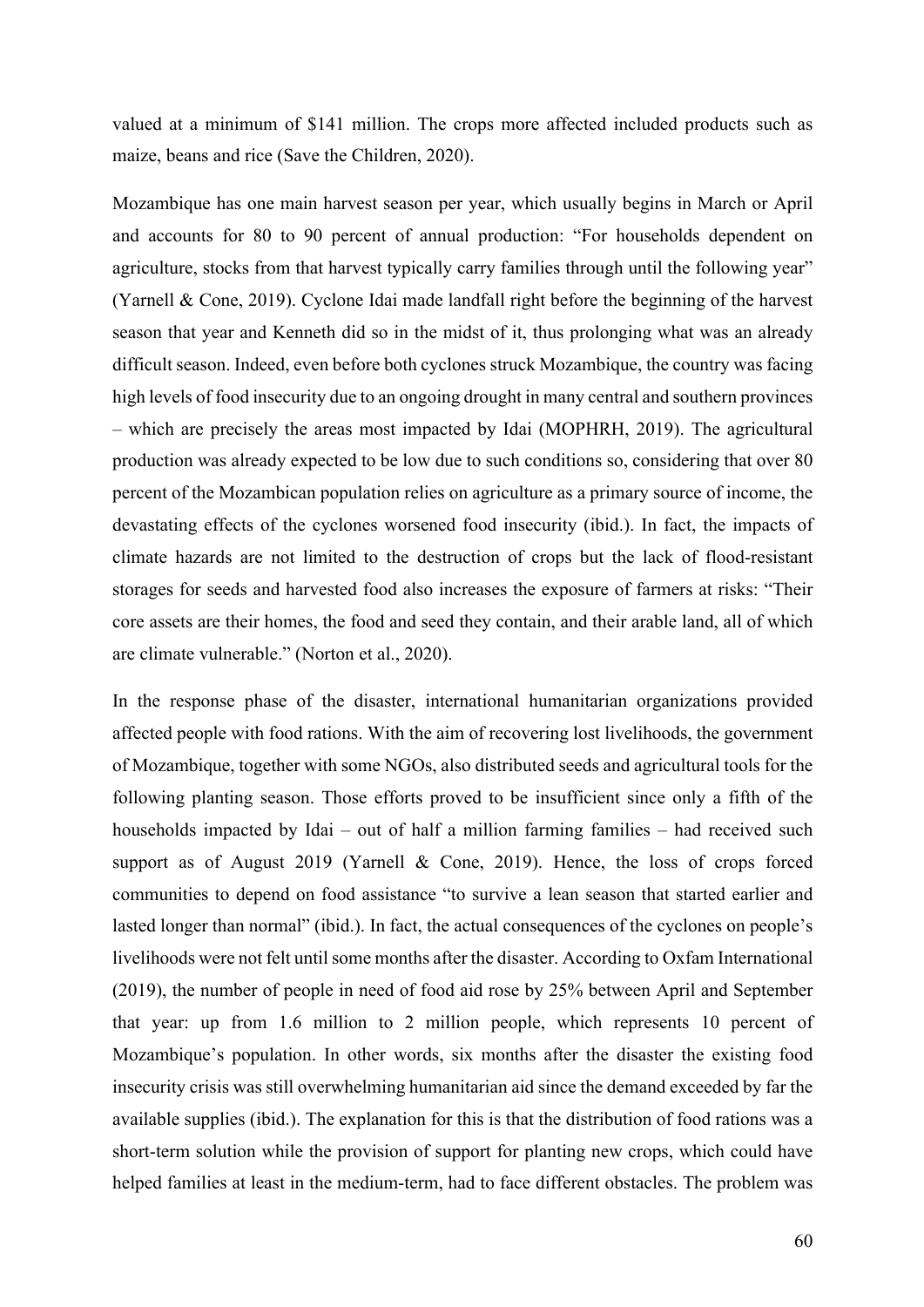that not only farming families lost their crops containing food for that same season but extensive flooding damaged the productive soil by covering it with mud and sand, thus impeding the preparation of the land for the following season (Yarnell & Cone, 2019) regardless of the seeds and tools available. Furthermore, even if some crops were successfully replanted with the support of aid organizations, they were later damaged due to heavy rain and its subsequent flooding in December that same year (Save the Children, 2020). Thus, the challenging conditions to recover the previous livelihoods and the lack of alternative ones kept exacerbating people's vulnerability and their struggle to survive.

The fact that communities affected by the cyclones were suffering from food shortages pushed them to use any options they found to eat. Some farmers planted tomatoes since it is one of the few fast-growing crops they could cultivate. But other people opted for more dangerous strategies, as warned the Oxfam Country Director in Mozambique, Rotafina Donco:

"Women are skipping meals so that the little food there is can be given to children. Families are foraging for wild plants as there's not enough or very little to eat. Hunger risks becoming the silent killer of those who survived Idai." (Oxfam International, 2019)

In fact, prior to Idai and Kenneth, impoverished families resorted to negative coping strategies such as selling productive assets and removing children from school to work to cover basic needs (IFRC, 2020). Considering that most households were already struggling to subsist on the few resources they had, the loss of such livelihoods due to the impact of the cyclones further forced them to increasingly make desperate decisions in an attempt to survive, including early marriages, child labor, child trafficking or survival sex (IFRC, 2020; Plan International, 2020), mostly affecting girls.

Indeed, as has been previously noted, women are particularly vulnerable in the wake of climate disasters. In Mozambique, women play an important role in agricultural production. Even though men still control most rural land plots, women have to some extent decision-making power about how to manage such crops and what to plant, at the same time that they provide labor to the production of food (Gustafson, 2014; UNOCHA, 2019a). In the aftermath of the cyclones, their caregiving burden increased as a result of illnesses and injuries, thus reducing the time invested in agricultural production and increasing their food insecurity (UNOCHA, 2019a).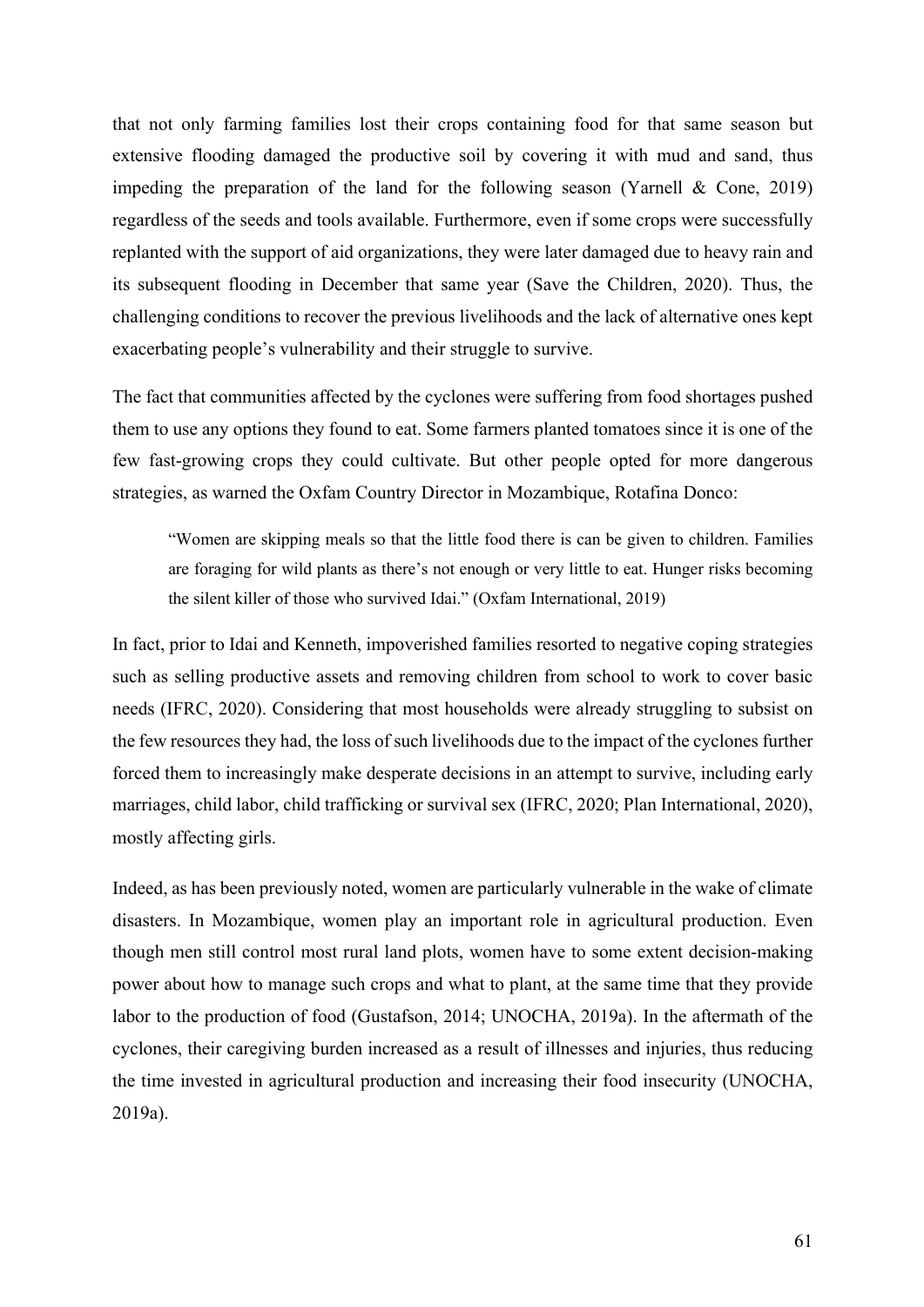Furthermore, the communities affected by cyclone Kenneth had to face an additional obstacle to recover their livelihoods. As has been previously explained, the province of Cabo Delgado suffers from the attacks of armed groups. In this sense, some people were not only displaced due to the impacts of the cyclone but also fled violence, thus moving away from their livelihoods and farming lands. The fact that these people "feared going to the fields" in case of possible assaults (ibid.) implied aggravating even more the vulnerabilities created by the cyclone alone. In other words, such communities were affected by overlapping risks, namely climate disasters and violence. But as long as they avoided returning to their lands, their exposure to food insecurity was also prolonged.

In short, the fact that the Mozambican population relies on climate sensitive sectors not only as a source of income but especially of food is in itself an obstacle for creating resilience when it comes to livelihoods. In fact, farmer families mostly cultivate their land as a way of subsistence, thus growing food for their own consumption and having scant surplus for sale. In this sense, the government should aim at providing durable solutions besides the provision of seeds and agricultural tools. For instance, it would be desirable to increase farming productivity as well as to facilitate access to markets so that people could make some profit out of their harvests, which would contribute to decreasing poverty levels. Moreover, the construction of safe storage warehouses is essential to protect farmers' harvests (Norton et al., 2020). Lastly, the diversification of livelihoods beyond agriculture into activities that do not directly rely on natural resources could also be considered as an option to reduce the vulnerability of communities since it would diminish their exposure to climate hazards and would prevent them from highly depending on humanitarian assistance even long after the impact of a disaster. The implementation of these recommendations, which go beyond climate adaptation and could also be included in development policies, would enhance the resilience of households by diminishing the loss of livelihoods and therefore their impoverishment.

## The provision of Water, Sanitation and Hygiene (WASH) services

The last area of response that will be analyzed is the one referring to Water, Sanitation and Hygiene (WASH) services. The impact of cyclones Idai and Kenneth had serious consequences on people's access to health: at least 94 health centers were damaged, added to the numerous equipment, medical supplies and medicines that were destroyed, as well as the fact that staff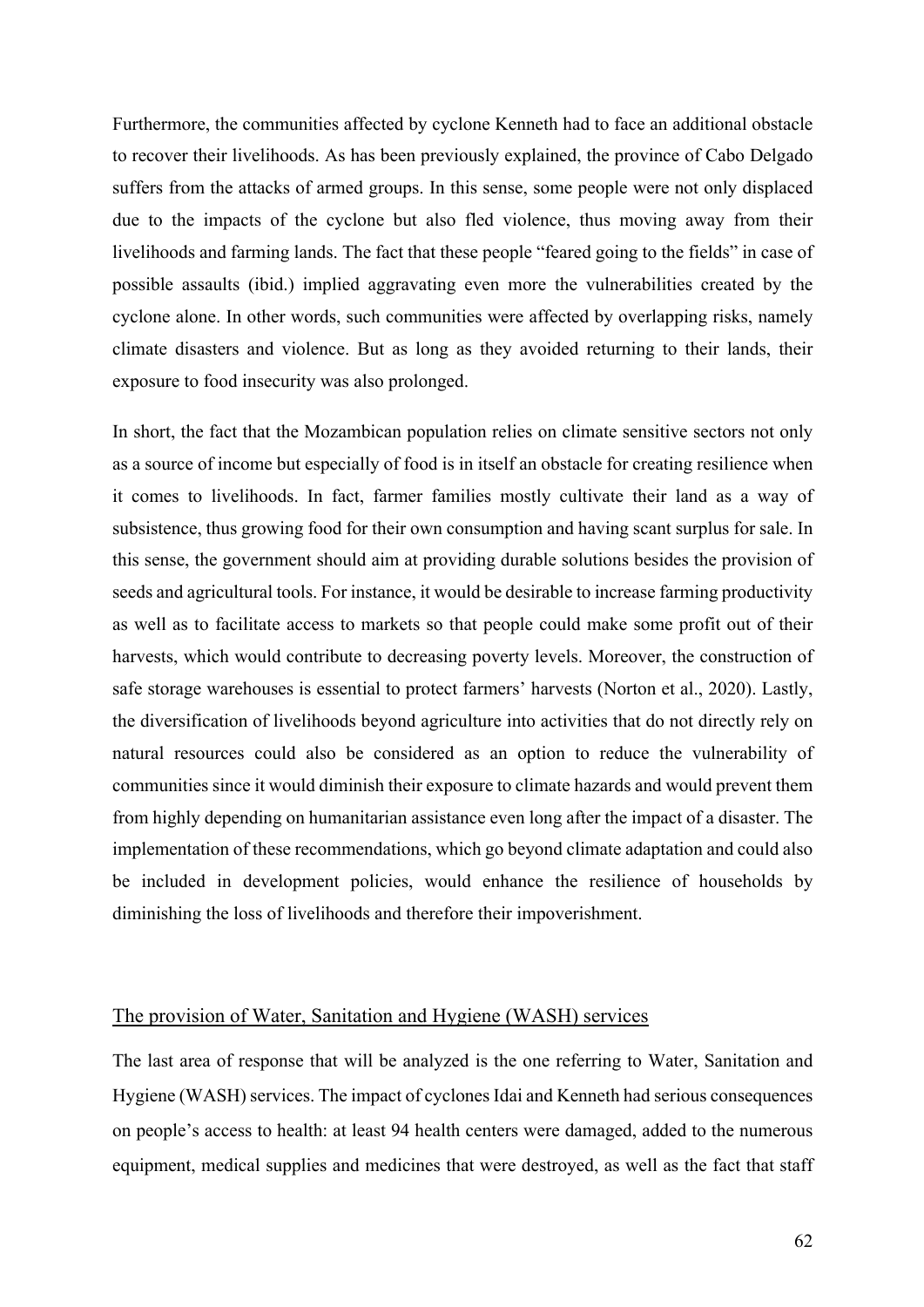working in the health sector were themselves affected by the cyclones (UNOCHA, 2019b). In any climate disaster, this may result in the collapse of the healthcare system, also entailing the interruption of treatments for people suffering from illnesses prior to the cyclones and health programs such as immunization (Kouadio et al., 2012). In order to alleviate the consequences of this foreseeable situation and paying attention to Idai forecasts, some humanitarian organizations such as the Red Cross took early action by distributing water and sanitation supplies to some vulnerable communities before the cyclones struck to accelerate the handing out of relief supplies after the disaster (Norton et al., 2020). After their landfall, NGOs rapidly distributed thousands of dignity and sanitation kits, and built latrines and sanitation facilities (ibid.).

In addition to the impacts on health facilities and personnel, the prolonged effects of natural disasters bring about increases in infectious disease transmission. In the event of flooding – which followed both Idai and Kenneth –, the massive displacement of people into unplanned and overcrowded resettlement camps as well as contamination of water sources are some of the factors that may lead to disease outbreaks (Kouadio et al., 2012). Indeed, these two circumstances together with the fact that cholera is endemic to Mozambique, which usually experiences outbreaks of this disease towards the end of the rainy season, were the basis for a new cholera outbreak following cyclone Idai that was officially declared on 27 March 2019 (MSF, 2019). As for cyclone Kenneth, the outbreak was confirmed one month later, on 1st May (WHO, 2019). Aware of this risk, the Ministry of Health established a surveillance system to ensure early detection of any outbreak of infectious diseases in the most affected districts by cyclone Idai (Lequechane et al., 2020). The collected data allowed rapid implementation of measures to prevent cholera from further spreading and to treat already existing cases. To achieve so, WASH activities included provision of clean and safe water, as well as distribution of essential commodities to health centers – namely cholera kits or rehydratation solutions – and hygiene promotion activities (ibid.). Regarding the latter, the international NGO Doctors Without Borders (MSF) worked to explain the risk of disease outbreaks to communities by going door-to-door to inform people about how to protect themselves against cholera and how to access medical care if needed but it also put on street theater groups to further disseminate the information (MSF, 2019).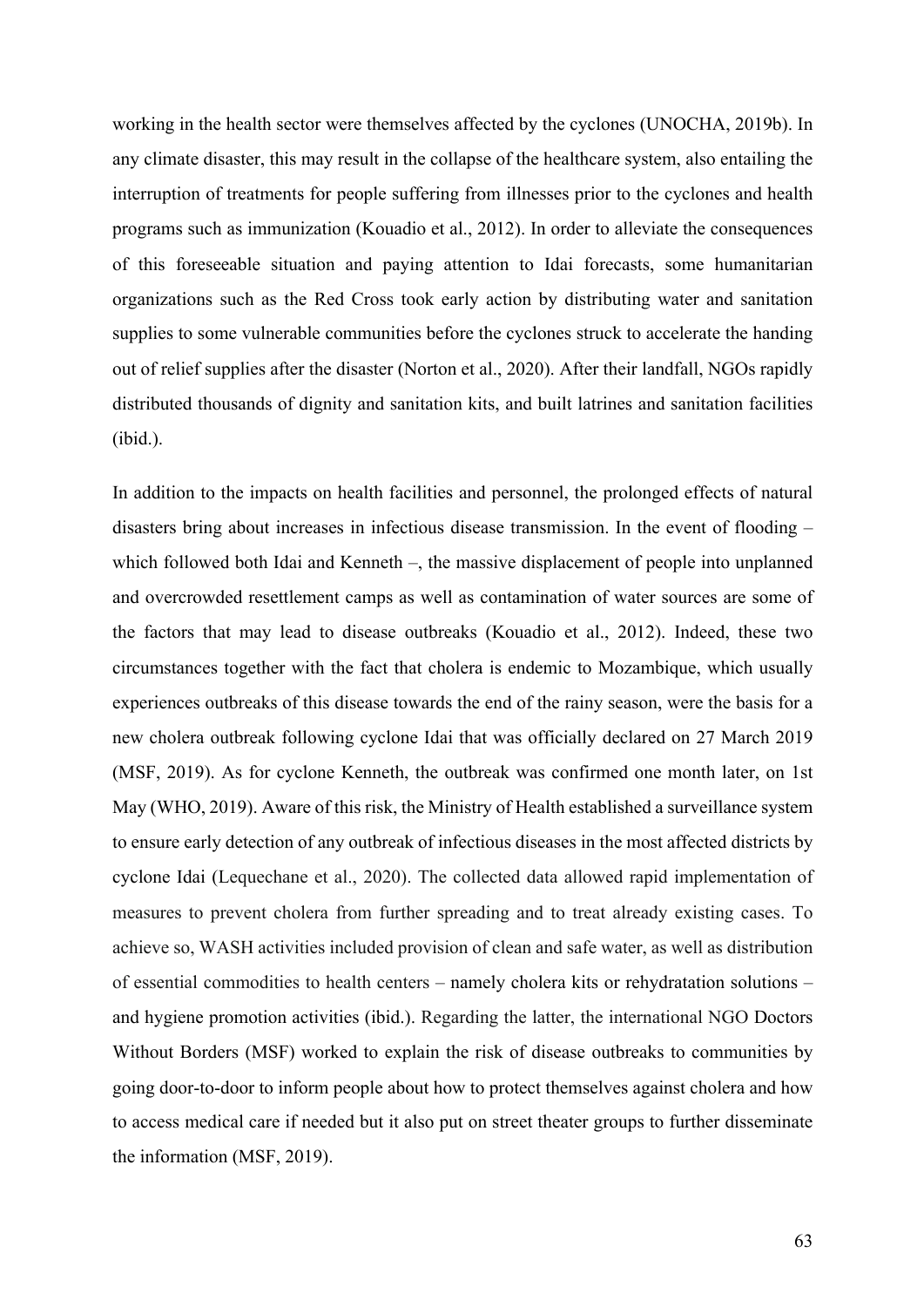The Ministry of Health also set up different cholera treatment centers, which were established not only to cure existing cases but also to face a possible exponential increase in the number of cases of such disease (MSF, 2019; Lequechane et al., 2020). Moreover, a massive oral cholera vaccination campaign was conducted. In Sofala province, the one most affected by cyclone Idai, the campaign was directed to more than 800,000 individuals. In only a few weeks, it reached 98.6% of the targeted population, leading to a reduction of the reported cholera cases (Lequechane et al., 2020). In the beginning of May, a total of 6,733 people were reported infected, including 8 deaths (WHO, 2019). Another vaccination campaign was run in mid-May in the provinces affected by cyclone Kenneth, where the number of cholera cases was significantly lower: 225 cases and no deaths were reported in Cabo Delgado province (ibid.).

Communicable diseases do not break out in the immediate phase following the disaster but may occur several days, weeks or even months after it strikes (Kouadio et al., 2012). In this sense, while the spread of cholera was being contained, the proliferation of mosquitoes due to stagnant waters as a consequence of the cyclones resulted in a concerning number of reported malaria cases. As a response, thousands of mosquito nets were distributed and an indoor spraying campaign was carried out – an intervention that consists of covering with insecticide the internal walls and ceilings of a house so that malaria vectors die when they come in contact with it (WHO, 2019). The risk of the mentioned diseases together with others such as bloody diarrhea or acute malnutrition remained a humanitarian concern during several months (ibid.).

WASH is considered to be "the strongest of all the response sectors" (Norton et al., 2020) due to both the anticipatory measures taken and the rapid response after the cyclones. The efficiency of such efforts was partly thanks to large-scale WASH programs that were already in place to face previous needs as well as the existence of several organizations in the region specializing in WASH, which contributed to the emergency with skilled staff and equipment (ibid.). However, the disaster management concerning WASH was still improvable when it comes to taking mitigation measures prior to the cyclones to avoid the loss of infrastructure:

"WASH efforts were more focused on quickly containing the consequences of loss of critical WASH infrastructure, rather than on reducing the risk of loss of the infrastructure itself" (Norton et al., 2020).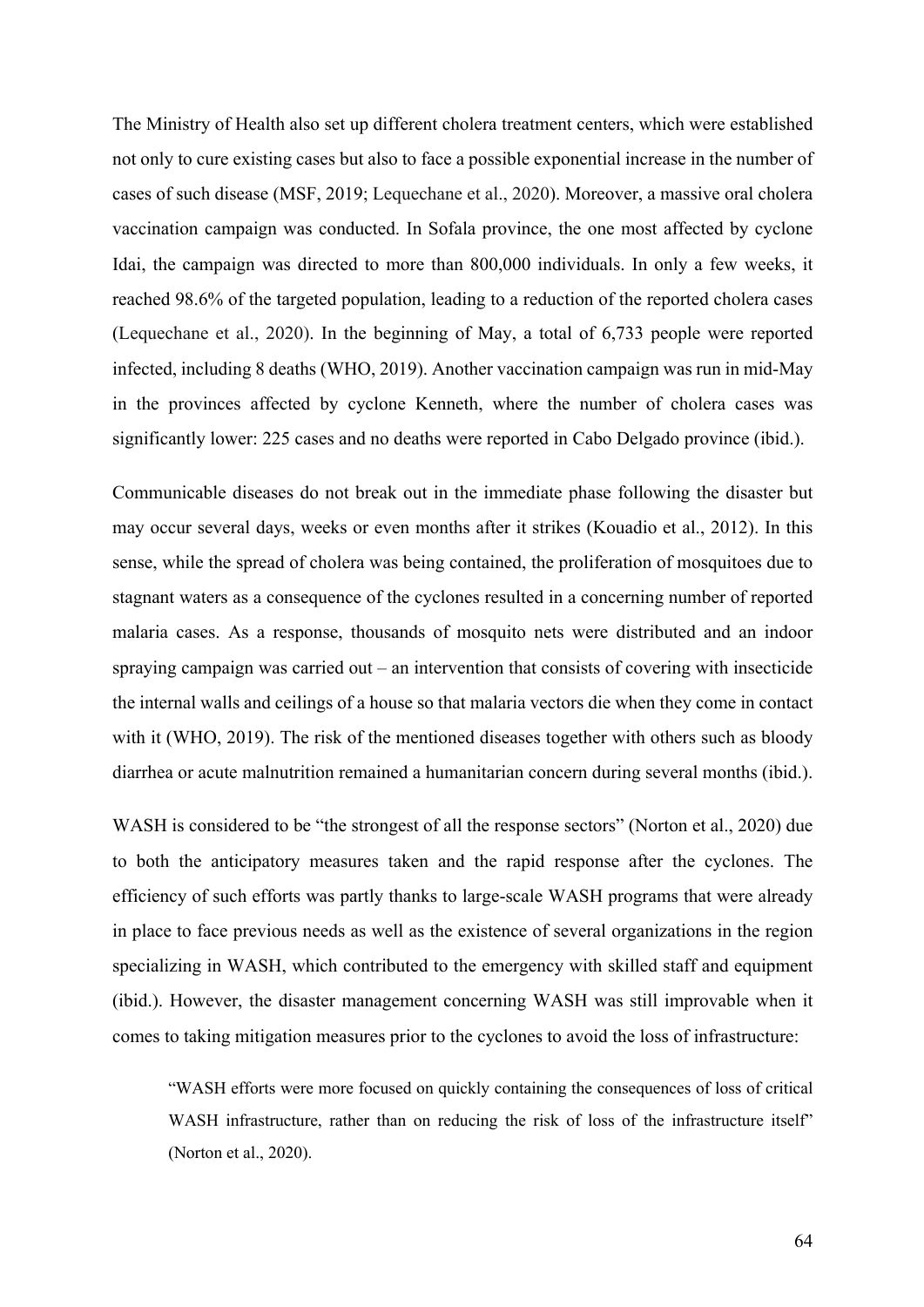This is where the concept of resilience appears again. The aim of the government should be – as noted in the previous section referring to critical infrastructure – to invest in building health facilities that are better prepared to withstand the impacts of climate hazards so that they remain operational after extreme events and the disruption of the health system is less severe. During the reconstruction phase after Idai and Kenneth, some humanitarian organizations already worked to rebuild sanitation facilities in a way that made them resistant to future floods, which implies a will "to learn from past events and to adapt construction approaches" (ibid.).

Moreover, WASH services can also play an important role when building climate resilience, for instance by enabling access to water at times of scarcity or, as has been explained, by reducing the risk of communicable disease outbreaks following natural disasters (UNICEF & GWP, 2017). By ensuring that affected communities by a calamity will have access to clean water and health services or that the conditions that contribute to the spread of infectious diseases will be addressed, people are relieved of worrying about avoidable health issues and are able to focus on other challenges stemmed from the disaster, such as the loss of livelihoods or the need of shelter. In other words, the access to adequate WASH services enables to create resilience by lessening the burden that impacted populations have to deal with after a disaster and thus helping them to be in healthy conditions that will allow them to better cope with the situation.

Lastly, and taking into consideration the gender perspective again, it needs to be highlighted that the cyclones also aggravated the vulnerability of women and girls due to an increased risk of being victims of gender-based violence. Their exposure to such risk stemmed, on the one hand, from the fact that the contamination of water sources forced them to walk longer distances to access clean water and, on the other hand, from having to use crowded latrines in communal spaces (UNOCHA, 2019a). In this sense, the Mozambican government needs to consider the additional vulnerabilities faced by some population groups in order to implement specific measures to protect them, for instance by establishing safe spaces for women and girls (ibid.). At the same time, the mere fact of enhancing the measures intended at providing WASH services for the overall affected population also contributes to further protecting women and girls, for instance by providing them with closer sources of clean water or building gender segregated latrines.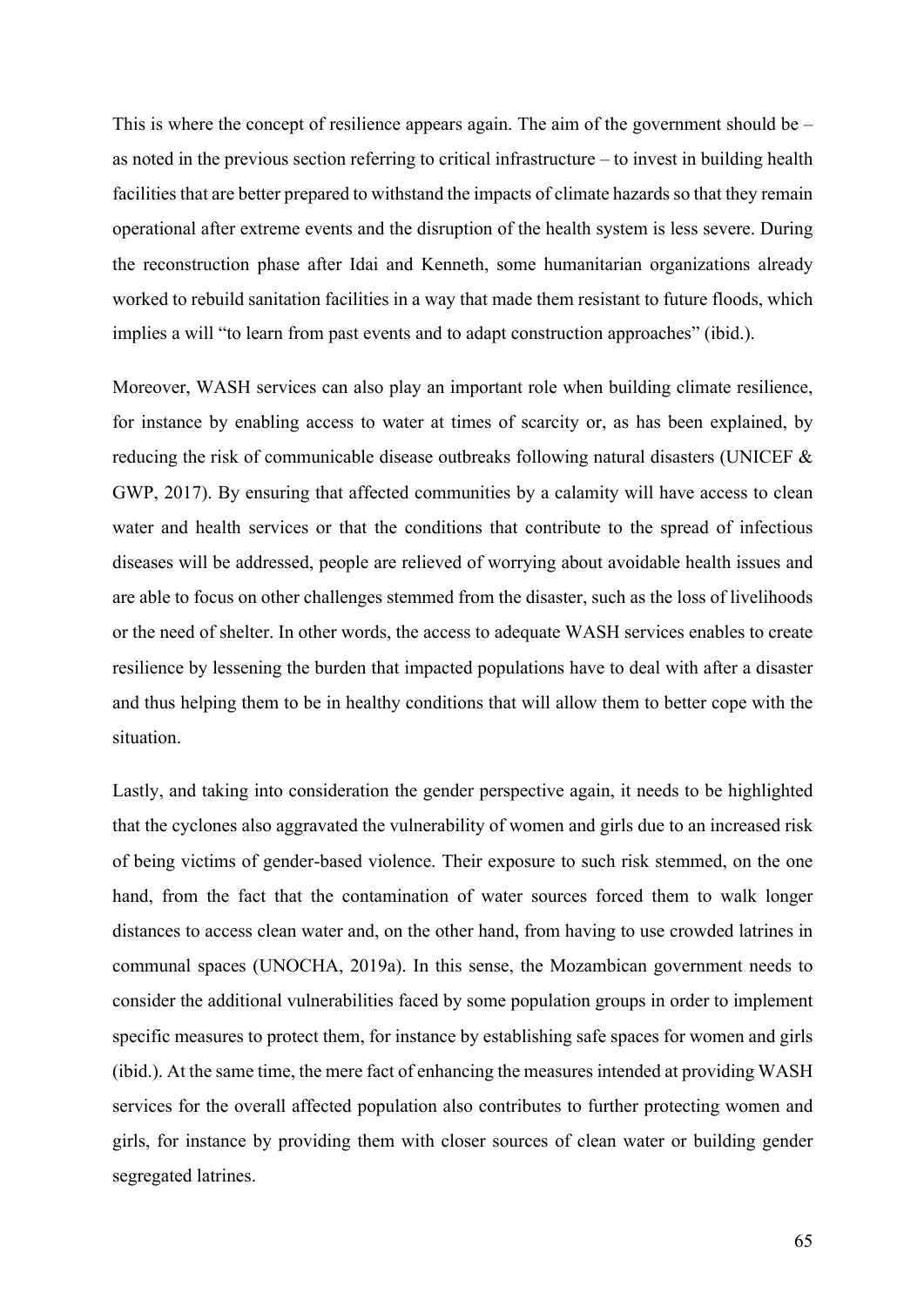## **Conclusion**

This research started by posing the following question: *How did the disaster risk management of the Government of Mozambique in the face of cyclones Idai and Kenneth contribute to exacerbating the pre-existing vulnerabilities of local communities and how was the aim to build climate resilience included along the preparedness and response process?* To answer this question, I first looked at the main vulnerabilities existing in the country and I followed by revising the Mozambican legal framework regarding disaster risk management. After getting a better picture of the conditions in which cyclones Idai and Kenneth struck, it becomes easier to understand the challenges that the Government of Mozambique had to face to respond to the disaster and the shortcomings that characterized such response. In fact, the paper has argued that developing countries are harder impacted by extreme weather events, therefore being relevant to take into consideration the factors that explain this reality. Even though the mitigation and preparedness measures taken in the country prior to the cyclones have not been revised, the hurdles arisen during the response and recovery phases evince the effectiveness and flaws of such previous measures. In this sense, this thesis has analyzed five areas concerning disaster management in the face of tropical cyclones Idai and Kenneth in Mozambique. Drawing on the concept of climate resilience, the paper has analyzed the dissemination of early warning systems, the capacity of critical infrastructure to withstand climate hazards, the housing support and resettlement options offered to affected communities, and finally the impact of the cyclones on people's livelihoods and the provision of WASH services. Bearing in mind that the magnitude of the catastrophe would most likely have exceeded the coping capacity of any country, some of the weaknesses detected during the response would have still appeared in the event of a less devastating disaster due to the still existing need to take measures towards a truly proactive DRM strategy and to build resilience among the population.

The main findings resulting from the analysis are the following. Firstly, since the end of the civil war and learning from past events such as cyclone Eline in the year 2000, Mozambique has made relevant progress to move towards a proactive disaster risk management by implementing several DRR policies and plans. The government has also become aware of the need of mainstreaming climate adaptation into development plans, thus acknowledging its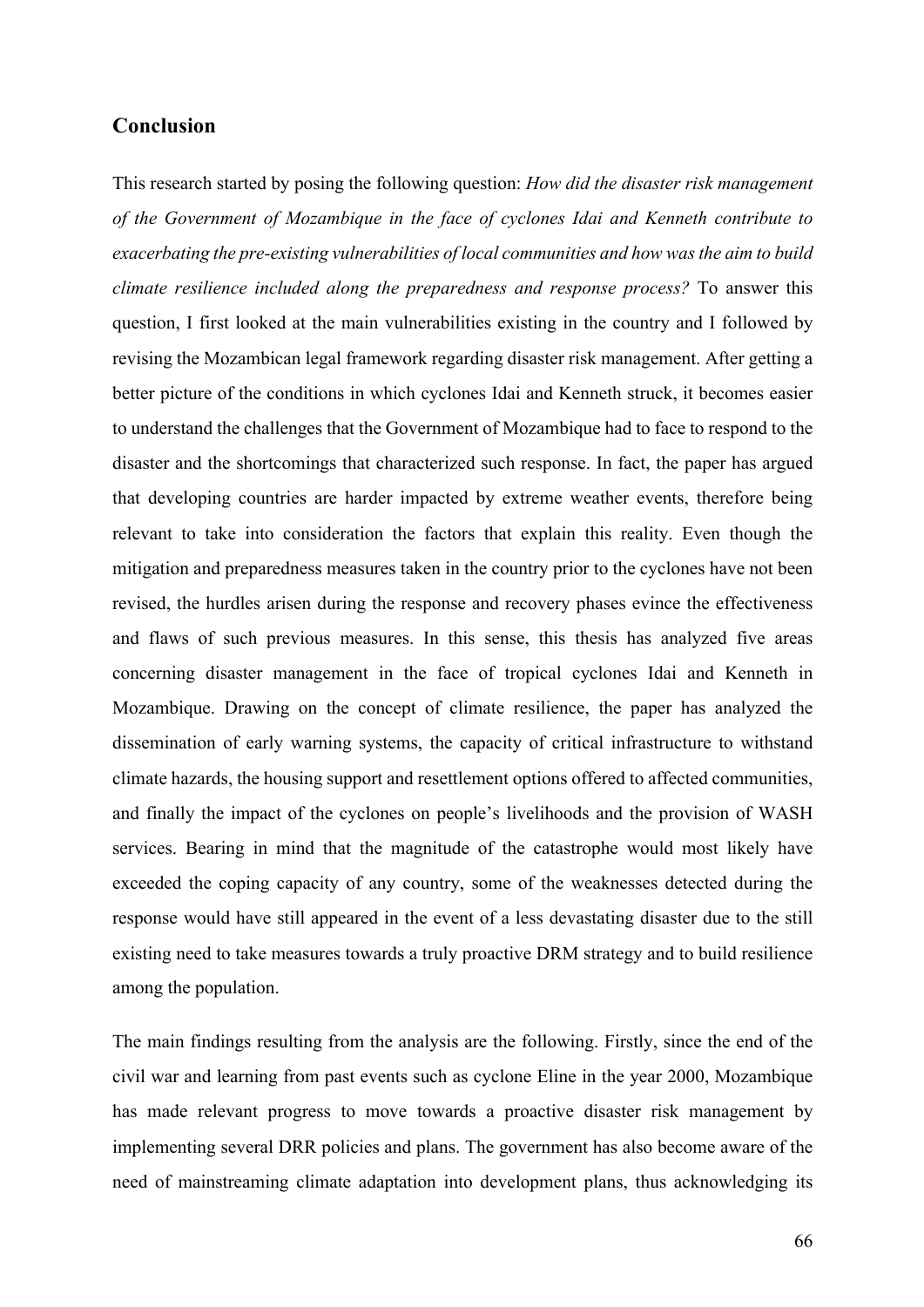cross-cutting nature. Indeed, development policies can directly contribute to climate adaptation. However, the country also faces several development challenges such as poverty or lack of adequate housing that in turn become vulnerabilities in the face of weather hazards. Therefore, the efforts made by the government of Mozambique have so far proved to be insufficient since it also needs to address several structural problems. In other words, the preexisting vulnerabilities highlighted by this research – acknowledging that there are many others – have set up the basis for what have been the main weak points of the disaster management in the wake of cyclones Idai and Kenneth. This means that such vulnerabilities were further exacerbated after the events due to both the limited institutional capacity to respond and the lack of resilience among the population.

Yet the strengths of the government's disaster management should not be undervalued: accurate and timely forecasts of the cyclones were issued, and WASH measures were quite effective – mainly the early distribution of supplies and the containment actions of communicable disease outbreaks. This reflects that the lessons learned from previous events have been useful to improve some aspects of the disaster response. Nonetheless, the research has exposed that in general all the areas of response to the cyclones presented numerous flaws. Despite the adequate forecasts, the dissemination of early warnings turned out to be ineffective, and the poor infrastructure of health facilities rendered them non-operational after the disaster. The other areas presented even more room for improvement. Poor construction standards of critical infrastructure and housing resulted in massive destruction that to some extent could have been avoided by retrofitting those buildings during the mitigation phase to make them climate proof. The resettlement options offered by the government did not follow most of the basic principles to guarantee the effectiveness and sustainability of the process, which risked driving people to an even more vulnerable situation than they were prior to the disaster. Lastly, the fact that most of the population depends on climate-sensitive sectors and that previous measures had not been taken to protect their livelihoods triggered a worsening of the already existing food insecurity situation. Overall, the identified shortcomings in the response and recovery phases demonstrate that, even if the government stands for a proactive disaster risk management, in practice there are still a lot of measures that need to be taken in the mitigation and preparedness phases to reduce the consequences of disasters on people's lives.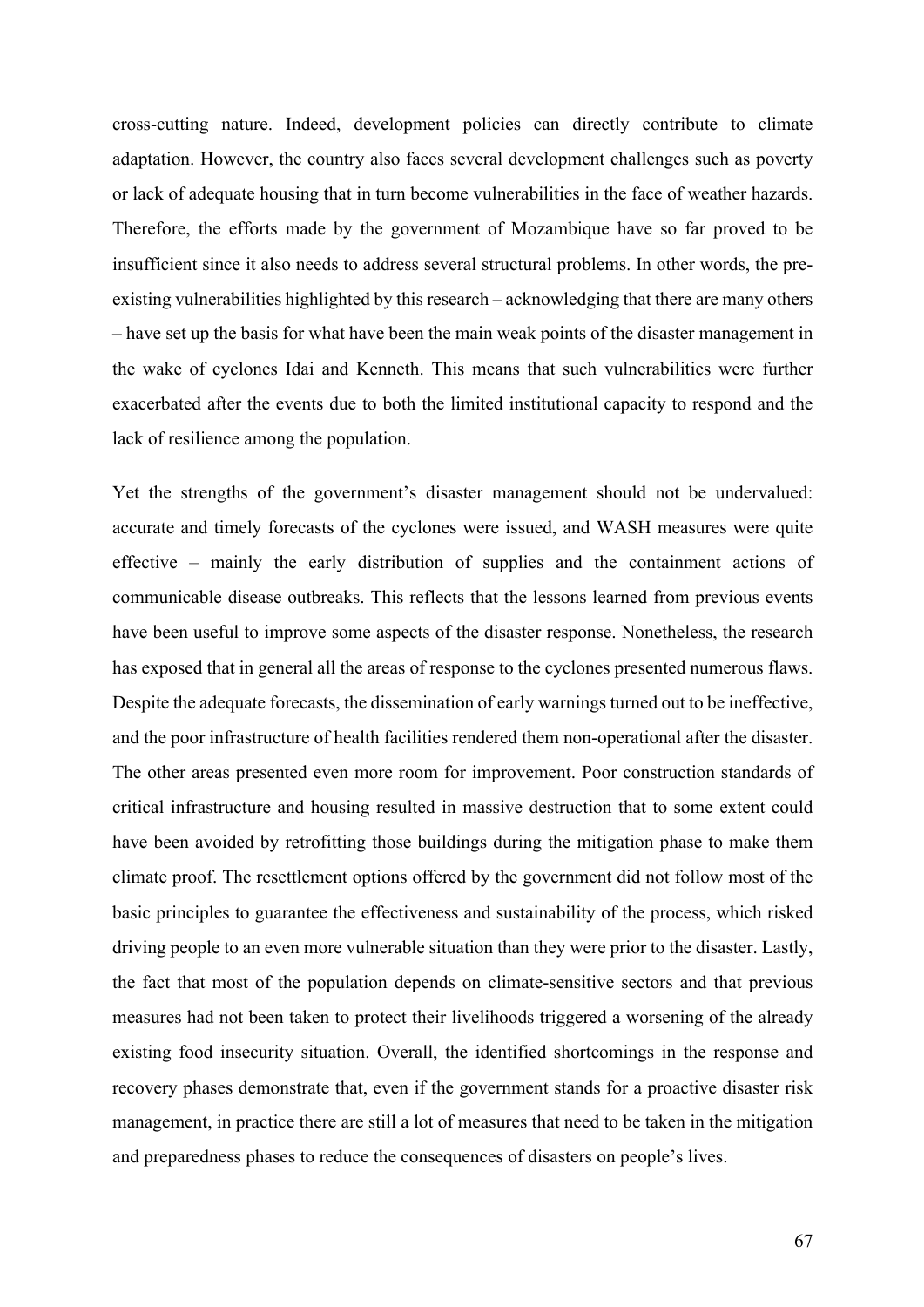Moreover, both the government and the humanitarian organizations present in the country are aware of the need of building resilience among the population. The response and recovery phases of cyclones Idai and Kenneth were an opportunity to 'build back better' and thus enhance the climate resilience in the country and, indeed, some steps were taken towards such a goal. Nevertheless, these efforts somehow remained halfway through due to the lack of complementary measures. For instance, it is of little use providing families with materials to rebuild their damaged houses if they are not taught construction techniques that integrate climate proofing. Or offering parcels in resettlement sites if the restoration of previous standards of living is not ensured. Therefore, it looks like there exists an intention of creating resilience, but the measures taken are incomplete. Such measures need to be included along all the phases of the disaster management cycle, especially prior to the events: mitigation and preparedness actions will further enable to increase people's capacity to withstand the impacts of climate disasters and recover from them. Even if the government of Mozambique has implemented some measures in these previous phases, many others are needed to address the multiple vulnerabilities that the population face. The more vulnerabilities people have to overcome, the less resilient they are against climate disasters. And during the response and recovery phases of cyclones Idai and Kenneth they had to deal with multiple overlapping vulnerabilities – especially in the provinces affected by the latter, which had to face the additional vulnerabilities created by armed conflict in the region.

Ultimately, this paper has shown the ongoing needs regarding livelihoods, shelter, and WASH services of impacted communities by Idai and Kenneth that persisted even a year after the disaster. This is the result of several factors, namely the ravaging nature of the events, the weak institutional capacity of the country to respond together with the insufficient foreign funding received, and the acute vulnerabilities that affected the Mozambican population even before the catastrophe. But there is another factor that further contributes to hindering the recovery of the communities: the occurrence of subsequent disasters. Even though I have not delved into the climate hazards that have hit the country after the cyclones comprising the case study, it needs to be noted that other extreme events have impacted the country once again, which opens the way for deepening the research started by this paper. The major example is the case of tropical cyclone Eloise, which made landfall in January 2021 and caused severe flooding in the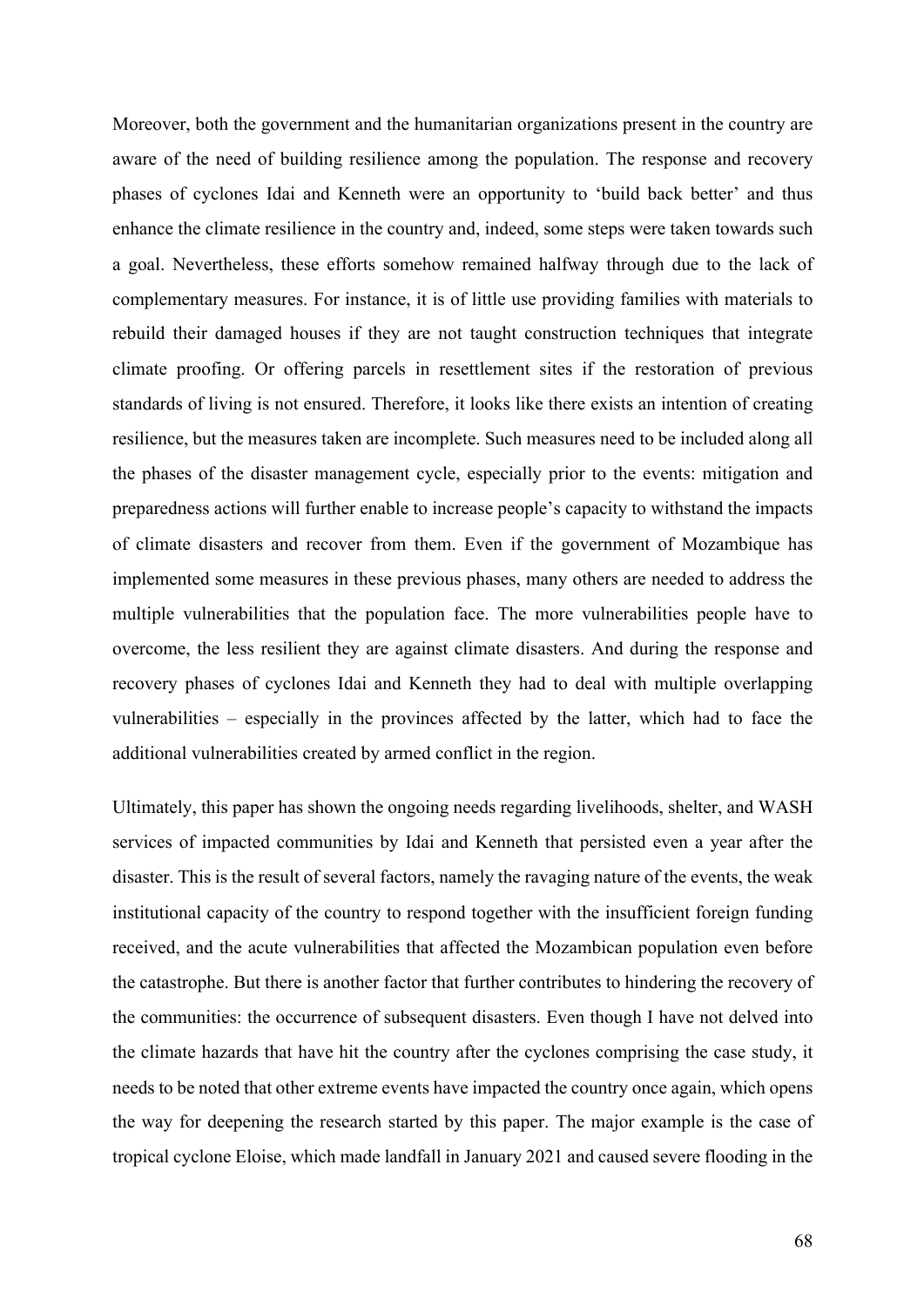central provinces of Mozambique, which were still recovering from cyclone Idai. Despite the efforts made to build resilience among the communities after the events in 2019, thousands of people remained in need by then and therefore were still vulnerable and not ready to face a new disaster. This situation also shows how the different phases of the disaster management cycle can overlap. The areas affected by cyclone Eloise were in the recovery phase of Idai, which included the implementation of mitigation measures such as building more resistant buildings, and before such phase was over, they found themselves in a response phase again. In short, countries prone to climate disasters are constantly immersed in the PPRR cycle and need to strengthen their resilience as a way to alleviate the process. In the same way that cyclone Eline became a turning point for the disaster management of Mozambique, the challenges arisen in the wake of Idai and Kenneth can also teach some lessons to further enhance the coping capacity of the country.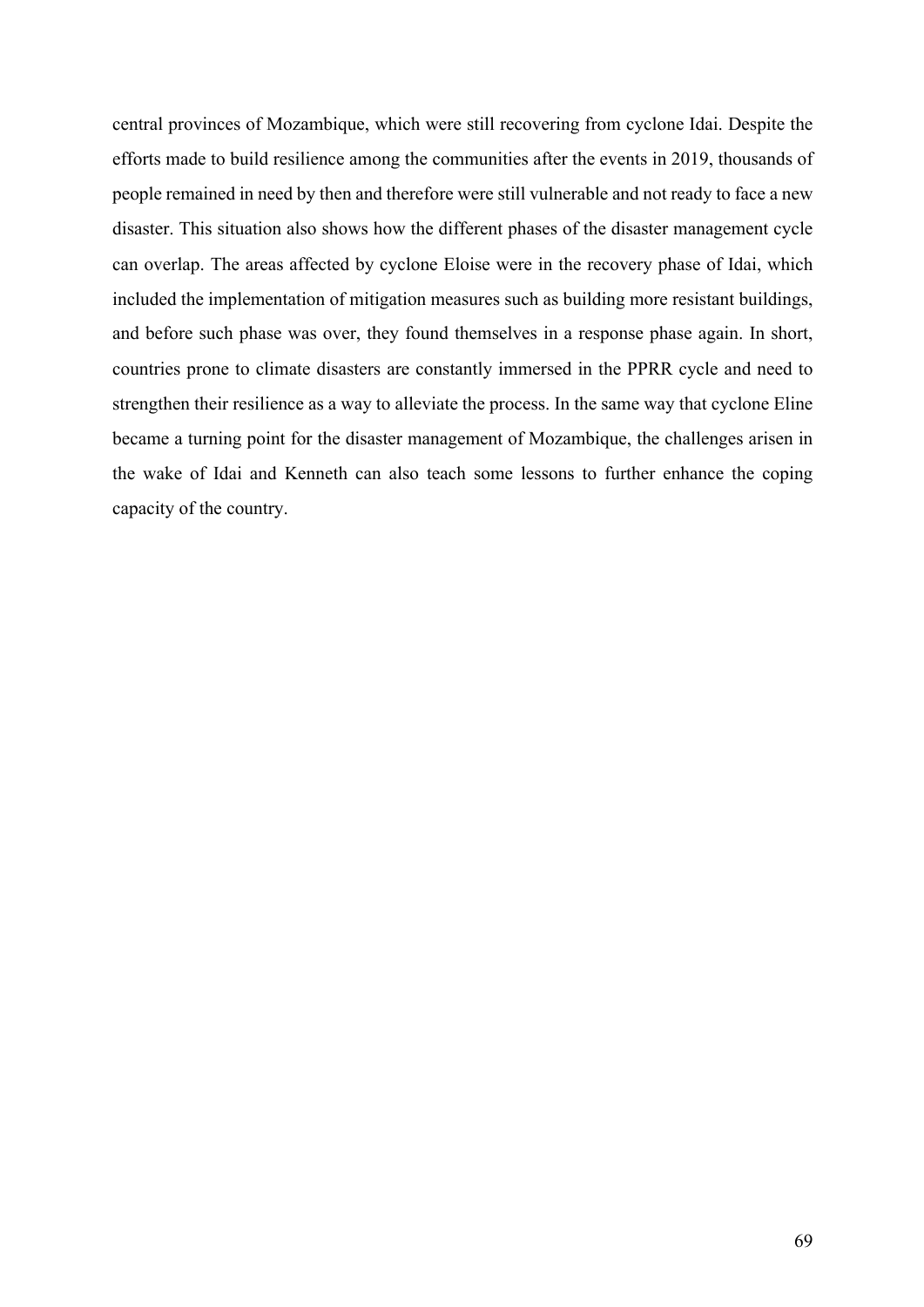# **Bibliography**

Adger, W.N. (2000). Social and ecological resilience: Are they related? *Progress in Human Geography, 24*(3), 347–364.

Agrawala, S., & Van Aalst, M. (2008). Adapting development cooperation to adapt to climate change. *Climate Policy, 8*(2), 183-193. doi:10.3763/cpol.2007.0435

Andrade, P., & Ndapassoa, A.M. (2020). Cyclone Idai and humanitarian aid challenges in Mozambique. *Veredas do Direito*, 17(38), pp.161-181.

Arifah, A. R., Mohd Tariq, M. N., & Juni, M. H. (2019). Decision Making in Disaster Management Cycle of Natural Disasters: A Review. *International Journal of Public Health and Clinical Sciences*, *6*(3). https://doi.org/10.32827/ijphcs.6.3.1

Baez, J. & Olinto, P. (2016). *Accelerating poverty reduction in Mozambique: challenges and opportunities*. Washington, D.C.: World Bank Group. http://documents.worldbank.org/curated/en/383501481706241435/Accelerating-povertyreduction-in-Mozambique-challenges-and-opportunities

Bahadur, A. V., Ibrahim, M., & Tanner, T. (2013). Characterising resilience: Unpacking the concept for tackling climate change and development. *Climate and Development, 5*(1), 55-65. doi:10.1080/17565529.2012.762334

Barnett, J., & Webber, M. (2010). Migration as Adaptation: Opportunities and Limits. In McAdam, J. (Ed.). *Climate change and displacement: Multidisciplinary perspectives* (pp. 37– 55). Oxford and Portland, Oregon: Hart Publishing.

Berkes, F., Folke, C. (Eds.). (1998). Linking Social and Ecological Systems: Management Practices and Social Mechanisms for Building Resilience. Cambridge University Press, Cambridge, UK.

Blaikie, P., Cannon, T., Davis, I., & Wisner, B. (2004). *At risk: Natural hazards, people's vulnerability and disasters*. London: Routledge.

Boletim da República de Moçambique. (24 August, 2020). *Lei de Gestão e Redução do Risco de Desastres, 10/2020*. https://www.ingd.gov.mz/wp-content/uploads/2020/11/LEI-DE-GESTAO-E-REDUCAO-DO-RISCO-DE-DESASTRES.pdf

Boletim da República de Moçambique. (20 June, 2014). *Lei de Gestão de Calamidades, 15/2014.* 

https://www.preventionweb.net/files/39063\_mozambiquelawondisastermanagement1.pdf

Bours, D., McGinn, C. & Pringle, P. (2013). *Monitoring & evaluation for climate change adaptation: A synthesis of tools, frameworks and approaches*. SEA Change CoP, Phnom Penh and UKCIP, Oxford.

Brück, T. (2000). Mozambique: The Economic Effects of the War. *War and Underdevelopment*, 56–88. https://doi.org/10.1093/acprof:oso/9780199241880.003.0003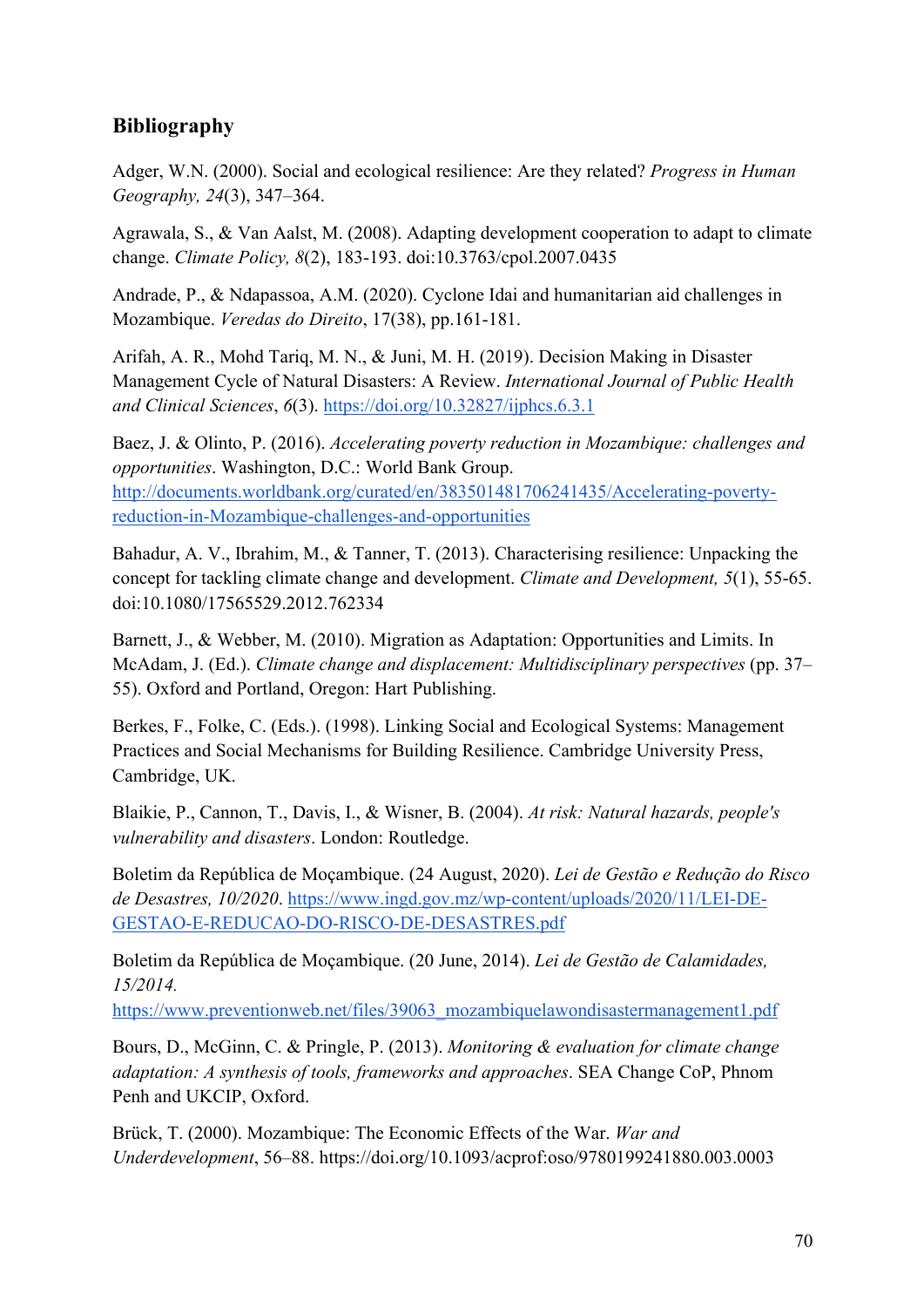Cannon, T., & Müller-Mahn, D. (2010). Vulnerability, resilience and development discourses in context of climate change. *Natural Hazards, 55*(3), 621-635. doi:10.1007/s11069-010- 9499-4

Chapungu, L. (2020). Mitigating the Impact of Cyclone Disasters: Lessons from Cyclone Idai. South African Institute of International Affairs. Policy Briefing: Climate Change and Migration.

Charrua, A. B., Padmanaban, R., Cabral, P., Bandeira, S., & Romeiras, M. M. (2021). Impacts of the tropical Cyclone Idai in Mozambique: A Multi-Temporal Landsat Satellite Imagery Analysis. *Remote Sensing, 13*(201), 1-17. doi:10.3390/rs13020201

Comissão Nacional do Meio Ambiente. (1994). *Mozambique – Programa Nacional de Gestão Ambiental*. Maputo, República de Moçambique.

Comissão Nacional do Meio Ambiente. (2010). *Mozambique - National Environmental Management Plan.* Washington, D.C.: World Bank Group. http://documents.worldbank.org/curated/en/213921468775180470/Mozambique-National-Environmental-Management-Plan

Conselho de Ministros. (2012). *Estratégia Nacional de Adaptação e Mitigação de Mudanças Climáticas (ENAMMC) 2013-2025*. República de Moçambique.

Conselho de Ministros. (2015). *Proposta do Programa Quinquenal do Governo 2015-2019*. República de Moçambique. 4a Sessão Ordinária do Conselho de Ministros, 17 de Fevereiro de 2015. https://www.portaldogoverno.gov.mz/por/Governo/Documentos/Planos-e-Programas-de-Governacao/Plano-Quinquenal

Conselho de Ministros. (2017). *Plano Director para a Redução do Risco de Desastres 2017- 2030*. República de Moçambique. 36a Sessão Ordinária do Conselho de Ministros, 17 de Outubro de 2017.

https://www.preventionweb.net/files/64564\_planodirectorparareducaodoriscodede.pdf

Conselho de Ministros. (2018). *Plano Anual de Contingência 2019*. República de Moçambique. 36a Sessão Ordinária do Conselho de Ministros, 20 de Novembro de 2018. https://www.sheltercluster.org/sites/default/files/docs/pc\_2019\_aprovado\_pelo\_conselho\_de\_ ministros\_2018.11.20.pdf

Coppola, D. (2015). *Introduction to International Disaster Management* (3rd ed.). Butterworth-Heinemann.

Cowan, S. & Infante, V. (2019). From Cyclone to Food Crisis. Ensuring the needs of women and girls are prioritized in the Cyclone Idai and Kenneth responses. Oxford: COSACA. DOI: 10.21201/2019.4634

Crondstedt, M. (2002). Prevention, Preparedness, Response, Recovery – an outdated concept? *Australian Journal of Emergency Management*, 17(1), 10-13.

Cutter, S. L. (1994). Vulnerability to environmental hazards. *Progress in Human Geography, 20*(4), 529-539.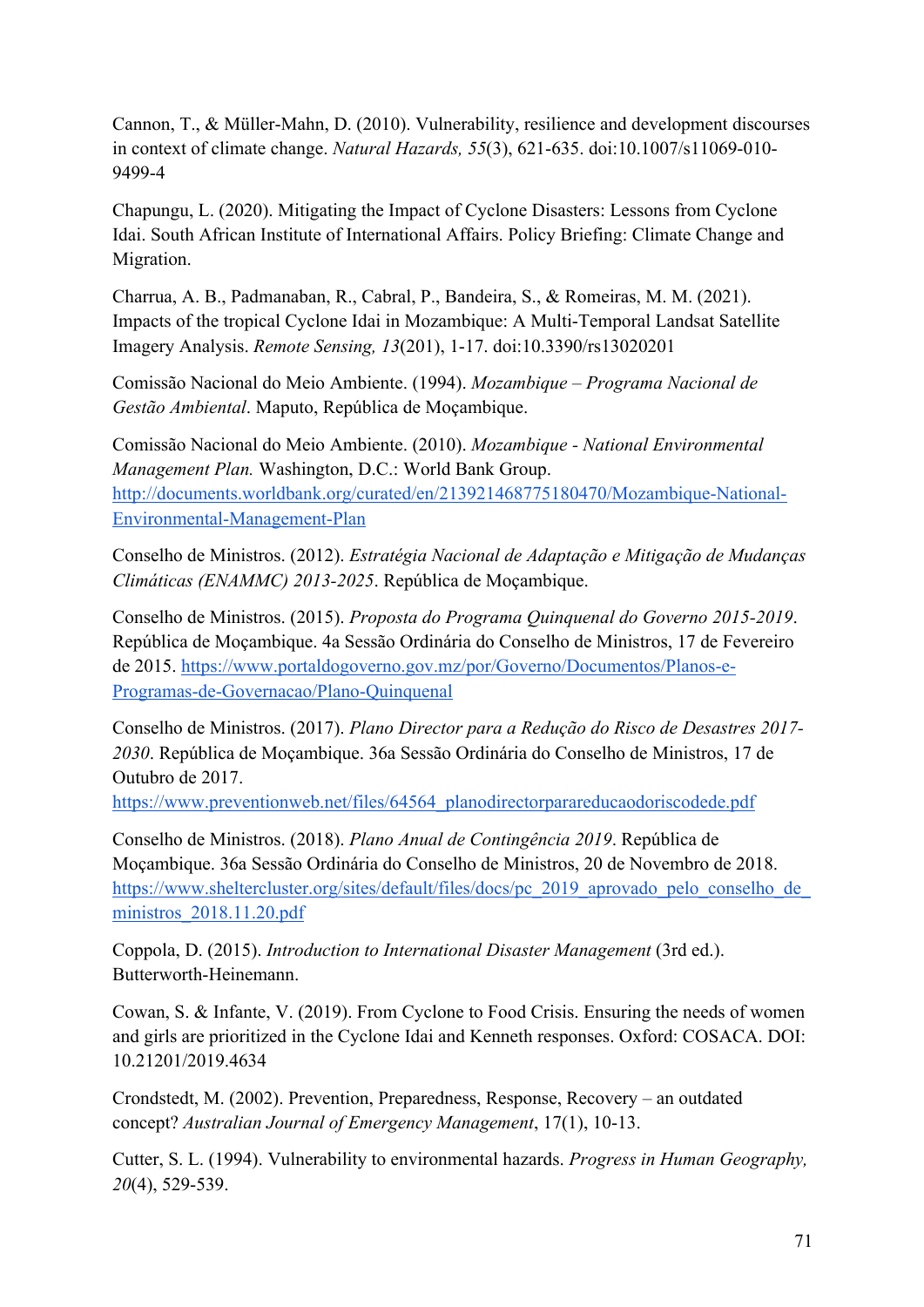Cutter, S. L. (2016). Resilience to what? Resilience for whom? *The Geographical Journal, 182*(2), 110-113. doi:10.1111/geoj.12174

Daniel, E. (2020). Poverty eradication in Mozambique: Progress and challenges amid COVID-19. International Growth Centre. Retrieved November 21, 2021, from https://www.theigc.org/blog/poverty-eradication-in-mozambique-progress-and-challengesamid-covid-19/

Eckstein, D., Künzel, V., & Schäfer, L. (2021). *Global Climate Risk Index 2021. Who Suffers Most from Extreme Weather Events? Weather-Related Loss Events in 2019 and 2000-2019*. Germanwatch

Emerton, R., Cloke, H., Ficchi, A., Hawker, L., de Wit, S., Speight, L., Prudhomme, C., Rundell, P., West, R., Neal, J., Cuna, J., Harrigan, S., Titley, H., Magnusson, L., Pappenberger, F., Klingaman, N., & Stephens, E. (2020). Emergency flood bulletins for Cyclones Idai and Kenneth: A critical evaluation of the use of global flood forecasts for international humanitarian preparedness and response. *International Journal of Disaster Risk Reduction*, *50*, 1–30. https://doi.org/10.1016/j.ijdrr.2020.101811

Fekete, A., Hufschmidt, G., & Kruse, S. (2014). Benefits and challenges of resilience and vulnerability for disaster risk management. *International Journal of Disaster Risk Science, 5*(1), 3-20. doi:10.1007/s13753-014-0008-3

Ferris, E., & Weerasinghe, S. (2020). Promoting Human Security: Planned Relocation as a Protection Tool in a Time of Climate Change. *Journal on Migration and Human Security*, *8*(2), 134–149. https://doi.org/10.1177/2331502420909305

Fisher, S., Dinshaw, A., McGray, H., Rai, N. & Schaar, J. (2015). Evaluating climate change adaptation: Learning from methods in international development. In D. Bours, C. McGinn, & P. Pringle (Eds.), *Monitoring and evaluation of climate change adaptation: A review of the landscape. New Directions for Evaluation, 147*, 13–35.

Folke, C. (2006). Resilience: The emergence of a perspective for social–ecological systems analyses. *Global Environmental Change, 16*(3), 253-267. doi:10.1016/j.gloenvcha.2006.04.002

France 24. (June 2018). New jihadist group behind spate of attacks in northern Mozambique. Retrieved 3 December, 2021, from https://www.france24.com/en/20180617-jihadist-groupal-sunnah-wa-jamaah-shabaab-violence-northern-mozambique-cabo-delgado

Gartenstein-Ross, D., Chace-Donahue, E. & Clarke, C. (2021). The Evolution and Escalation of the Islamic State Threat to Mozambique. Foreign Policy Research Institute. Retrieved 3 December, 2021, from https://www.fpri.org/article/2021/04/the-evolution-and-escalation-ofthe-islamic-state-threat-to-mozambique/

Gustafson, S. (2014). *Gender and Land in Mozambique: Who Holds the Power?* Food Security Portal. Retrieved 8 January, 2022, from https://www.foodsecurityportal.org/blog/gender-and-land-mozambique-who-holds-power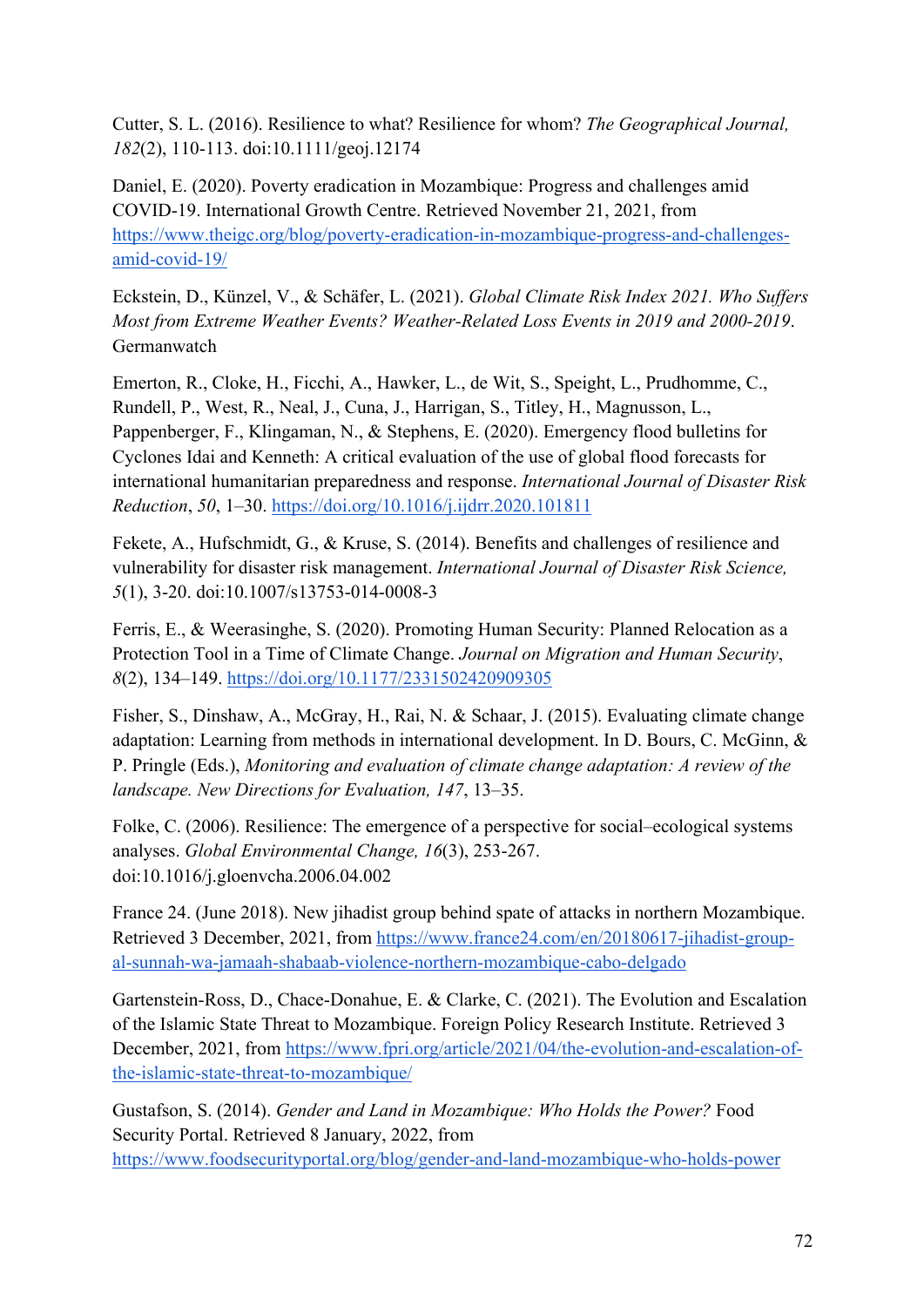Hellmuth, M.E., Moorhead, A., Thomson, M.C., and Williams, J. (Eds.) 2007. *Climate Risk Management in Africa: Learning from Practice*. International Research Institute for Climate and Society (IRI), Columbia University, New York, USA.

Holz, E. (2018). *Perfil do Sector da Habitação em Moçambique*. UN-Habitat & Ministro das Obras Públicas, Habitaçao e Recursos Hídricos de Moçambique. https://unhabitat.org/sites/default/files/documents/2019- 05/housing\_profile\_mozambique\_pt.pdf

Humanitarian Data Exchange (HDX). (2019). *Moçambique: Ciclone Idai. Presença das organizações na resposta*. OCHA. Retrieved 10 January, 2022, from https://data.humdata.org/dataset/mozambique-cyclone-idai-4w

Human Rights Watch (HRW). (2020). World Report 2020: Mozambique Events of 2019. Retrieved 3 December, 2021, from https://www.hrw.org/world-report/2020/countrychapters/mozambique

Instituto Nacional de Gestão e Redução do Risco de Desastres (INGD). (2020). https://www.ingd.gov.mz [Accessed 15 August 2021]

Intergovernmental Panel on Climate Change (IPCC). (2021). Summary for Policymakers. In: *Climate Change 2021: The Physical Science Basis. Contribution of Working Group I to the Sixth Assessment Report of the Intergovernmental Panel on Climate Change* [Masson-Delmotte, V., P. Zhai, A. Pirani, S. L. Connors, C. Péan, S. Berger, N. Caud, Y. Chen, L. Goldfarb, M. I. Gomis, M. Huang, K. Leitzell, E. Lonnoy, J.B.R. Matthews, T. K. Maycock, T. Waterfield, O. Yelekçi, R. Yu and B. Zhou (eds.)]. Cambridge University Press.

Internal Displacement Monitoring Centre (IDMC) & IOM Displacement Tracking Matrix (DTM). (2019). Eight months after Idai: Chronology of Displacement, Humanitarian Needs and Challenges going forward in Mozambique. Snapshot report.

International Federation of Red Cross and Red Crescent Societies (IFRC). (2020). *Revised Emergency Appeal. Mozambique: Tropical Cyclones Idai and Kenneth*. https://reliefweb.int/sites/reliefweb.int/files/resources/MDRMZ014rea3.pdf

IFRC. (2021). *Legal Preparedness for International Disaster Assistance in Mozambique. Mapping of Domestic Laws and Policies*. Geneva, Switzerland. https://disasterlaw.ifrc.org/sites/default/files/media/disaster\_law/2021- 06/IDRL%20in%20Southern%20Africa%20Country%20Profile%20-%20Mozambique.pdf

International Institute for Strategic Studies (IISS). (2021). *The Islamist insurgency in Mozambique*. Strategic Comments, 27:6, iv-vi, DOI: 10.1080/13567888.2021.1971435

International Organization for Migration (IOM). (2019). Mozambique Cyclone Idai and Cyclone Kenneth Response. Situation Report #12 (1-30 September 2019).

Jacobs, C., & Almeida, B. (2020). Government-led Resettlement after Natural Disasters as a Durable Solution? The Case of Cyclone Idai. *Refugee Survey Quarterly*, 00, 1–9. https://doi.org/10.1093/rsq/hdaa041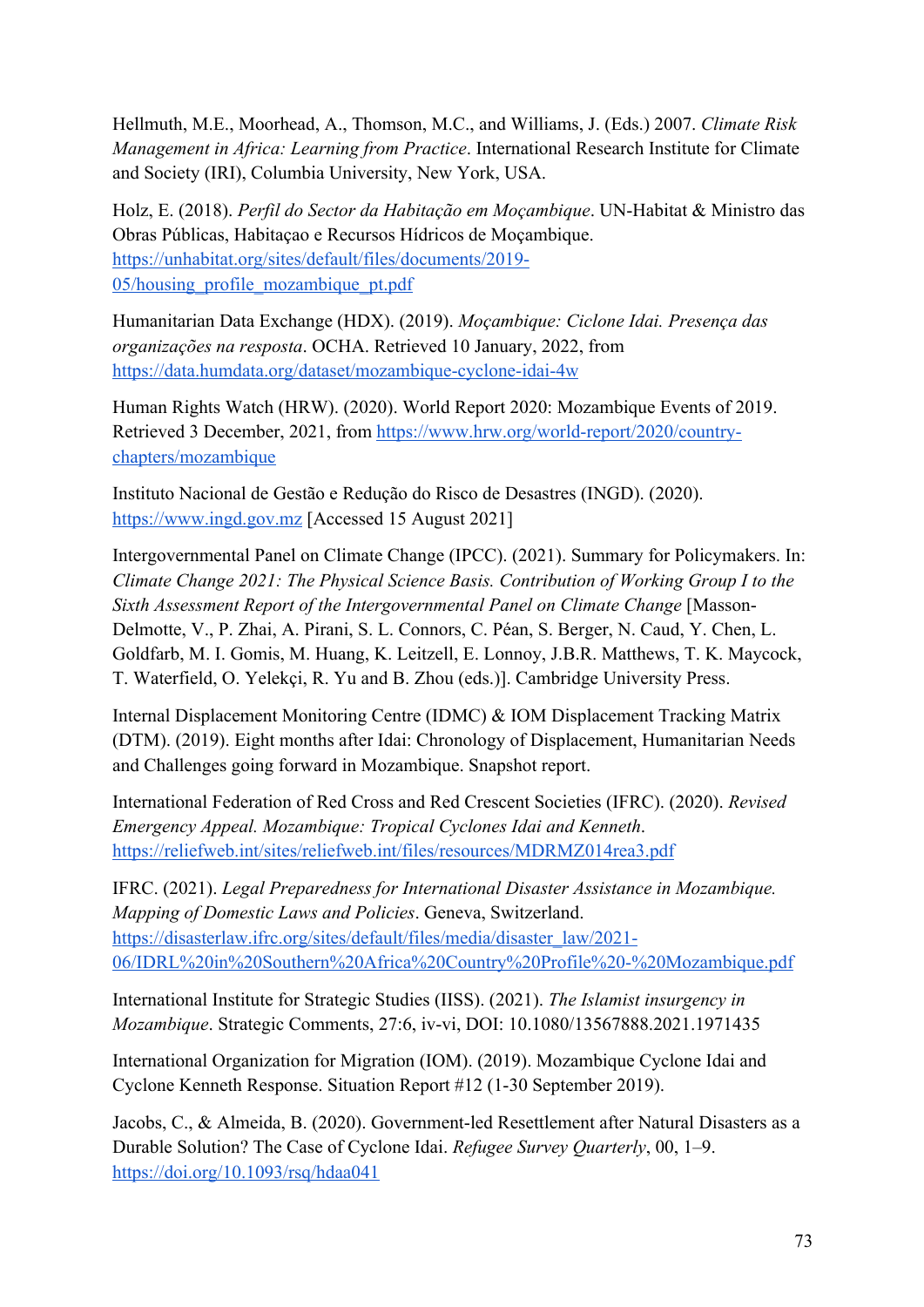Jerneck, A., & Olsson, L. (2008). Adaptation and the poor: Development, resilience and transition. *Climate Policy, 8*(2), 170-182. doi:10.3763/cpol.2007.0434

Kelly, C. (1999). Simplifying Disasters: Developing a Model for Complex Non- Linear Events. The *Australian Journal of Emergency Management*, 14(1), 25–27.

Kelly, P., & Adger, W. (2000). Theory and practice in assessing vulnerability to climate change and facilitating adaptation. *Climatic Change, 47*(4), 325-352. doi:10.1023/A:1005627828199

Kelman, I., Gaillard, J. C., & Mercer, J. (2015). Climate change's role in disaster risk reduction's future: Beyond vulnerability and resilience. *International Journal of Disaster Risk Science, 6*(1), 21-27. doi:10.1007/s13753-015-0038-5

Klein, R. J., Eriksen, S. E., Næss, L. O., Hammill, A., Tanner, T. M., Robledo, C., & O'Brien, K. L. (2007). Portfolio screening to support the mainstreaming of adaptation to climate change into development assistance. *Climatic Change, 84*(1), 23-44. doi:10.1007/s10584-007-9268-x

Klein, R. J., Nicholls, R. J., & Thomalla, F. (2003). Resilience to natural hazards: How useful is this concept? *Environmental Hazards, 5*(1), 35-45. doi:10.1016/j.hazards.2004.02.001

Koivisto, J. E., & Nohrstedt, D. (2017). A policymaking perspective on disaster risk reduction in Mozambique. *Environmental Hazards*, *16*(3), 210–227. https://doi.org/10.1080/17477891.2016.1218820

Kolstad, E. W. (2020). Prediction and precursors of Idai and 38 other tropical cyclones and storms in the Mozambique Channel. *Quarterly Journal of the Royal Meteorological Society*, *147*(734), 45–57. https://doi.org/10.1002/qj.3903

Kouadio, I. K., Aljunid, S., Kamigaki, T., Hammad, K., & Oshitani, H. (2012). Infectious diseases following natural disasters: prevention and control measures. *Expert Review of Antiinfective Therapy, 10*(1), 95-104. doi: 10.1586/eri.11.155

Lequechane, J. D., Mahumane, A., Chale, F., Nhabomba, C., Salomão, C., Lameira, C., Chicumbe, S., & Baltazar, C. S. (2020). Mozambique's response to cyclone Idai: how collaboration and surveillance with water, sanitation and hygiene (WASH) interventions were used to control a cholera epidemic. *Infectious Diseases of Poverty, 9*(68), 1-4. https://doi.org/10.1186/s40249-020-00692-5

Macamo, C. (2021). After Idai: Insights from Mozambique for Climate Resilient Coastal Infrastructure. South African Institute of International Affairs. Policy Insights 110.

Manyena, S. B. (2006). The concept of resilience revisited. *Disasters, 30*(4), 434-450. doi:10.1111/j.0361-3666.2006.00331.x

Matera, M., Dana, J., Senra de Moura, F., Alton, L., Sampainho, J., & Chavana, X. A. (2018). *Financial Protection against Disasters in Mozambique*. Ministério da Economia e Finanças & World Bank.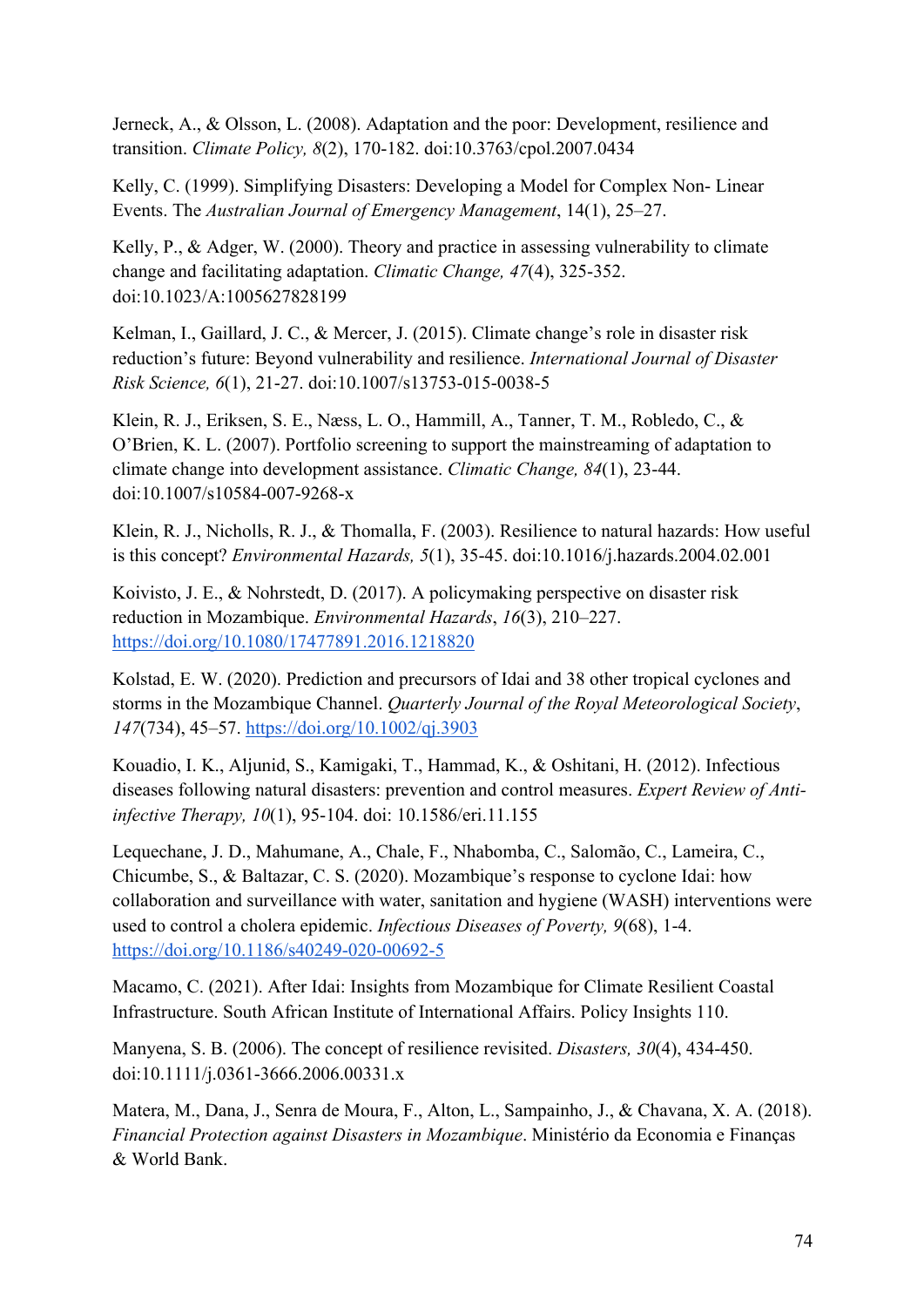Mathur, H. M. (2015). Climate Change and Displacement: Learning from Resettlement in the Development Context. *Social Change*, *45*(1), 118–130. https://doi.org/10.1177/0049085714561939

Matoso, M. (2015). *Understanding patterns of climate resilient economic development. Maputo: Mozambique*. Overseas Development Institute. https://cdn.odi.org/media/documents/10009.pdf

McSweeney, R. (2021). *Explainer: What the new IPCC report says about extreme weather and climate change.* Carbon Brief. https://www.carbonbrief.org/explainer-what-the-newipcc-report-says-about-extreme-weather-and-climate-change

Médecins Sans Frontières (MSF). (2019). *From emergency to recovery: Mozambique one month after Cyclone Idai*. https://www.doctorswithoutborders.org/what-we-do/newsstories/story/emergency-recovery-mozambique-one-month-after-cyclone-idai

Ministério da Terra e Ambiente. (n.d.). *Adaptação e Mitigação*. Retrieved 19 August, 2021, from https://www.mta.gov.mz/mudancas-climaticas/adaptacao-e-mitigacao/

Ministério das Obras Públicas, Habitação e Recursos Hídricos (MOPHRH). (2019). *Disaster recovery framework*. República de Moçambique. Cabinet for Post Idai Reconstruction. https://ec.europa.eu/fpi/system/files/2021- 05/15\_Mozambique%202019%20Disaster%20Recovery%20Framework.pdf

Mitchell, T., & Tanner, T. (2006). Adapting to climate change. Challenges and opportunities for the development community. *Institute of Development Studies,* 1-36.

Mutsaka, B., Dlugosz, A., Gift Kanike, B., Harris-Sapp, T. & Juillard, H. (2019). Real-Time Response Review – DEC programme for Cyclone Idai, Mozambique country report. London: DEC

Newell, P. (2004). Climate change and development: A tale of two crises. *IDS Bulletin, 35*(3), 120-126. doi:10.1111/j.1759-5436.2004.tb00145.x

Nkhonjera, M. & Mathibela, N. (2019). *Climate Change and Resilient Housing: Lessons for Mozambique*. Centre for Affordable Housing Finance in Africa. https://housingfinanceafrica.org/documents/climate-change-and-resilient-housing-lessonsfor-mozambique/

Norton, R., MacClune, K., and Szönyi, M. (2020). *When the unprecedented becomes precedented: Learning from Cyclones Idai and Kenneth*. Boulder, CO: ISET International and the Zurich Flood Resilience Alliance.

Norwegian Red Cross. (2019). *Overlapping vulnerabilities: the impacts of climate change on humanitarian needs*. Oslo: Norwegian Red Cross.

O'Brien, G., O'Keefe, P., Meena, H., Rose, J., & Wilson, L. (2008). Climate adaptation from a poverty perspective. *Climate Policy, 8*(2), 194-201. doi:10.3763/cpol.2007.0430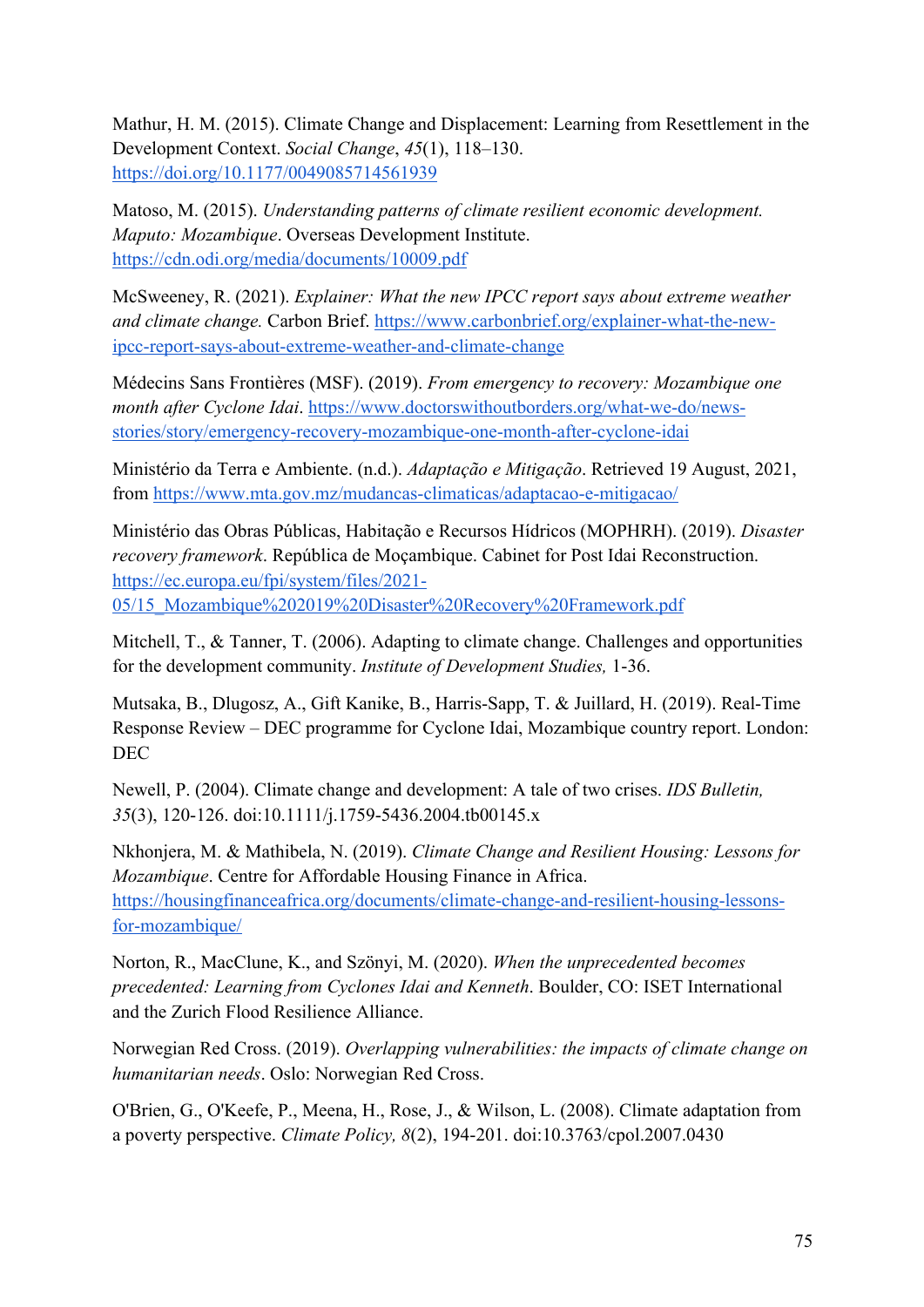O'Brien, G., O'Keefe, P., Gadema, Z., & Swords, J. (2010). Approaching disaster management through social learning. *Disaster Prevention and Management: An International Journal*, *19*(4), 498–508. https://doi.org/10.1108/09653561011070402

OCHA. (2019). *Moçambique: Ciclone Kenneth. Presença das organizações na resposta*. https://reliefweb.int/sites/reliefweb.int/files/resources/OCHA\_Kenneth3W\_26052019.pdf

Olivier, J., Leiter, T. & Linke, J. (2013). *Adaptation made to measure. A guidebook to the design and results-based monitoring of climate change adaptation projects*. Second edition. Deutsche Gesellschaft für Internationale Zusammenarbeit (GIZ).

Oxfam International. (2019). *6 months after cyclone Idai: farmers are fainting in fields because of hunger*. Retrieved 10 January, 2022, from https://www.oxfam.org/fr/node/11259

Paton, D., & Buergelt, P. (2019). Risk, Transformation and Adaptation: Ideas for Reframing Approaches to Disaster Risk Reduction. *International Journal of Environmental Research and Public Health*, *16*(14), 2594. https://doi.org/10.3390/ijerph16142594

Plan International. (2020). *Cyclone Idai one year on: Food Crisis Derails Recovery*. Retrieved 12 January, 2022, from https://plan-international.org/news/2020-03-13-cycloneidai-food-crisis-derails-recovery

Raikes, J., Smith, T. F., Jacobson, C., & Baldwin, C. (2019). Pre-disaster planning and preparedness for floods and droughts: A systematic review. *International Journal of Disaster Risk Reduction*, *38*, 1–9. https://doi.org/10.1016/j.ijdrr.2019.101207

Save the Children. (2020). *Cyclone Idai one year on: Southern Africa Still Devastated and Vulnerable to Climate Shocks*. Retrieved 10 January, 2022, from https://www.savethechildren.net/news/cyclone-idai-one-year-southern-africa-still-devastatedand-vulnerable-climate-shocks

Sawalha, I. H. (2020). A contemporary perspective on the disaster management cycle. *Foresight*, *22*(4), 469–482. https://doi.org/10.1108/FS-11-2019-0097

Spearman, M. & McGray, H. (2011). *Making Adaptation Count. Concepts and Options for Monitoring and Evaluation of Climate Change Adaptation*. Deutsche Gesellschaft für Internationale Zusammenarbeit (GIZ).

Trujillo, M. (2019). Mozambique Cyclone Idai Post Disaster Needs Assessment. 1-242.

United Nations (2016). Report of the Open-Ended Intergovernmental Expert Working Group on Indicators and Terminology Relating to Disaster Risk Reduction. A/71/644, United Nations, New York

United Nations. (2019). *'Break the cycle' of disaster-response-recovery, urges top UN official, as death toll mounts from Cyclone Idai*. UN News. Retrieved 25 August, 2021, from https://news.un.org/en/story/2019/03/1034881

United Nations Development Programme (UNDP). (2021a). Human development reports - Mozambique. Retrieved May 25, 2021, from http://hdr.undp.org/en/countries/profiles/MOZ#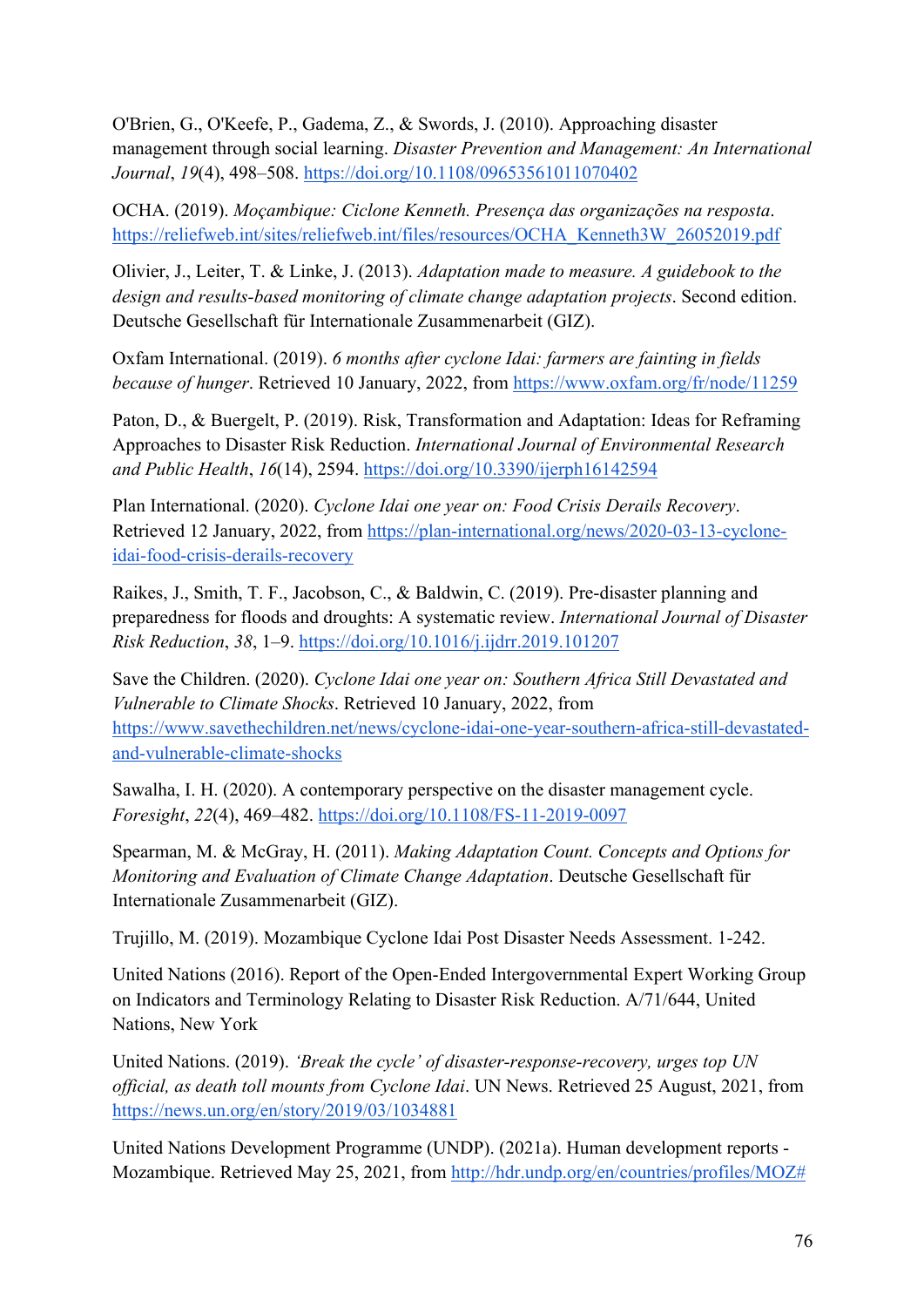UNDP. (2021b). About Mozambique. Retrieved May 25, 2021, from https://www.mz.undp.org/content/mozambique/en/home/countryinfo.html

United Nations Economic Commission for Africa (UNECA). (2015). Assessment report on mainstreaming and implementing disaster risk reduction in Mozambique. Addis Ababa, Ethiopia: UNISDR.

UN-Habitat. (2017). UN-Habitat country programme: Mozambique 2018-2021. https://unhabitat.org/sites/default/files/documents/2019-05/hcpd\_2019.pdf

United Nations High Commissioner for Refugees (UNHCR). (2014). Planned Relocations, Disasters and Climate Change: Consolidating Good Practices and Preparing for the Future. Sanremo: Brookings Institution and Georgetown University. https://www.unhcr.org/54082cc69.pdf

UNICEF & Global Water Partnership (GWP). (2017). *WASH Climate Resilient Development. Linking risk with response: options for climate resilient WASH*. Technical Brief. https://www.gwp.org/globalassets/global/about-gwp/publications/unicefgwp/gwp\_unicef\_linking\_risk\_with\_response\_brief.pdf

United Nations Office for the Coordination of Humanitarian Affairs (UNOCHA). (2019a). 2018-2019 Mozambique Humanitarian Response Plan (revised following Cyclones Idai and Kenneth, May 2019).

UNOCHA. (2019b). 2018-2020 Mozambique Humanitarian Response Plan (Revised in August 2019).

UNOCHA's FTS Tracker. (2019). *Cyclone Idai and Kenneth UN appeal*. https://fts.unocha.org/appeals/761/project-grouping/response-type

Wiles, P., Selvester, K. & Fidalgo, L. (2005). *Learning Lessons from Disaster Recovery: The Case of Mozambique*. Washington, D.C.: World Bank Group. Disaster Risk Management Working Paper Series No. 12.

World Bank. (2010). *Mozambique - National Environmental Management Plan*. Retrieved 19 August, 2021, from https://documents.worldbank.org/en/publication/documentsreports/documentdetail/213921468775180470/mozambique-national-environmentalmanagement-plan

World Bank. (2019a). *World Bank Scales Up Emergency Support for Mozambique, Malawi, and Zimbabwe in the Wake of Cyclone Idai*. Press Release No: 2019/074/AFR. https://www.worldbank.org/en/news/press-release/2019/05/03/world-bank-scales-upemergency-support-for-mozambique-malawi-and-zimbabwe-in-the-wake-of-cyclone-idai

World Bank. (2019b). Mozambique: Cyclone Idai & Kenneth Emergency Recovery and Resilience Project. Project Information Document. Report No: PIDA26977.

World Health Organization (WHO). (2019). *Tropical Cyclones Idai and Kenneth - Mozambique. National Situation Report 3. Period covered: 17- 23 May.*